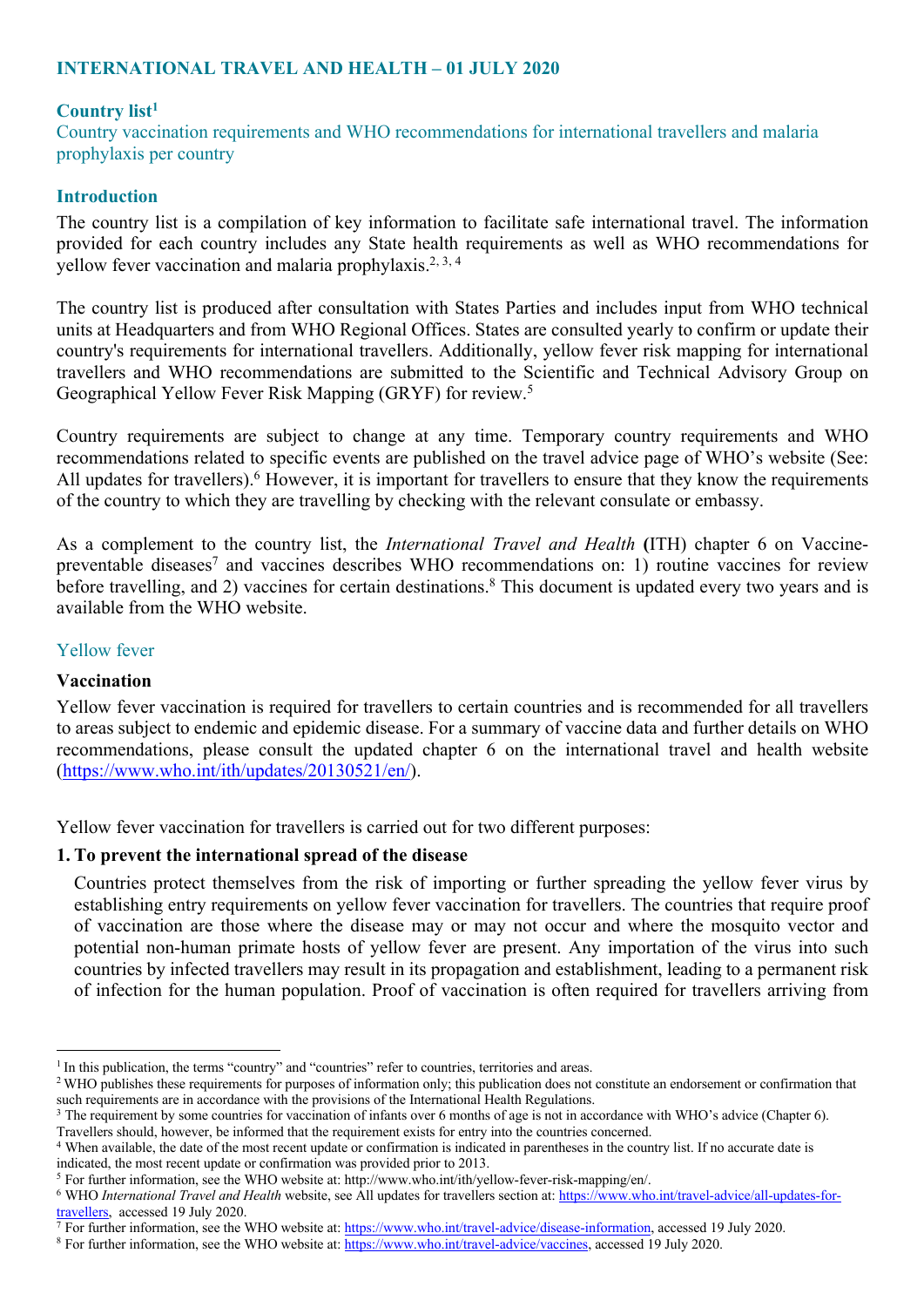countries with risk of yellow fever transmission and sometimes for travellers in transit through such countries. It should be noted that some countries require proof of vaccination from all travellers.

A meeting of yellow fever experts proposed in 2010 that less than 12 hours of airport transit in an area at risk of yellow fever poses an almost non-existent risk of yellow fever and, therefore, that proof of vaccination might not be necessary. This information is provided to WHO Member States, but travellers should confirm individual country requirements by contacting the relevant consulate or embassy of the country they intend to visit.

Countries requiring yellow fever vaccination for entry do so in accordance with the International Health Regulations (IHR 2005). Yellow fever is currently the only disease for which proof of vaccination may be required for travellers as a condition of entry to a State Party under Annex 7 of the IHR (2005). An important change was made in May 2014, when the World Health Assembly adopted an updated annex to the IHR (Annex 7), which extends the validity of a certificate of vaccination against yellow fever from 10 years to life.<sup>9</sup> This change came into force on 11 July 2016. For both existing and new certificates, revaccination or a booster dose of yellow fever vaccine cannot be required of international travellers as a condition of entry into a State Party, regardless of the date on which their international certificate of vaccination was initially issued.

#### **The fact that a country has no requirement for yellow fever vaccination does not imply that there is no risk of yellow fever transmission.**

### **2. To protect individual travellers who may be exposed to yellow fever infection**

The risk of yellow fever transmission in a country depends on the presence of the virus in humans, mosquitoes or animals. Because yellow fever is frequently fatal for those who have not been vaccinated, vaccination is recommended for all travellers (with few exceptions, as noted in Chapter 6) visiting areas where there is a risk of yellow fever transmission. Annex 1 of *International Travel and Health* provides a summary list of countries with risk of yellow fever transmission in whole or in part as defined by WHO, as well as a list of countries that require proof of yellow fever vaccination as a condition for entry.

WHO determines those areas where "a risk of yellow fever transmission is present" on the basis of the diagnosis of cases of yellow fever in humans and/or animals, the results of yellow fever sero-surveys, and the presence of vectors and animal reservoirs. The GRYF was established in 2015 to maintain up-to-date yellow fever risk-mapping and to provide guidance on yellow fever vaccination for travellers in ways that facilitate international travel. 10

Decisions regarding the use of yellow fever vaccine for travellers must take several factors into account, including the risk of travel-associated yellow fever virus disease, country requirements, and the potential for serious adverse events following yellow fever vaccination (Chapter 6). Yellow fever maps and graphics are available from the WHO website.<sup>11</sup> The table below summarizes WHO's revised recommendations for yellow fever vaccination for travellers.

| <b>Yellow fever vaccination</b><br>category | <b>Rationale for recommendation</b>                                                                                                                                                 |
|---------------------------------------------|-------------------------------------------------------------------------------------------------------------------------------------------------------------------------------------|
| Recommended                                 | Yellow fever vaccination is recommended for all travellers $\geq$ 9 months of age<br>in areas where there is evidence of persistent or periodic yellow fever virus<br>transmission. |

### **WHO recommendations for yellow fever vaccination for travellers**

<sup>&</sup>lt;sup>9</sup> World Health Assembly resolution WHA67.13 and the updated Annex 7 of the IHR (2005): http://www.who.int/ith/A67\_2014\_Annex-7en.pdf?ua=1, accessed 19 July 2020.

<sup>&</sup>lt;sup>10</sup> For further information, see the WHO website at: http://www.who.int/ith/yellow-fever-risk-mapping/en/, accessed 19 July 2020. <sup>11</sup> See WHO yellow fever maps and graphics at http://www.who.int/emergencies/yellow-fever/maps/en/ and the WHO yellow fever web page at https://www.who.int/health-topics/yellow-fever, both accessed 19 July 2020.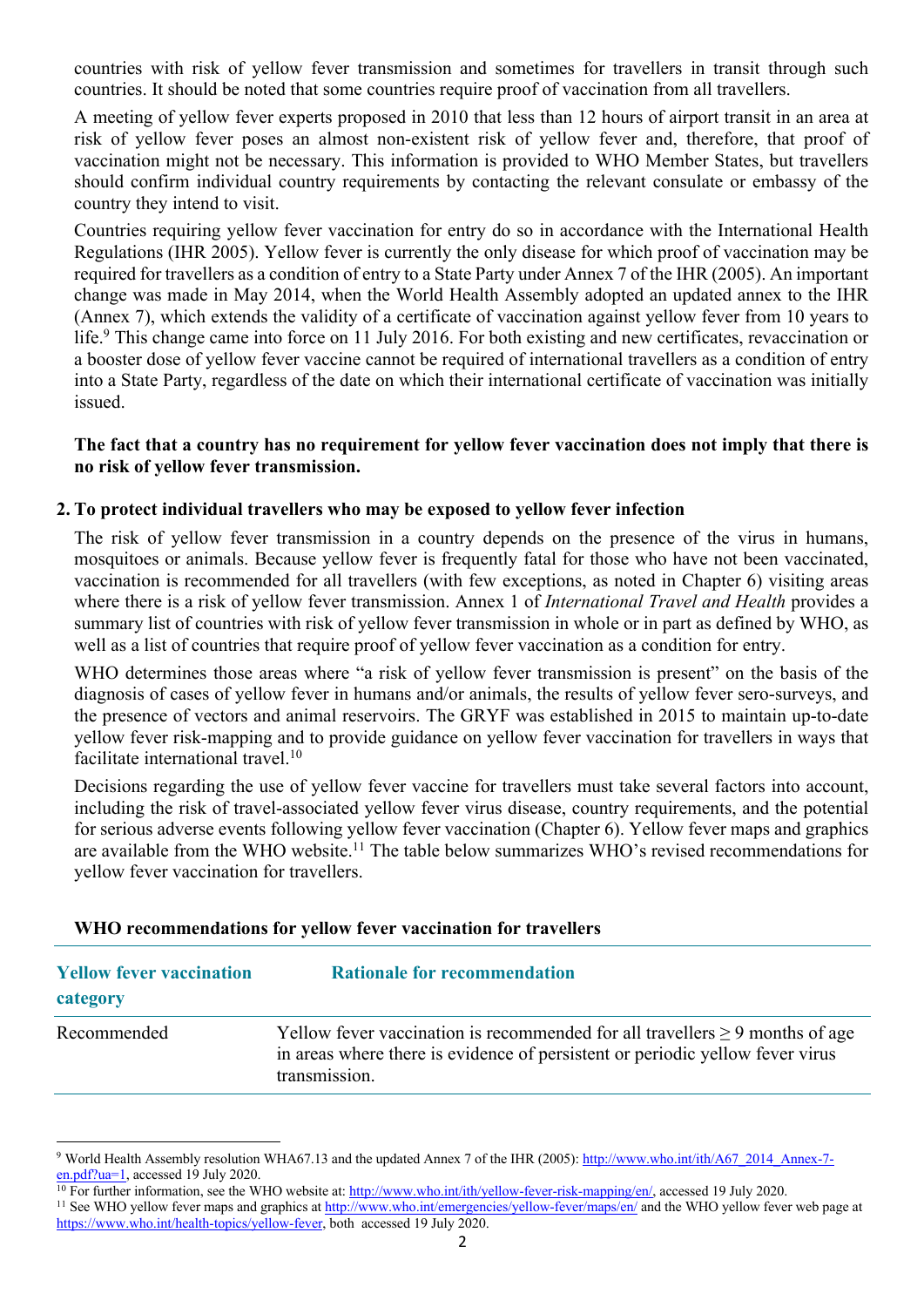Generally not recommended Yellow fever vaccination is generally not recommended in areas where there is low potential for yellow fever virus exposure (no human cases of yellow fever ever reported and evidence to suggest only low levels of yellow fever virus transmission in the past). However, vaccination might be considered for a small subset of travellers to these areas who are at increased risk of exposure to mosquitoes or are unable to avoid mosquito bites. When considering vaccination, any traveller must take into account the risk of being infected with yellow fever virus, country entry requirements, and individual risk factors (e.g. age, immune status) for serious vaccine-associated adverse events.

# Poliomyelitis

Until the disease has been certified as eradicated globally, the risks of acquiring polio (for travellers to infected areas) and of reinfection of polio-free areas (by travellers from infected areas) remain.

Travellers from polio-free to polio-endemic countries should have completed polio vaccination according to their national immunization schedule. Incomplete polio vaccinations should be completed. It is particularly important that people living in countries with active transmission of poliovirus (including vaccine-derived virus) be fully vaccinated. In addition, travellers from such countries should receive a dose of oral poliovirus vaccine (OPV) or inactivated poliovirus vaccine (IPV) at least 4 weeks before (and within 12 months of) departure. For further details on vaccine data and WHO recommendations please consult the updated chapter 6 on the international travel and health website (https://www.who.int/publications/m/item/international-travel-and-health-chapter-6---vaccine-preventablediseases-and-vaccines).

On 5 May 2014, WHO's Director-General declared the international spread of wild poliovirus to be a public health emergency of international concern (PHEIC) under the IHR and issued temporary recommendations to reduce the international spread of wild poliovirus, namely:

- **1. States with wild poliovirus (WPV1) or circulating vaccine-derived poliovirus (cVDPV1 or cVDPV3) transmission with potential risk of international spread should ensure that:**
- All residents and long-term visitors (i.e. those staying for 4 weeks or longer) of all ages receive a dose of bivalent oral poliovirus vaccine (bOPV) or inactivated poliovirus vaccine (IPV) between 4 weeks and 12 months prior to international travel.
- International travellers undertaking urgent travel (i.e. within 4 weeks), who have not received a dose of bOPV or IPV in the previous 4 weeks to 12 months, receive a dose of polio vaccine at least by the time of departure because this will still provide benefit, particularly for frequent travellers.
- Travellers are provided with an International Certificate of Vaccination or Prophylaxis (ICVP) in the form specified in Annex 6 of the IHR to record their polio vaccination and serve as proof of vaccination.
- The international travel of any resident lacking documentation of appropriate polio vaccination is restricted at the point of departure. This applies to international travellers from all points of departure, irrespective of the means of conveyance (e.g. road, air, sea).

# **2. States with circulating vaccine-derived poliovirus (cVDPV2) transmission with potential risk of international spread should:**

- Encourage residents and long-term visitors to receive a dose of IPV 4 weeks to 12 months prior to international travel or, for those undertaking urgent travel (i.e. within 4 weeks), a dose at least by the time of departure.
- Ensure that travellers who receive such vaccination have access to an appropriate document to record their polio vaccination status.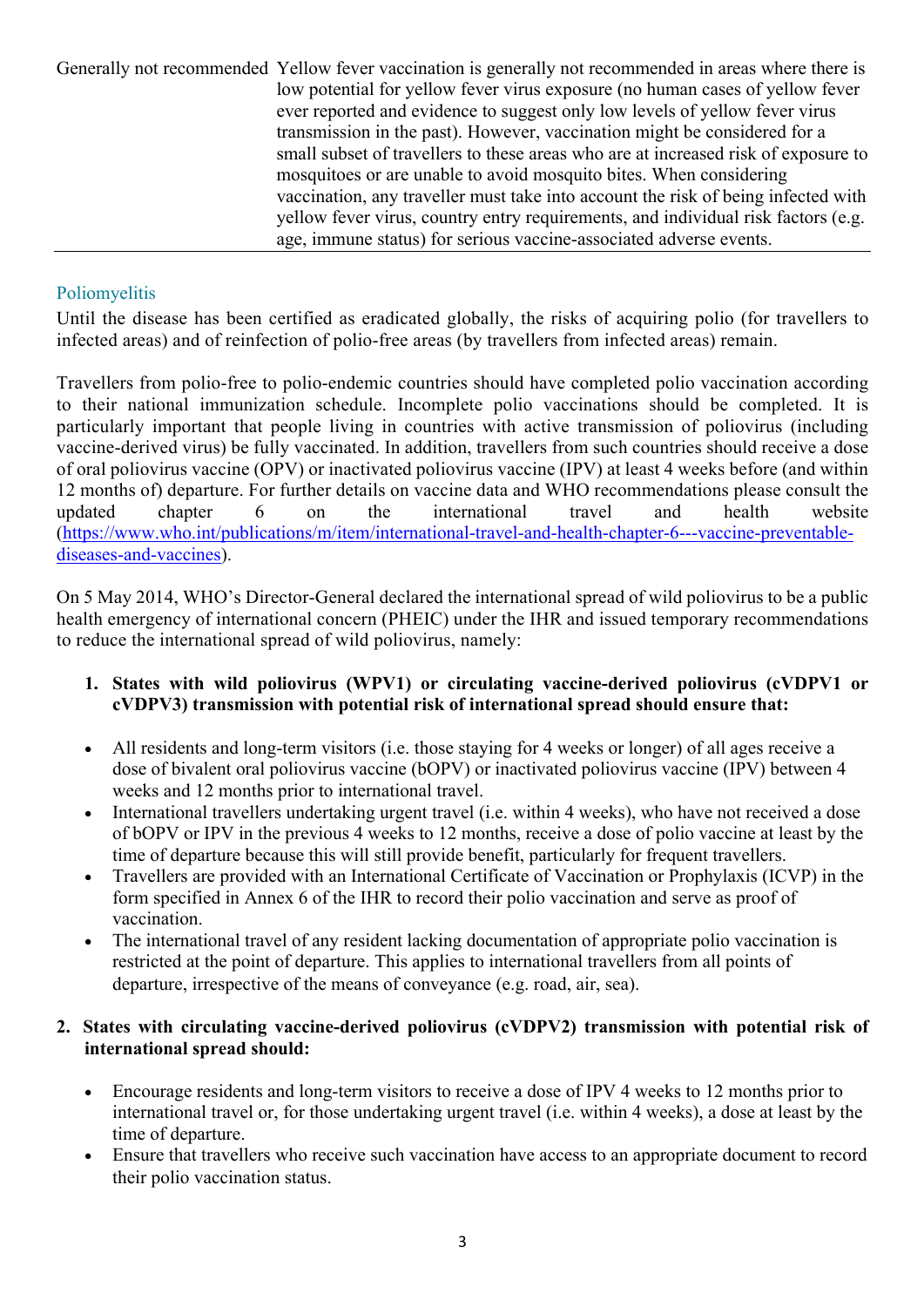Updates on currently endemic, affected states and vulnerable countries are available from the *Global Polio Eradication Initiative* website. 12

Some polio-free countries require resident travellers and long-term visitors from polio-infected countries to provide documentation of recent vaccination against polio in order to obtain an entry visa, or they may require travellers to receive an additional dose of polio vaccine on arrival, or both.

Travellers should confirm individual country requirements by contacting the relevant consulate or embassy of the country they intend to visit.

### Malaria

General information about malaria, its geographical distribution, and details of preventive measures are included in Chapter 7 which is updated every two years and available on the web (https://www.who.int/docs/default-source/travel-and-health/2017-ith-chapter7.pdf?sfvrsn=c962efe6\_2). Protective measures against mosquito bites are described in Chapter 3. Specific information for each country is provided in this section, including epidemiological details for all countries with malarious areas (geographical and seasonal distribution, altitude, predominant species, reported resistance). The recommended types of prevention are also indicated. For each country, the recommendation of prevention type is based on the following factors: the risk of contracting malaria, the prevailing species of malaria parasites in the area, the level and spread of drug resistance reported from the country, and the possible risk of serious side-effects resulting from the use of the various prophylactic drugs. Where *Plasmodium falciparum* and *P. vivax* both occur, prevention of *P. falciparum* malaria takes priority. Unless the malaria risk is defined as due "exclusively" to a certain species (e.g. *P. falciparum* or *P. vivax*), travellers may be at risk from any of the parasite species, including mixed infections. *P. falciparum* **resistance to chloroquine and sulfadoxinepyrimethamine is at present nearly universal and is no longer specifically mentioned in the country list below**. These two medications currently have no role in the prevention or treatment of falciparum malaria in travellers. Depending on the type of malaria risk in the specific area of the country/territory visited, the recommended prevention method may be mosquito-bite prevention only, or mosquito-bite prevention in combination with chemoprophylaxis and/or standby emergency treatment (SBET). The selection of medicine to use for chemoprophylaxis should take into account the reported drug-resistance pattern in the locality, as shown in the table below, where the letters A, B and C refer to the type of prevention. Please note that this table includes all possible case scenarios for prevention of all plasmodium species causing malaria in humans. For example, prevention against *P. knowlesi* is included in type B. More information on malaria – including country profile<sup>13</sup> and threat maps<sup>14</sup> – is available from the WHO website.<sup>15</sup>

|          | Malaria risk                                 | <b>Type of prevention</b>                                                                                                                                                                                                            |
|----------|----------------------------------------------|--------------------------------------------------------------------------------------------------------------------------------------------------------------------------------------------------------------------------------------|
| Type A   | Very limited risk of malaria<br>transmission | Mosquito-bite prevention only                                                                                                                                                                                                        |
| Type $B$ | Risk of non-falciparum malaria               | Mosquito-bite prevention plus chloroquine,<br>or doxycycline or atovaquone-proguanil or<br>mefloquine chemoprophylaxis (select<br>according to drug-resistance pattern,<br>reported side-effects and contraindications) <sup>a</sup> |

### **Malaria risk and type of prevention**

<sup>&</sup>lt;sup>12</sup> See Global Polio Eradication Initiative web page on *Where we work* at http://polioeradication.org/where-we-work/ and the WHO poliomyelitis web page at https://www.who.int/health-topics/poliomyelitis, both accessed 19 July 2020.

<sup>&</sup>lt;sup>13</sup> Malaria country profile, see: http://www.who.int/malaria/publications/country-profiles/en/, accessed 19 July 2020.

<sup>&</sup>lt;sup>14</sup> Malaria threats map, see: http://apps.who.int/malaria/maps/threats/, accessed 19 July 2020.

<sup>&</sup>lt;sup>15</sup> WHO web page on malaria, see: http://www.who.int/malaria/en, accessed 19 July 2020.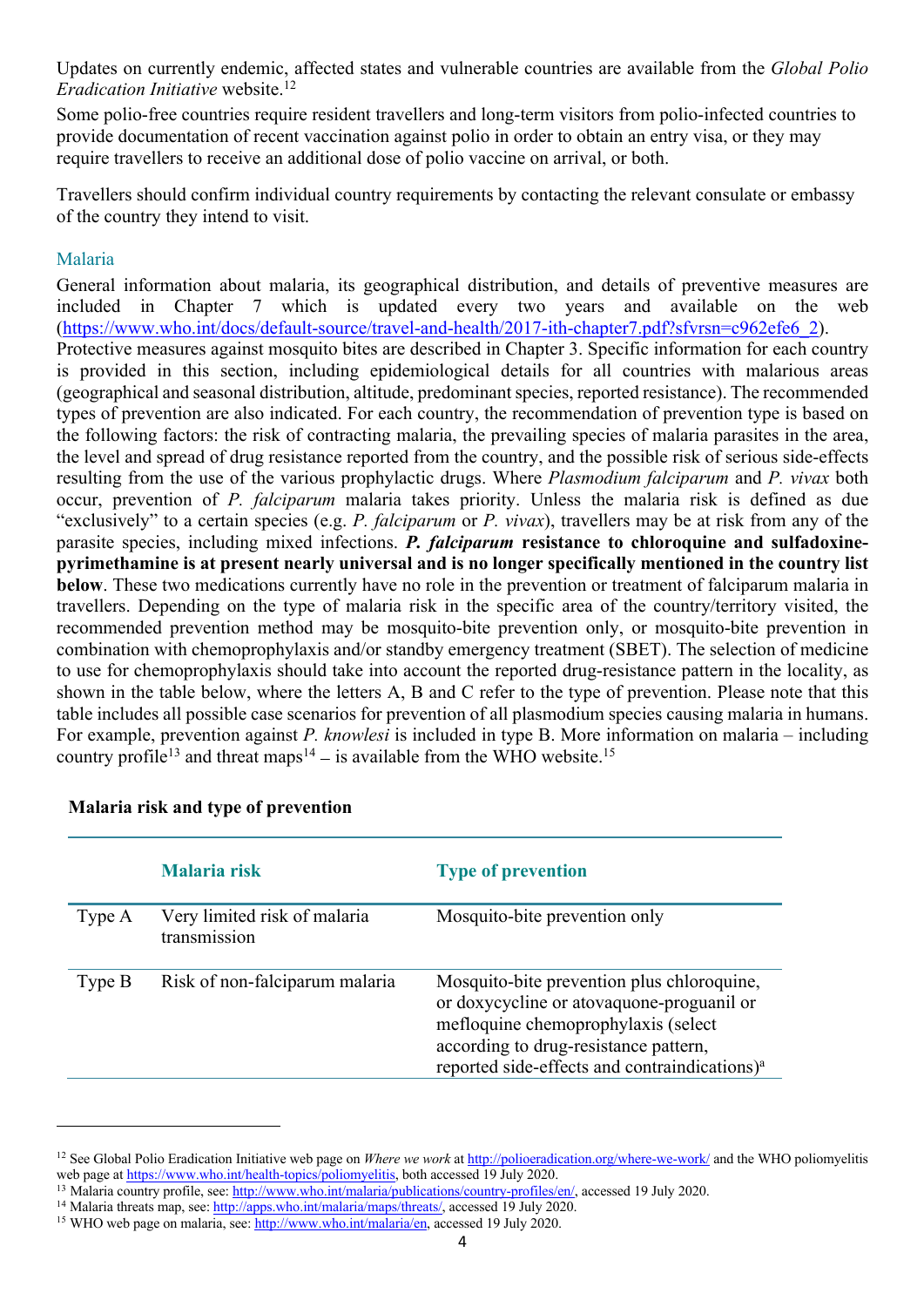| Type C | Risk of <i>P. falciparum</i> malaria | Mosquito-bite prevention plus atovaquone-<br>proguanil or doxycycline or mefloquine<br>chemoprophylaxis (select according to drug-<br>resistance pattern, reported side-effects and<br>contraindications) <sup>a, b</sup> |
|--------|--------------------------------------|---------------------------------------------------------------------------------------------------------------------------------------------------------------------------------------------------------------------------|
|        |                                      |                                                                                                                                                                                                                           |

<sup>a</sup> Alternatively, for travel to rural areas with low risk of malaria infection, mosquito-bite prevention can be combined with SBET.

<sup>b</sup> In certain areas with multidrug-resistant malaria, mefloquine chemoprophylaxis is no longer recommended. At present, these areas include Cambodia, south-eastern Myanmar and Thailand.

#### Other diseases

Information on the main infectious disease threats to travellers, their geographical distribution and corresponding precautions, as well as information on vaccine-preventable diseases, is provided on the WHO *Travel Advice* website. 16

Many countries around the world are experiencing or are at risk of measles outbreaks, which may be exacerbated by COVID-19-related interruptions to immunization programmes. Measles is the most contagious human viral disease which affects susceptible individuals of all ages.

WHO has previously communicated advice for international travel in relation to measles.<sup>17</sup> Travellers who are uncertain of their measles vaccination status should receive at least one dose of measles vaccine at least two weeks prior to departure. Information about the current epidemiological situation and public health response can be found on the WHO website.18 The additional health measures for entry requirement due to outbreak are published on the *Travel Advice* website under the latest update section<sup>19</sup>. Should these requirements become permanent, they will be included in the country list.

<sup>&</sup>lt;sup>16</sup> WHO *Travel Advice* web page, see: https://www.who.int/travel-advice.<br><sup>17</sup> WHO advice for international travel in relation to measles, June 2019, https://www.who.int/ith/WHO-advice-for-international-travel-inrelation-to-measles.pdf?ua=1.

<sup>&</sup>lt;sup>18</sup> Global overview of reported cases, see: https://www.who.int/data/gho/data/indicators/indicator-details/GHO/measles---number-of-reportedcases.

<sup>&</sup>lt;sup>19</sup>Additional health measures in relation with measles outbreaks in the Pacific Island Countries 23 December 2019:

https://www.who.int/ith/Additional-health-measures-in-relation-with-measles-outbreaks-in-the-Pacific-Island-Countries.pdf?ua=1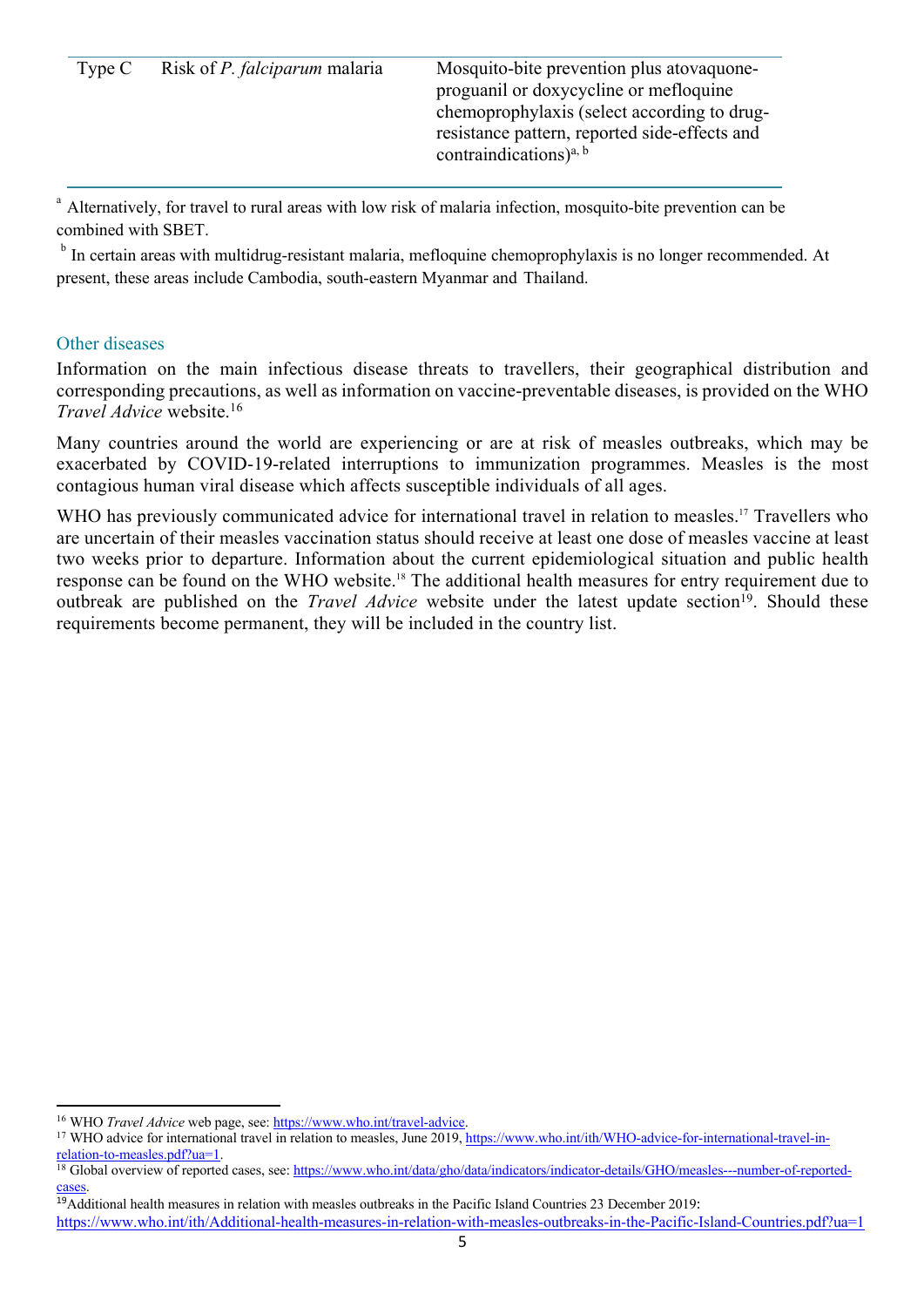# *Country List20 Vaccination requirements and recommendations for international travellers; and malaria situation per country*

# **AFGHANISTAN**

#### **Yellow fever** (2019) **Country requirement at entry:** no **WHO vaccination recommendation:** no

**Malaria** (2019)

Malaria risk due to *P. falciparum* and *P. vivax* exists from May through November below 2000 m.

### **WHO recommended prevention in risk areas:** C

# **Other country requirement(s)** (2019)

Proof of polio vaccination is required for travellers coming from a polio-endemic country. For residents or travellers who stay in Afghanistan for more than 4 weeks, a proof of polio vaccination may be required when departing from Afghanistan. This vaccination should be received between 4 weeks and 12 months before the date of departure.

# **ALBANIA**

# **Yellow fever** (2020)

**Country requirement at entry:** a yellow fever vaccination certificate is required for travellers aged 1 year or over arriving from countries with risk of yellow fever transmission.

### **WHO vaccination recommendation:** no

# **ALGERIA**

# **Yellow fever** (2020)

**Country requirement at entry:** a yellow fever vaccination certificate is required for travellers aged 9 months or over arriving from countries with risk of yellow fever transmission and for travellers having transited for more than 12 hours through an airport of a country with risk of yellow fever transmission.

# **WHO vaccination recommendation:** no

### **Malaria (2020)**

Country certified malaria-free in 2019.21

# **AMERICAN SAMOA** *see* **UNITED STATES OF AMERICA**

### **ANDORRA**

### **Yellow fever** (2020) **Country requirement at entry:** no **WHO vaccination recommendation:** no

# **ANGOLA**

**Yellow fever** (2015)

**Country requirement at entry:** a yellow fever vaccination certificate is required for all travellers aged 9 months or over.

#### **WHO vaccination recommendation:** yes **Malaria** (2018)

Malaria risk due predominantly to *P. falciparum* exists throughout the year in the entire country. **WHO recommended prevention:** C

<sup>&</sup>lt;sup>20</sup> In this publication, the terms "country" and "countries" refer to countries, territories and areas.

<sup>&</sup>lt;sup>21</sup> For a list of countries and territories certified malaria-free by WHO, see: https://www.who.int/malaria/areas/elimination/malariafree-countries/en/ , accessed 19 July 2020.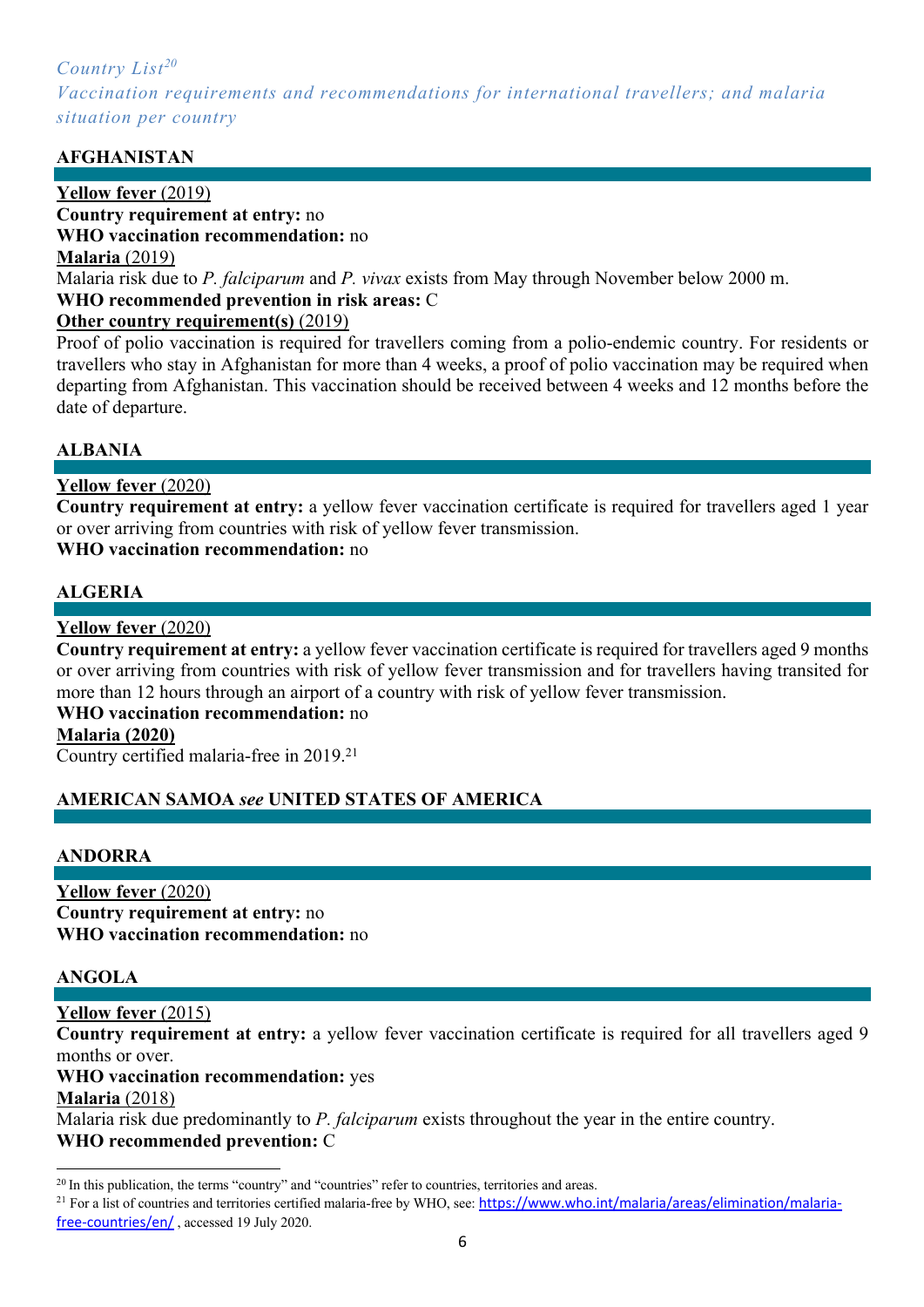# **ANGUILLA** *see* **UNITED KINGDOM**

### **ANTIGUA AND BARBUDA**

### **Yellow fever** (2017)

**Country requirement at entry:** a yellow fever vaccination certificate is required for travellers aged 1 year or over arriving from countries with risk of yellow fever transmission. **WHO vaccination recommendation:** no

#### **ARGENTINA**

**Yellow fever** (2020) **Country requirement at entry:** no **WHO vaccination recommendation:** yes *Recommended* for all travellers aged 9 months or over going to Corrientes and Misiones provinces. *Generally not recommended* for travellers going to Formosa Province and designated areas of Chaco, Jujuy and Salta provinces. *Not recommended* for travellers whose itineraries are limited to areas and provinces not listed above. **Malaria (2020)**

Country certified malaria-free in  $2019.21$ 

# **ARMENIA**

**Yellow fever** (2018) **Country requirement at entry:** no **WHO vaccination recommendation:** no

#### **ARUBA**

### **Yellow fever** (2019)

**Country requirement at entry:** a yellow fever vaccination certificate is required for travellers aged 9 months or over arriving from countries with risk of yellow fever transmission and for travellers having transited for more than 12 hours through an airport of a country with risk of yellow fever transmission. Entry will be denied if a valid vaccination certificate cannot be provided.

**WHO vaccination recommendation:** no

### **ASCENSION ISLAND** *see* **UNITED KINGDOM**

### **AUSTRALIA**

#### **Yellow fever** (2020)

**Country requirement at entry:** a yellow fever vaccination certificate is required for travellers aged 1 year or over arriving from countries with risk of yellow fever transmission (with the exception of Galápagos Islands in Ecuador) and for travellers having transited for more than 12 hours through an airport of a country with risk of yellow fever transmission (with the same exception as mentioned above).

#### **WHO vaccination recommendation:** no

#### **AUSTRIA**

**Yellow fever** (2020) **Country requirement at entry:** no **WHO vaccination recommendation:** no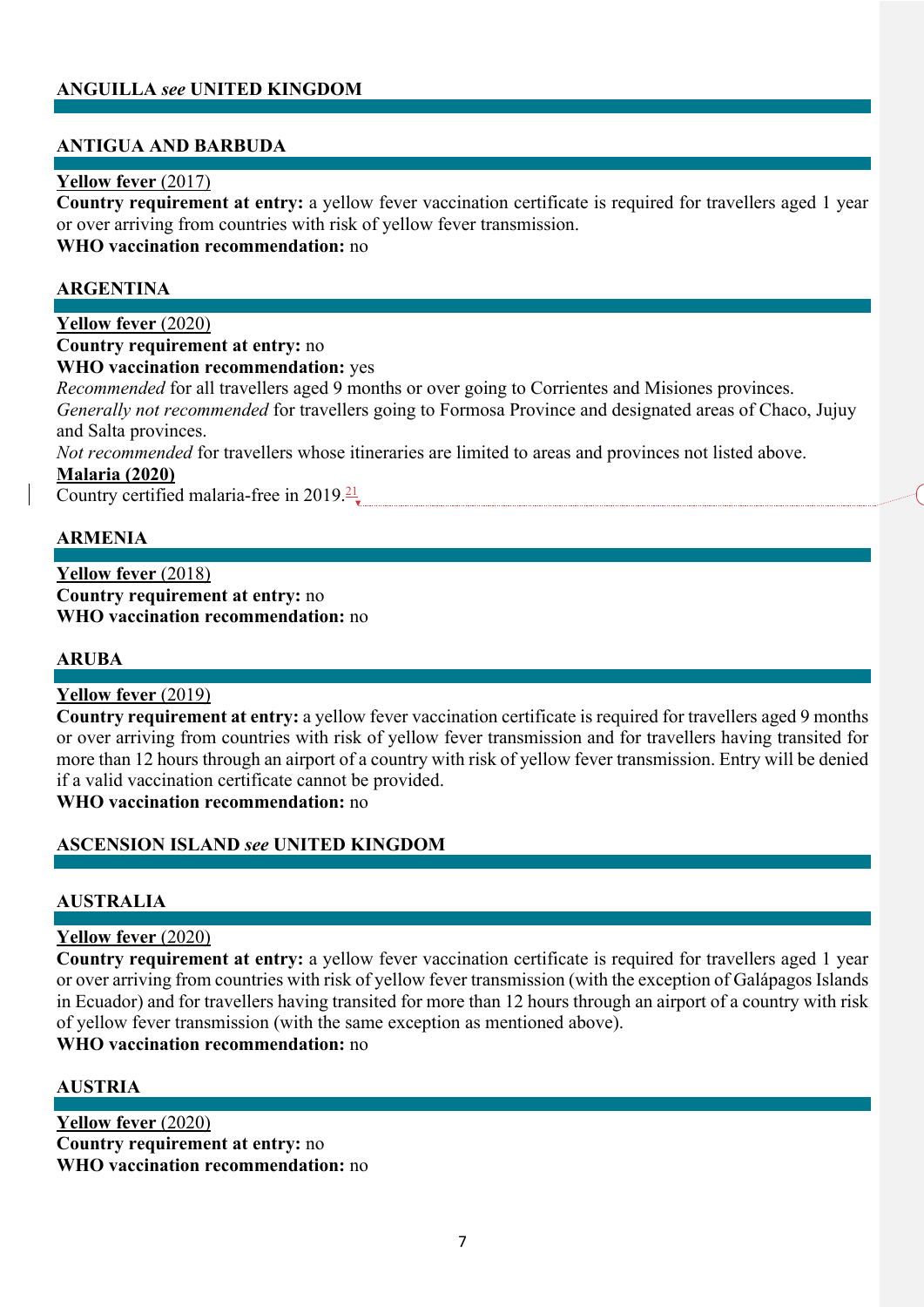# **AZERBAIJAN**

### **Yellow fever** (2019)

**Country requirement at entry:** no

#### **WHO vaccination recommendation:** no

#### **Malaria** (2019)

Malaria risk due exclusively to *P. vivax* exists from June through October in lowland areas, mainly in the area between the Kura and Arax rivers. There is no malaria transmission in Baku city (the capital city). No locally acquired cases have been reported since 2013.

**WHO recommended prevention in risk areas:** A

#### **AZORES** *see* **PORTUGAL**

#### **BAHAMAS**

#### **Yellow fever** (2020)

**Country requirement at entry:** a yellow fever vaccination certificate is required for travellers aged 1 year or over arriving from countries with risk of yellow fever transmission and for travellers having transited for more than 12 hours through an airport of a country with risk of yellow fever transmission.

# **WHO vaccination recommendation:** no

#### **BAHRAIN**

#### **Yellow fever** (2018)

**Country requirement at entry:** a yellow fever vaccination certificate is required for travellers aged 9 months or over arriving from countries with risk of yellow fever transmission and for travellers having transited for more than 12 hours through an airport of a country with risk of yellow fever transmission.

# **WHO vaccination recommendation:** no

### **BANGLADESH**

#### **Yellow fever** (2020)

**Country requirement at entry:** a yellow fever vaccination certificate is required for travellers aged 1 year or over arriving from countries with risk of yellow fever transmission and for travellers having transited through an airport of a country with risk of yellow fever transmission.

#### **WHO vaccination recommendation:** no

### **Malaria** (2020)

Malaria risk exists throughout the year with a peak during monsoon (May-October); transmission occurs only in 13 of 64 districts (both rural and urban areas). The risk is high in Chittagong Hill Tract districts (Bandarban, Rangamati and Khagrachari), Chittogram district and Cox's Bazar district. Low risk exists in the districts of Hobigonj, Kurigram, Moulvibazar, Mymensingh, Netrakona, Sherpur, Sunamgonj and Sylhet. Most parts of the country, including Dhaka City, have no risk of malaria.

**WHO recommended prevention in risk areas:** C

### **BARBADOS**

### **Yellow fever** (2020)

**Country requirement at entry:** a yellow fever vaccination certificate is required for travellers aged 1 year or over arriving from countries with risk of yellow fever transmission (with the exception of Guyana and Trinidad and Tobago unless an outbreak is occurring).

### **WHO vaccination recommendation:** no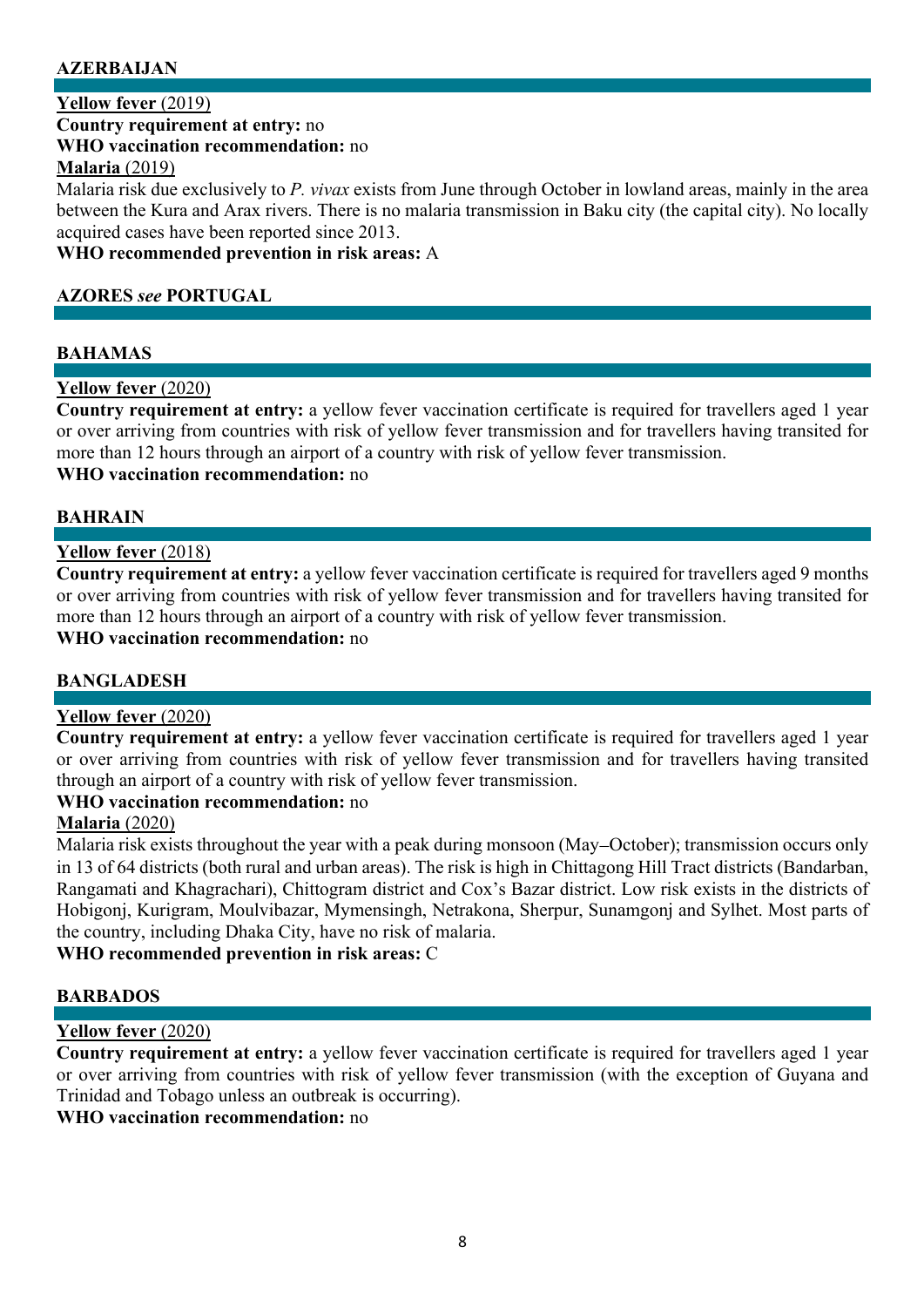### **BELARUS**

**Yellow fever** (2015) **Country requirement at entry:** no **WHO vaccination recommendation:** no

### **BELGIUM**

**Yellow fever** (2019) **Country requirement at entry:** no **WHO vaccination recommendation:** no

#### **BELIZE**

#### **Yellow fever** (2020)

**Country requirement at entry:** a yellow fever vaccination certificate is required for travellers aged 1 year or over arriving from countries with risk of yellow fever transmission and for travellers having transited through an airport of a country with risk of yellow fever transmission.

#### **WHO vaccination recommendation:** no

#### **Malaria** (2020)

Malaria risk due predominantly to *P. vivax* exists in some areas of Stan Creek and is negligible elsewhere. **WHO recommended prevention in risk areas:** A

#### **BENIN**

**Yellow fever** (2020)

**Country requirement at entry:** a yellow fever vaccination certificate is required for all travellers aged 9 months or over.

#### **WHO vaccination recommendation:** yes

**Malaria** (2020)

Malaria risk due predominantly to *P. falciparum* exists throughout the year in the entire country. **WHO recommended prevention:** C

### **BERMUDA** *see* **UNITED KINGDOM**

### **BHUTAN**

#### **Yellow fever** (2019) **Country requirement at entry:** no **WHO vaccination recommendation:** no

#### **Malaria** (2019)

Malaria risk exists throughout the year in the southern belt of the country, which comprises seven districts: Chukha, Dagana, Pemagatshel, Samdrup Jongkhar, Samtse, Sarpang and Zhemgang. No transmission occurs in the four following districts: Bumthang, Gasa, Paro and Thimphu. Seasonal transmission during the rainy summer months occurs in focal areas in the rest of the country.

#### **WHO recommended prevention in risk areas and seasons:** C

### **BOLIVIA (PLURINATIONAL STATE OF)**

### **Yellow fever** (2018)

**Country requirement at entry:** a yellow fever vaccination certificate is required for travellers aged 1 year or over arriving from countries with risk of yellow fever transmission.

### **WHO vaccination recommendation:** yes

*Recommended* for all travellers aged 9 months or over going to the following areas east of the Andes below 2300 m: the entire departments of Beni, Pando and Santa Cruz; and designated areas of the departments of Chuquisaca, Cochabamba, La Paz and Tarija.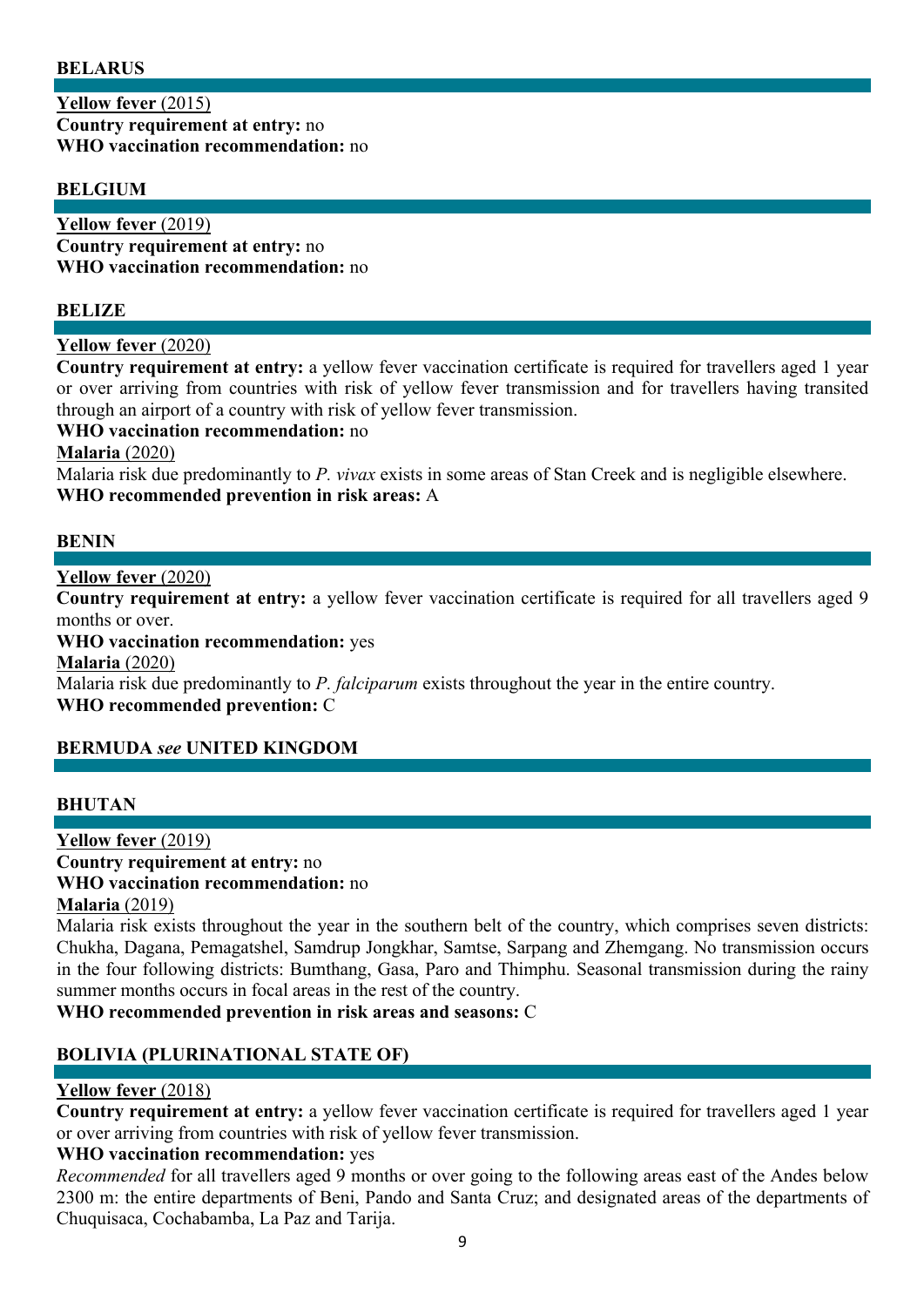*Not recommended* for travellers whose itineraries are limited to areas above 2300 m and all areas not listed above, including the cities of La Paz and Sucre.

**Malaria** (2018)

Malaria risk due almost exclusively to *P. vivax* (99.9%) exists throughout the year in the entire country below 2500 m. The risk of malaria is highest in the northern departments of Beni and Pando, especially in the localities of Riberalta, Guayaramerín and Sena.

**WHO recommended prevention in risk areas:** B

### **BONAIRE**

# **Yellow fever** (2019)

**Country requirement at entry:** a yellow fever vaccination certificate is required for travellers aged 9 months or over arriving from countries with risk of yellow fever transmission and for travellers having transited for more than 12 hours through an airport of a country with risk of yellow fever transmission.

# **WHO vaccination recommendation:** no

# **BOSNIA AND HERZEGOVINA**

**Yellow fever** (2017) **Country requirement at entry:** no **WHO vaccination recommendation:** no

### **BOTSWANA**

### **Yellow fever** (2018)

**Country requirement at entry:** a yellow fever vaccination certificate is required for travellers aged 1 year or over arriving from or having transited through a country with risk of yellow fever transmission.

### **WHO vaccination recommendation:** no

**Malaria** (2018)

Malaria risk due predominantly to *P. falciparum* exists from November through May/June in the northern parts of the country: Bobirwa, Boteti, Chobe, Ngamiland, Okavango and Tutume districts/subdistricts. **WHO recommended prevention in risk areas:** C

### **BRAZIL**

### **Yellow fever** (2020)

**Country requirement at entry:** no

**WHO vaccination recommendation:** yes

*Recommended* for all travellers aged 9 months or over going to the states of **Acre**, Amapá, Amazonas, Distrito Federal (including the capital city of Brasília), Espirito Santo, Goiás, Maranhão, Mato Grosso, Mato Grosso do Sul, Minas Gerais, Pará, Paraná, Piauí, Rio de Janeiro, Rio Grande do Sul, Rondônia, Roraima, Santa Catarina, Sao Paulo, Tocantins; as well as to designated areas of Bahia State. Vaccination is also recommended for travellers visiting Iguazu Falls.

*Not recommended* for travellers whose itineraries are limited to areas not listed above, including the cities of Fortaleza and Recife.

### **Malaria** (2020)

Malaria risk due to *P. vivax* (88.8%), *P. falciparum* (10.6%) and mixed infections (0.5%) exists in most forested areas below 900 m within the nine states of the Amazon region (Acre, Amapá, Amazonas, Maranhão, Mato Grosso [northern part], Pará [except Belém City], Rondônia, Roraima and Tocantins [western part]). Transmission intensity varies from one municipality to another and is higher in jungle-mining areas, in agricultural settlements, in indigenous areas, and in some peripheral urban areas of Cruzeiro do Sul, Manaus and Pôrto Velho. Malaria also occurs on the periphery of large cities such as Boa Vista, Macapá, Maraba, Rio Branco and Santarém. In the states outside the administrative region of Amazonas, the risk of malaria transmission is negligible or non-existent, but there is a residual risk of *P. vivax* transmission in Atlantic forest areas of the states of São Paulo, Minas Gerais, Rio de Janeiro and Espirito Santo. Detailed information on the epidemiological situation of malaria in Brazil is available at www.saude.gov.br/malaria.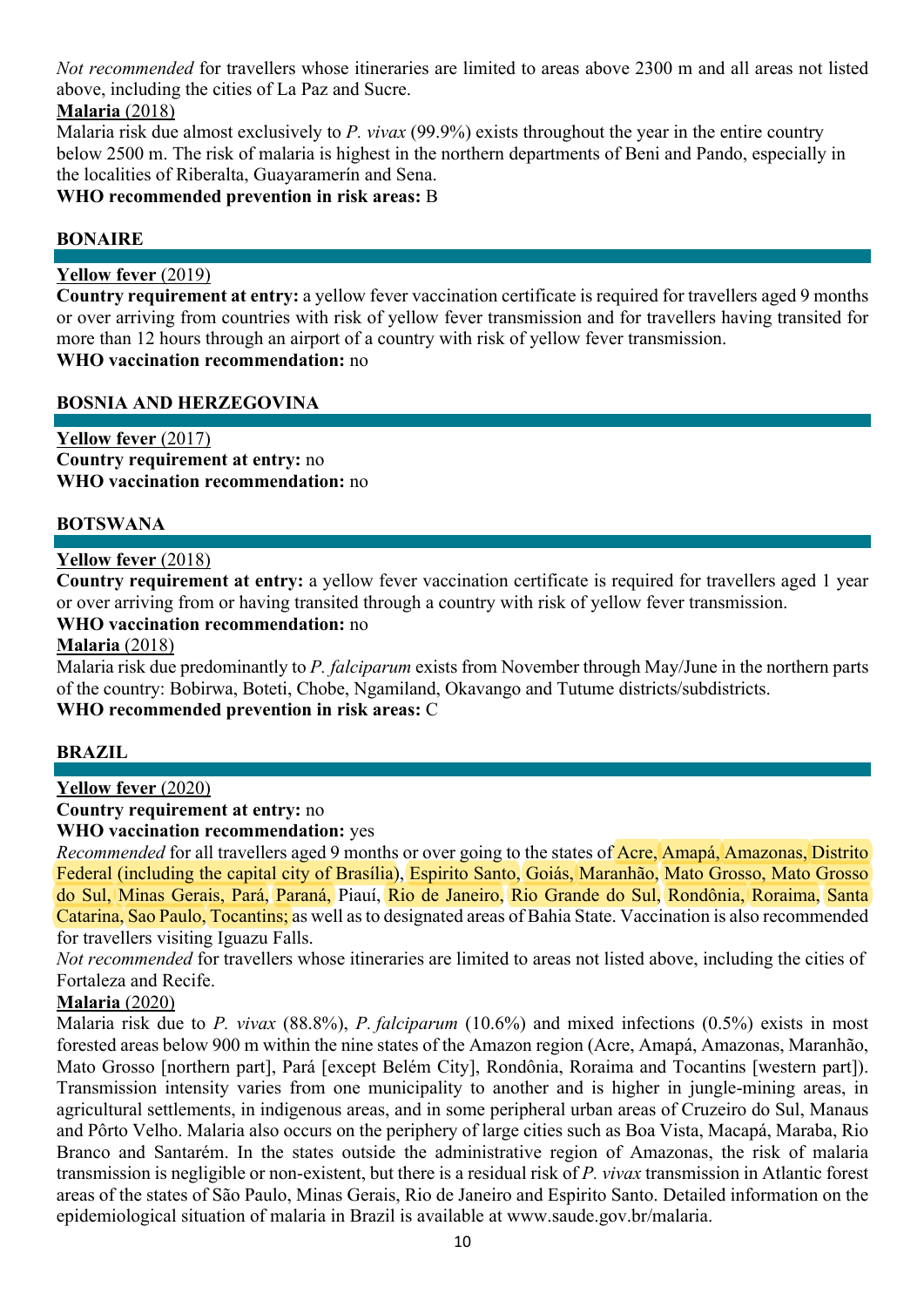# **WHO recommended prevention in risk areas:** B in *P. vivax* risk areas; C in *P. falciparum* risk areas

# **BRITISH VIRGIN ISLANDS** *see* **UNITED KINGDOM**

### **BRITISH INDIAN OCEAN TERRITORY**

**Yellow fever** (2017) **Country requirement at entry:** no **WHO vaccination recommendation:** no

#### **BRUNEI DARUSSALAM**

#### **Yellow fever** (2019)

**Country requirement at entry:** a yellow fever vaccination certificate is required for travellers aged 9 months or over arriving from countries with risk of yellow fever transmission and for travellers having transited for more than 12 hours through an airport of a country with risk of yellow fever transmission.

### **WHO vaccination recommendation:** no

#### **Malaria** (2019)

Human *P. knowlesi* infection has been reported.

#### **WHO recommended prevention:** B

#### **Other country requirement(s)** (2019)

Polio vaccination is required for travellers arriving from polio-affected countries (polio-exporting countries).

#### **BULGARIA**

**Yellow fever** (2019) **Country requirement at entry:** no **WHO vaccination recommendation:** no

#### **BURKINA FASO**

#### **Yellow fever** (2020)

**Country requirement at entry**: a yellow fever vaccination certificate is required for all travellers aged 9 months or over.

# **WHO vaccination recommendation:** yes

**Malaria** (2020)

Malaria risk due predominantly to *P. falciparum* exists throughout the year in the entire country.

**WHO recommended prevention:** C

#### **BURUNDI**

**Yellow fever** (2020)

**Country requirement at entry:** a yellow fever vaccination certificate is required for all travellers aged 9 months or over.

#### **WHO vaccination recommendation:** yes

**Malaria** (2020)

Malaria risk due predominantly to *P. falciparum* exists throughout the year in the entire country.

**WHO recommended prevention:** C

### **CABO VERDE**

### **Yellow fever** (2020

**Country requirement at entry:** a yellow fever vaccination certificate is required for travellers aged 1 year or over arriving from countries with risk of yellow fever transmission. **WHO vaccination recommendation:** no

**Malaria** (2020)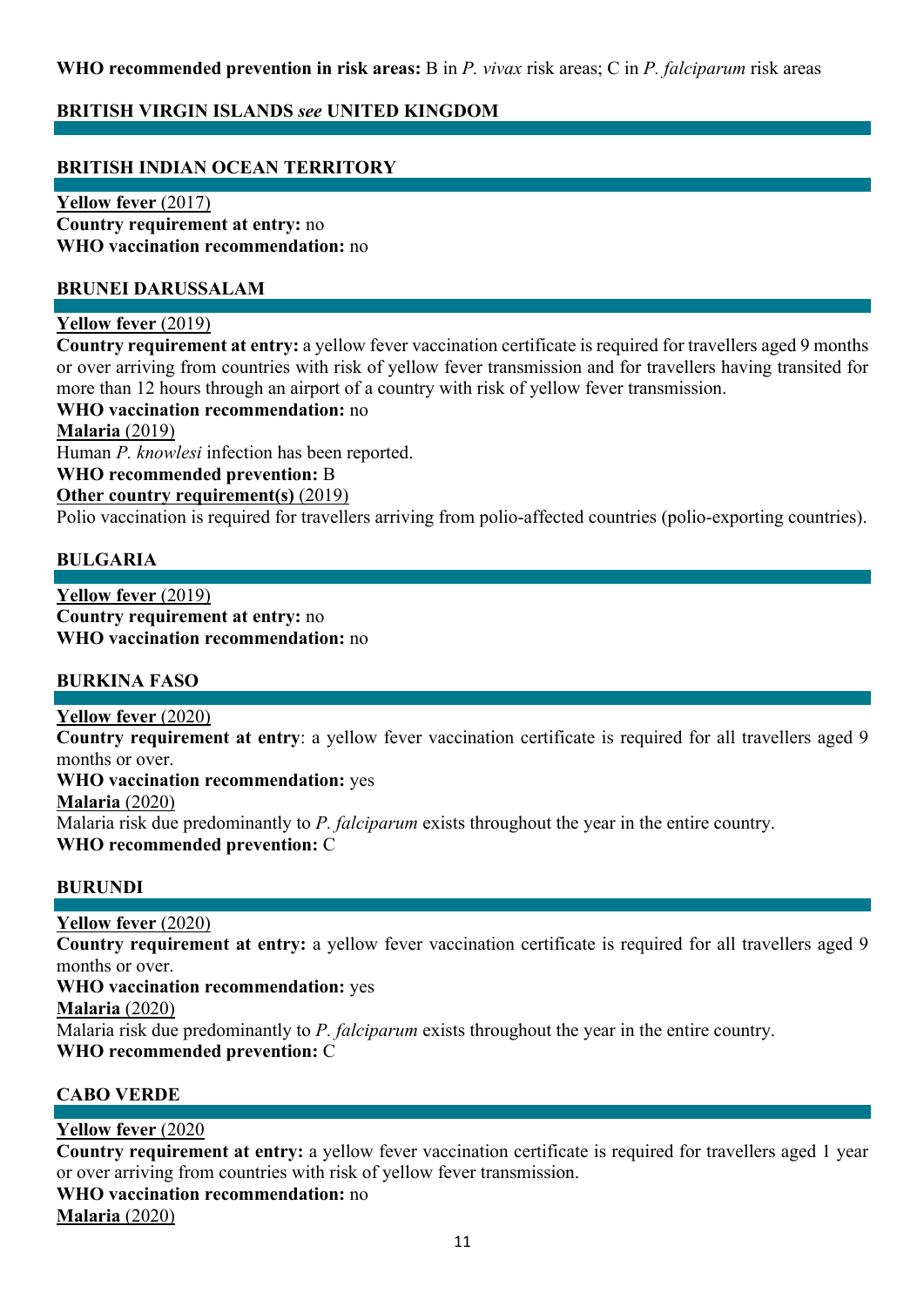Limited malaria risk due predominantly to *P. falciparum* exists from August through November in Santiago Island and in Boa Vista Island.

# **WHO recommended prevention in risk areas:** A

# **CAMBODIA**

# **Yellow fever** (2020)

**Country requirement at entry:** a yellow fever vaccination certificate is required for travellers aged 1 year or over arriving from countries with risk of yellow fever transmission and for travellers having transited for more than 12 hours through an airport of a country with risk of yellow fever transmission.

# **WHO vaccination recommendation:** no

# **Malaria** (2020)

Malaria risk due to *P. falciparum* and *P. vivax* exists throughout the year in forested rural areas. Phnom Penh and areas close to Tonle Sap (Siem Reap) are not at risk. Risk within the tourist area surrounding Angkor Wat is negligible. *P. falciparum* resistance to artesunate, mefloquine, lumefantrine and piperaquine has been reported in western Cambodia and extends to the centre of the country. *P. vivax* resistance to chloroquine has been reported in eastern Cambodia.

**WHO recommended prevention in risk areas:** C

# **CAMEROON**

**Yellow fever** (2020)

**Country requirement at entry:** a yellow fever vaccination certificate is required for all travellers aged 1 year or over.

**WHO vaccination recommendation:** yes

**Malaria** (2020)

Malaria risk due predominantly to *P. falciparum* exists throughout the year in the entire country. **WHO recommended prevention:** C

# **CANADA**

**Yellow fever** (2020) **Country requirement at entry:** no **WHO vaccination recommendation:** no

# **CANARY ISLANDS** *see* **SPAIN**

# **CAYMAN ISLANDS** *see* **UNITED KINGDOM**

# **CENTRAL AFRICAN REPUBLIC**

### **Yellow fever** (2020)

**Country requirement at entry:** a yellow fever vaccination certificate is required for all travellers aged 9 months or over.

**WHO vaccination recommendation:** yes

**Malaria** (2020)

Malaria risk due predominantly to *P. falciparum* exists throughout the year in the entire country.

**WHO recommended prevention:** C

# **CHAD**

# **Yellow fever** (2020)

**Country requirement at entry:** a yellow fever vaccination certificate is required for travellers aged 9 months or over arriving from countries with risk of yellow fever transmission and for travellers having transited for more than 12 hours through an airport of a country with risk of yellow fever transmission.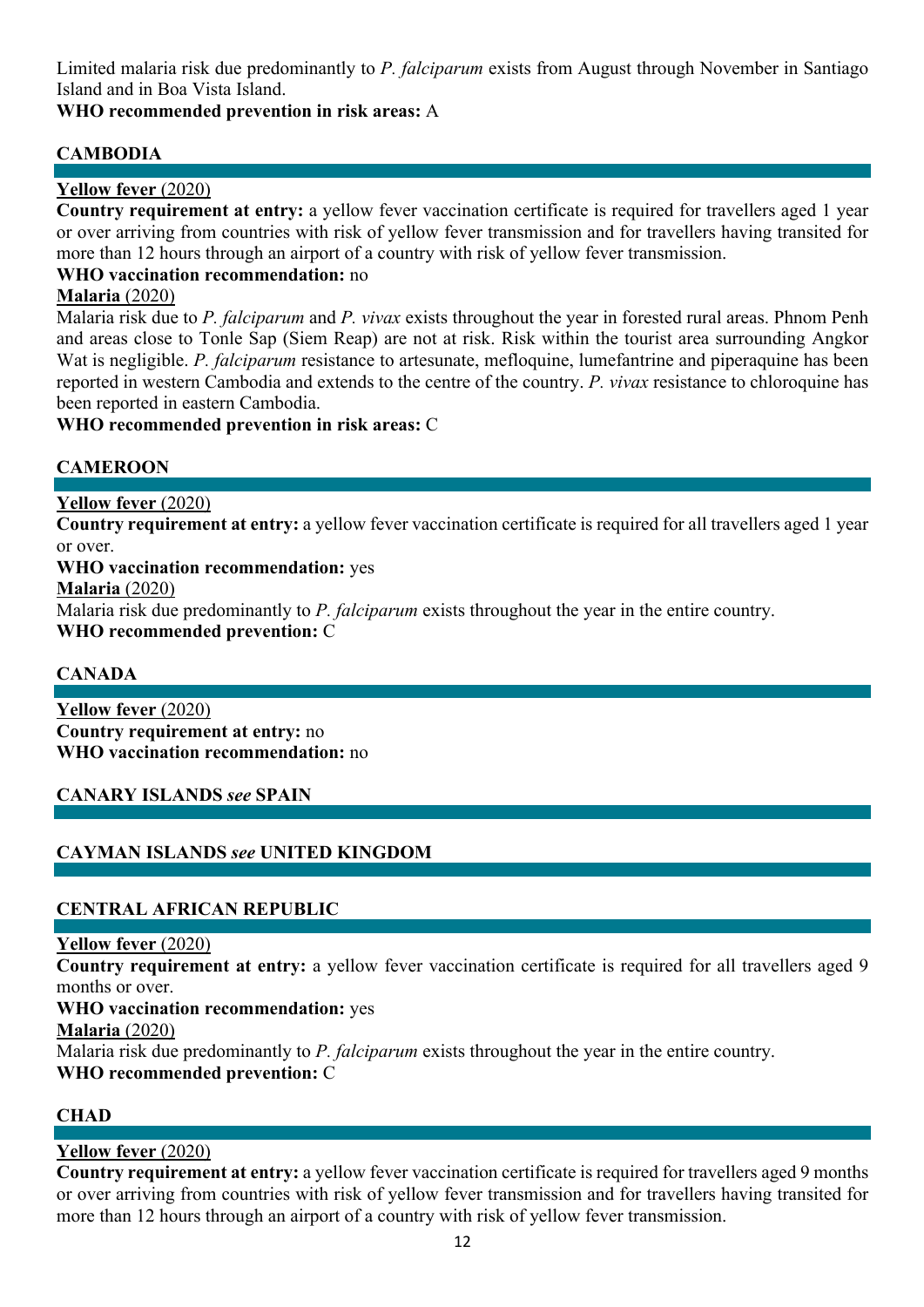# **WHO vaccination recommendation:** yes

*Recommended* for all travellers aged 9 months or over going to areas south of the Sahara Desert. *Not recommended* for travellers whose itineraries are limited to areas within the Sahara Desert. **Malaria** (2020)

Malaria risk due predominantly to *P. falciparum* exists throughout the year in the entire country. **WHO recommended prevention:** C

### **CHILE**

**Yellow fever** (2020) **Country requirement at entry:** no **WHO vaccination recommendation:** no

### **CHINA**

### **Yellow fever** (2019)

**Country requirement at entry:** a yellow fever vaccination certificate is required for travellers aged 9 months or over arriving from countries with risk of yellow fever transmission and for travellers having transited through an airport of a country with risk of yellow fever transmission. This requirement does not apply to travellers whose itineraries are limited to Hong Kong Special Administrative Region (SAR) and Macao SAR. **WHO vaccination recommendation:** no

### **Malaria** (2019)

China has achieved tremendous success in malaria elimination. Since 2017, no indigenous cases have been reported.

**WHO recommended prevention in risk areas:** A

### **CHRISTMAS ISLAND**

(Indian Ocean) **Yellow fever** (2019) Same requirements as mainland Australia. **WHO vaccination recommendation:** no

### **COLOMBIA**

### **Yellow fever** (2020)

**Country requirement at entry:** a yellow fever vaccination certificate is required for travellers aged 1 year or over arriving from Angola, Brazil, Democratic Republic of the Congo and Uganda, and for travellers having transited for more than 12 hours through an airport from the same countries.

#### **WHO vaccination recommendation:** yes

*Recommended* for all travellers aged 9 months or over going to Colombia except for the areas described below. *Generally not recommended* for travellers going to the cities of Barranquilla, Cali, Cartagena and Medellín. *Not recommended* for travellers whose itineraries are limited to all areas above 2300 m, the department of San Andrès y Providencia, and the capital city of Bogotá.

### **Malaria** (2020)

*Malaria risk is high* in the following municipalities of the departments of Antioquia (El Bagre, Vigía del Fuerte, Segovia, Tarazá, Zaragoza, Cáceres, Nechí, Murindó, Anorí, Remedios, Mutatá, Frontino, San Pedro de Urabá, Dabeiba, Valdivia and Caucasia), Amazonas (Tarapacá, La Pedrera, Puerto Nariño, Leticia, Miriti-Paraná and La Chorrera), Bolívar (Montecristo, Norosi, Tiquisio and San Pablo), Cauca (Timbiquí), Chocó (Bagadó, Nóvita, Lloró, Tadó, Río Quito, El Cantón del San Pablo, Río Iro, Atrato, Bojaya, San José del Palmar, Quibdó, Bajo Baudó, Medio San Juan, Carmen de Darien, Nuquí, Medio Baudó, Alto Baudó, Istmina, Bahía Solano, Medio Atrato, Juradó, Sipí, Unión Panamericana, Condoto and Certegui), Córdoba (Puerto Libertador and Tierralta), Guainía (Inirida and La Guadalupe), Nariño (Roberto Payán, Olaya Herrera, El Charco, Mosquera, Barbacoas, Santa Barbara, Magüi, Francisco Pizarro and San Andrés de Tumaco),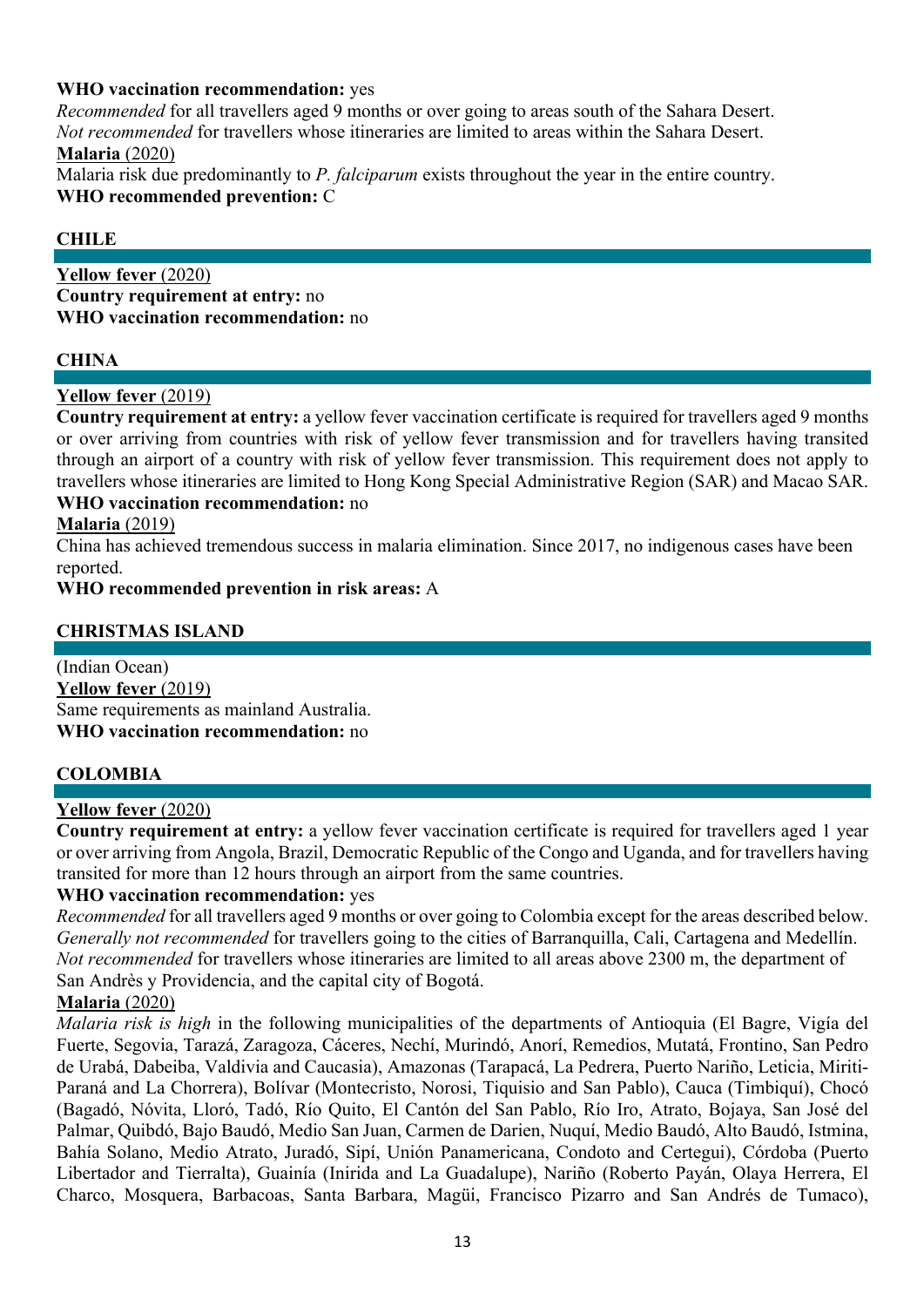Risaralda (Pueblo Rico and La Virginia), Valle del Cauca (Cartago), Vaupés (Taraira and Yavarate) and Vichada (Puerto Carreño and Cumaribo).

*Malaria risk is moderate* in the following municipalities of the departments of Antioquia (Urrao, Chigorodó, Apartadó, Necoclí and Yondo), Amazonas (El Encanto and Puerto Santander), Bolívar (Santa Rosa del Sur and Río Viejo), Cauca (Guapi and López), Chocó (El Litoral de San Juan, Riosucio, Acandí and Unguía), Córdoba (San José de Uré and La Apartada), Guaviare (San José de Guaviare, Miraflores, Calamar and El Retorno), Nariño (La Tola) and Vaupés (Pacoa).

*A lesser risk* exists in some municipalities of Amazonas, Caqueta, Guaviare, Guainia, Meta, Putumayo, Vaupes and Vichada.

**WHO recommended prevention in risk areas:** C

# **COMOROS**

**Yellow fever** (2015) **Country requirement at entry:** no **WHO vaccination recommendation:** no **Malaria** (2018) Malaria risk due predominantly to *P. falciparum* exists throughout the year in the entire country. **WHO recommended prevention:** C

# **CONGO**

**Yellow fever** (2018)

**Country requirement at entry:** a yellow fever vaccination certificate is required for all travellers aged 9 months or over.

**WHO vaccination recommendation:** yes

**Malaria** (2018)

Malaria risk due predominantly to *P. falciparum* exists throughout the year in the entire country.

**WHO recommended prevention:** C

# **COOK ISLANDS**

**Yellow fever** (2020) **Country requirement at entry:** no **WHO vaccination recommendation:** no

# **COSTA RICA**

### **Yellow fever** (2020)

**Country requirement at entry:** a yellow fever vaccination certificate is required for travellers aged 9 months or over arriving from countries with risk of yellow fever transmission with the addition of Tanzania and Zambia in the African region; the exception of Argentina and Panama in the Americas; and the following specifications for these countries: Colombia (the entire country except Barranquilla, Cali, Cartagena, Medellín and San Andrés Providencia y Bogotá); Ecuador (applies only to Morona-Santiago, Napo, Orellana, Pastaza, Sucumbíos y Zamora-Chinchipe, and excludes the rest of the country); Paraguay (the entire country except Asunción, the capital); Peru (the entire country except Lima, the capital, Cuzco, el Machu Picchu, la Ruta de los Incas, Lambayeque, Tumbes, Piura and Cajamarca); Trinidad and Tobago (the entire country except the urban areas of Port of Spain, and for travellers in transit or whose itineraries are limited to the island of Tobago).

#### **WHO vaccination recommendation:** no **Malaria** (2020)

Very low malaria risk was historically due almost exclusively to *P. vivax*. Negligible or no risk of malaria transmission exists in the country.

**WHO recommended prevention in risk areas:** A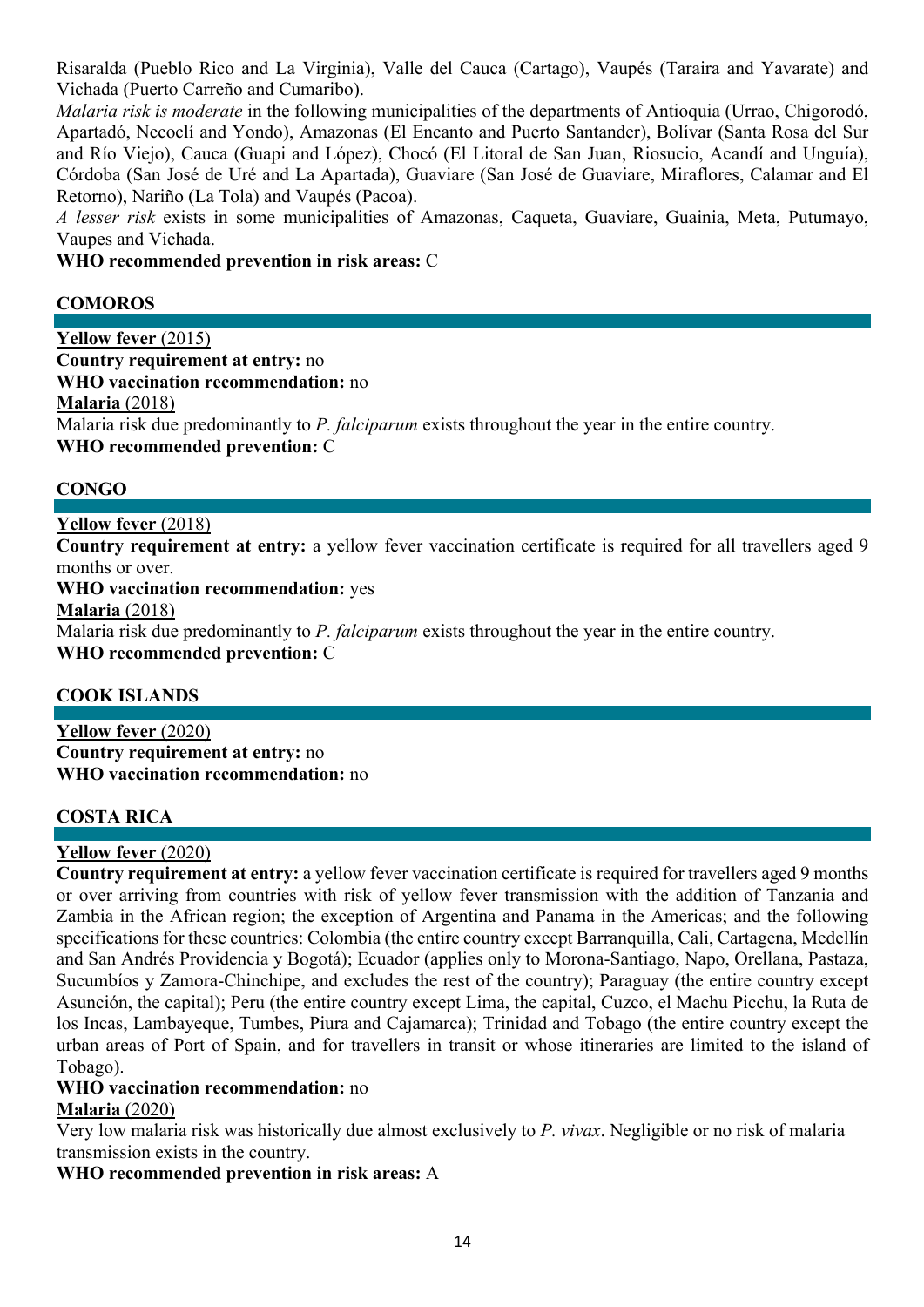# **CÔTE D'IVOIRE**

# **Yellow fever** (2013)

**Country requirement at entry:** a yellow fever vaccination certificate is required for all travellers aged 9 months or over.

**WHO vaccination recommendation:** yes

**Malaria** (2018)

Malaria risk due predominantly to *P. falciparum* exists throughout the year in the entire country. **WHO recommended prevention:** C

# **CROATIA**

**Yellow fever** (2019) **Country requirement at entry:** no **WHO vaccination recommendation:** no

# **CUBA**

**Yellow fever** (2019)

**Country requirement at entry:** a yellow fever vaccination certificate is required for travellers aged 9 months or over arriving from countries with risk of yellow fever transmission and for travellers having transited for more than 12 hours through an airport of a country with risk of yellow fever transmission. **WHO vaccination recommendation:** no

# **CURAÇAO**

**Yellow fever** (2019)

**Country requirement at entry:** a yellow fever vaccination certificate is required for travellers aged 9 months or over arriving from countries with risk of yellow fever transmission and for travellers having transited for more than 12 hours through an airport of a country with risk of yellow fever transmission. **WHO vaccination recommendation:** no

# **CYPRUS**

**Yellow fever** (2020) **Country requirement at entry:** no **WHO vaccination recommendation:** no

# **CZECHIA**

**Yellow fever** (2020) **Country requirement at entry:** no **WHO vaccination recommendation:** no

# **DEMOCRATIC PEOPLE'S REPUBLIC OF KOREA**

### **Yellow fever** (prior to 2013)

**Country requirement at entry:** a yellow fever vaccination certificate is required for travellers aged 1 year or over arriving from countries with risk of yellow fever transmission.

### **WHO vaccination recommendation:** no

#### **Malaria (2020)**

Limited malaria risk due exclusively to *P. vivax* exists in some southern areas. **WHO recommended prevention in risk areas:** A

# **DEMOCRATIC REPUBLIC OF THE CONGO**

**Yellow fever** (2017)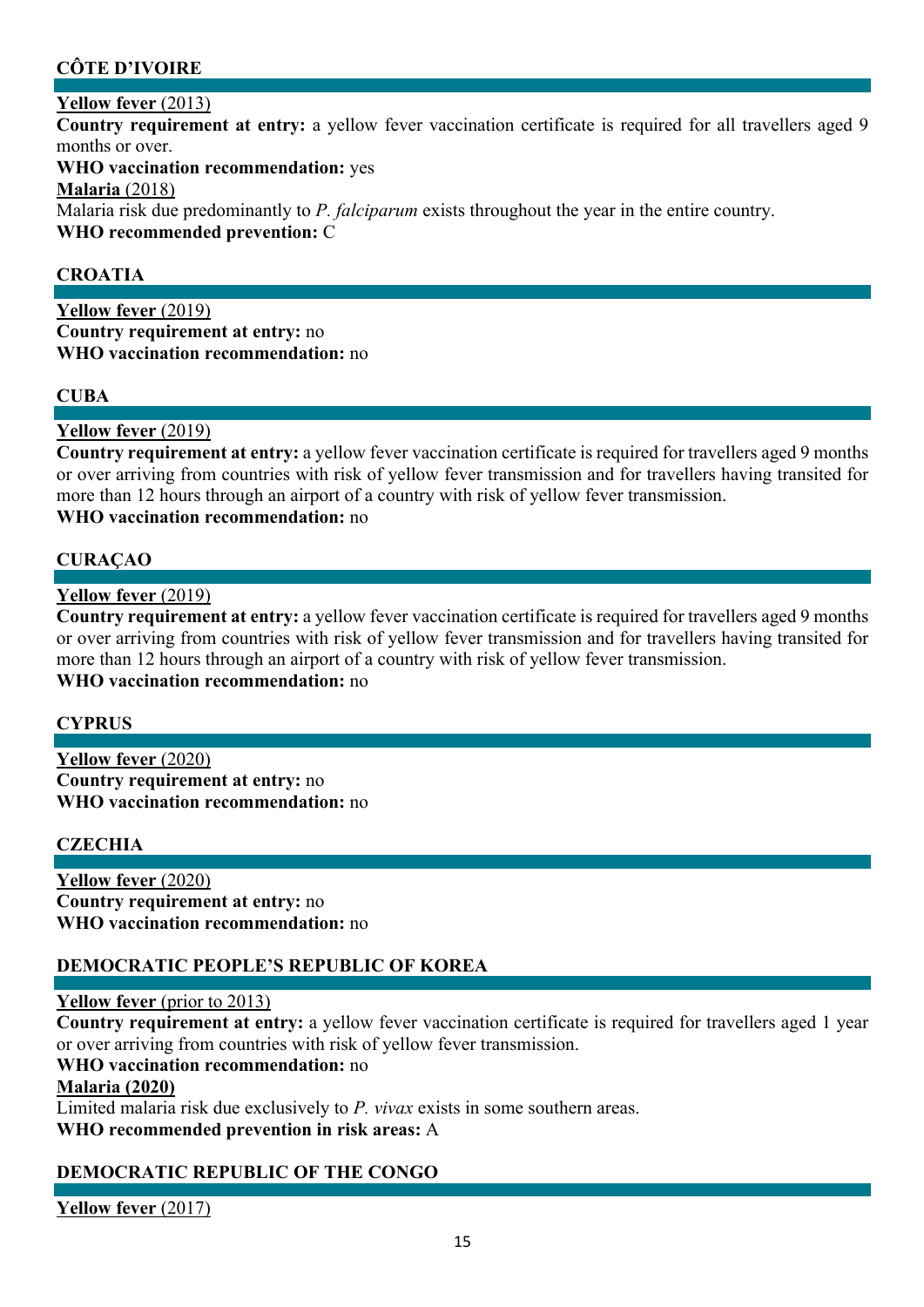**Country requirement at entry:** a yellow fever vaccination certificate is required for all travellers aged 9 months or over.

**WHO vaccination recommendation:** yes

**Malaria** (2017)

Malaria risk due predominantly to *P. falciparum* exists throughout the year in the entire country.

**WHO recommended prevention:** C

# **DENMARK**

**Yellow fever** (2020) **Country requirement at entry:** no **WHO vaccination recommendation:** no

# **DJIBOUTI**

**Yellow fever** (2019) **Country requirement at entry:** no **WHO vaccination recommendation:** no **Malaria** (2019) Malaria risk due predominantly to *P. falciparum* exists throughout the year in the entire country. **WHO recommended prevention:** C

### **DOMINICA**

#### **Yellow fever** (2017)

**Country requirement at entry:** a yellow fever vaccination certificate is required for travellers aged 1 year or over arriving from countries with risk of yellow fever transmission and for travellers having transited for more than 12 hours through an airport of a country with risk of yellow fever transmission.

# **WHO vaccination recommendation:** no

#### **DOMINICAN REPUBLIC**

#### **Yellow fever** (2020)

**Country requirement at entry:** a yellow fever vaccination certificate is required for travellers aged 1 year or over arriving from the states of Mina Gerais, Espirito Santo, Sao Paulo and Rio de Janeiro in Brazil and for travellers having transited for more than 12 hours through an airport of the same states in Brazil.

#### **WHO vaccination recommendation:** no

### **Malaria** (2020)

Malaria risk due exclusively to *P. falciparum* exists throughout the year, especially in the western provinces of Dajabón, Elias Pina and San Juan. In 2015, transmission increased in the National District and the provinces of Santo Domingo and La Altagracia, specifically in Bávaro district. Risk in other areas is low-to-negligible. There is no evidence of *P. falciparum* resistance to any antimalarial drug.

### **WHO recommended prevention in risk areas:** C

# **ECUADOR**

### **Yellow fever** (2019)

**Country requirement at entry:** a yellow fever vaccination certificate is required for travellers aged 1 year or over arriving from Brazil, Democratic Republic of the Congo and Uganda and for travellers having transited for more than 12 hours through an airport of the same countries.

### **WHO vaccination recommendation:** yes

*Recommended* for all travellers aged 9 months or over going to the following provinces east of the Andes below 2300 m: Morona-Santiago, Napo, Orellana, Pastaza, Sucumbios and Zamora-Chinchipe, and the province west of the cordillera, Esmeraldas.

*Generally not recommended* for travellers whose itineraries are limited to the following provinces west of the Andes including below 2300 m: Guayas, Los Rios, Santa Helena and Santo Domingo de los Tsachilas, and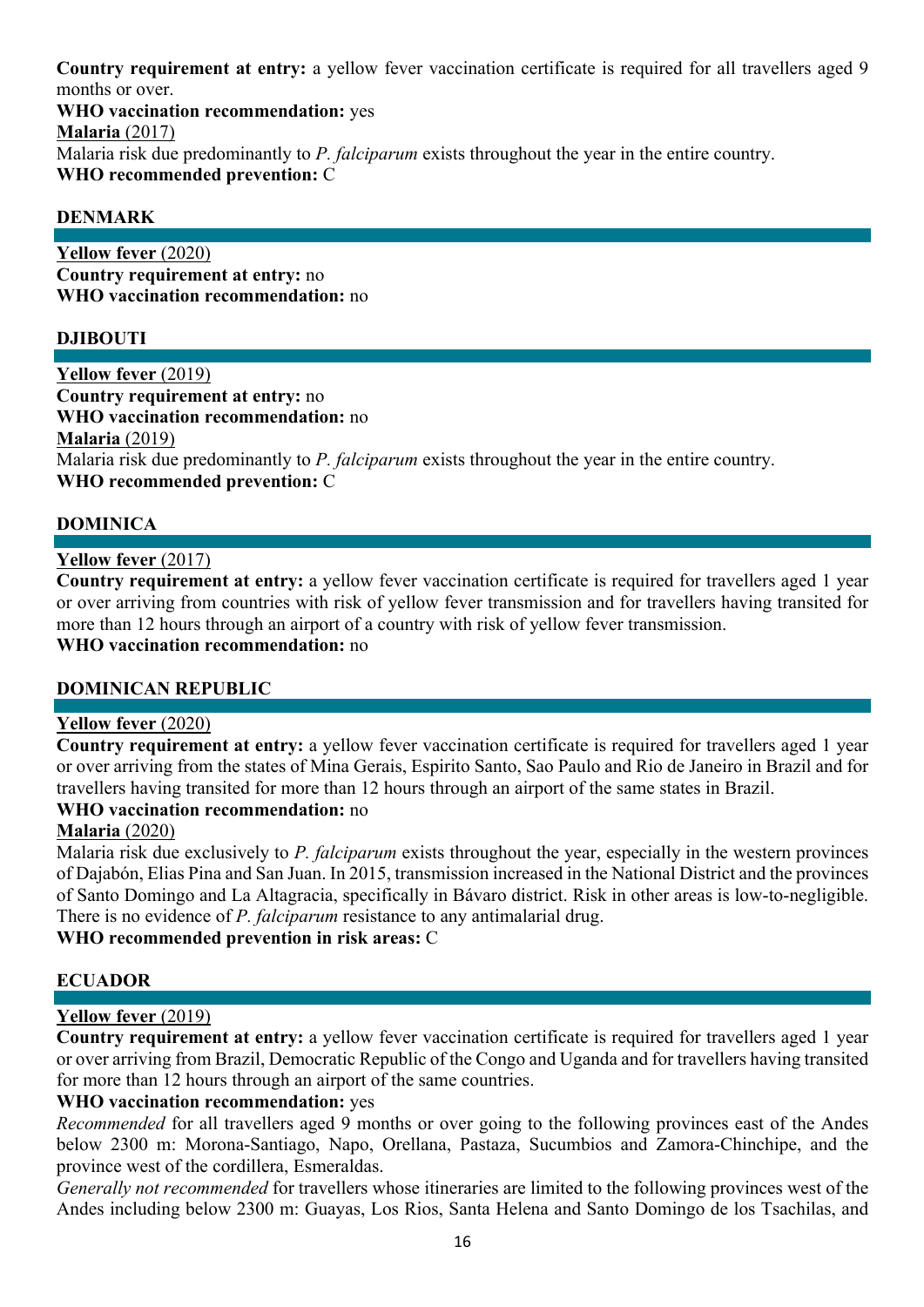designated areas of Azuay, Bolivar, Canar, Carchi, Chimborazo, Cotopaxi, El Oro, Imbabura, Loja, Pichincha and Tungurahua.

*Not recommended* for travellers whose itineraries are limited to all areas above 2300 m, the cities of Guayaquil and Quito, and the Galápagos Islands.

# **Malaria** (2019)

Malaria risk due to *P. vivax* (67%) and *P. falciparum* (33%) exists throughout the year below 1500 m, with moderate risk in coastal provinces. Risk is low in Quito and in provinces that are part of the Inter-Andean or Sierra region. Risk of *P. vivax* malaria is present in some provinces of the country, predominantly in the Amazon region, especially the provinces of Morona Santiago, Pastaza, Orellana and Sucumbíos. Risk of *P. falciparum* malaria is present in some provinces of the country with predominance on the coast, especially the province of Esmeraldas, as well as in the Amazon region, especially the provinces of Pastaza and Morano Santiago.

# **WHO recommended prevention in risk areas:** C

# **EGYPT**

# **Yellow fever** (2020)

**Country requirement at entry:** a yellow fever vaccination certificate is required for travellers aged 9 months or over arriving from countries with risk of yellow fever transmission (with the addition of Eritrea, Rwanda, Somalia, United Republic of Tanzania and Zambia) and for travellers having transited for more than 12 hours through an airport of a country with risk of yellow fever transmission (with the same additions mentioned above). In the absence of a vaccination certificate, the individual will be detained in quarantine for up to 6 days of departure from an area at risk of yellow fever transmission.

# **WHO vaccination recommendation:** no

# **Malaria** (2020)

Very limited malaria risk due to *P. falciparum* and *P. vivax* may exist from June through October in El Faiyûm Governorate. No indigenous cases have been reported since 1998.

# **WHO recommended prevention:** none

# **Other country requirement(s)** (2020)

Polio vaccination is requested regardless of age and vaccination status; proof of receipt of a dose of oral polio vaccine (bOPV) or inactivated poliovirus vaccine (IPV) in the form of an international vaccination certificate, as specified in Annex 6 of the IHR, issued within the previous 12 months and at least 4 weeks before departure is required for travellers arriving from Afghanistan, Indonesia, Myanmar, Nigeria, Pakistan, Papua New Guinea and Somalia to apply for an entry visa. Proof of receipt of a dose of bOPV or IPV in the form of an international vaccination certificate, as specified in Annex 6 of the IHR, issued within the previous 12 months and at least 4 weeks before departure is required from all travellers arriving from Angola, Benin, Cameroon, Central African Republic, China, Democratic Republic of the Congo, Ethiopia, Ghana, Kenya, Mozambique, Niger and Philippines.

# **EL SALVADOR**

# **Yellow fever** (2020)

**Country requirement at entry:** a yellow fever vaccination certificate is required for travellers aged 1 year or over arriving from countries with risk of yellow fever transmission and for travellers having transited for more than 12 hours through an airport of a country with risk of yellow fever transmission.

# **WHO vaccination recommendation:** no

# **Malaria** (2020)

Very limited malaria risk due almost exclusively to *P. vivax* exists in rural areas prone to migration from Central American countries. Sporadic *P. vivax* malaria cases are reported from specific parts of the country. **WHO recommended prevention in risk areas:** A

# **EQUATORIAL GUINEA**

**Yellow fever** (2019)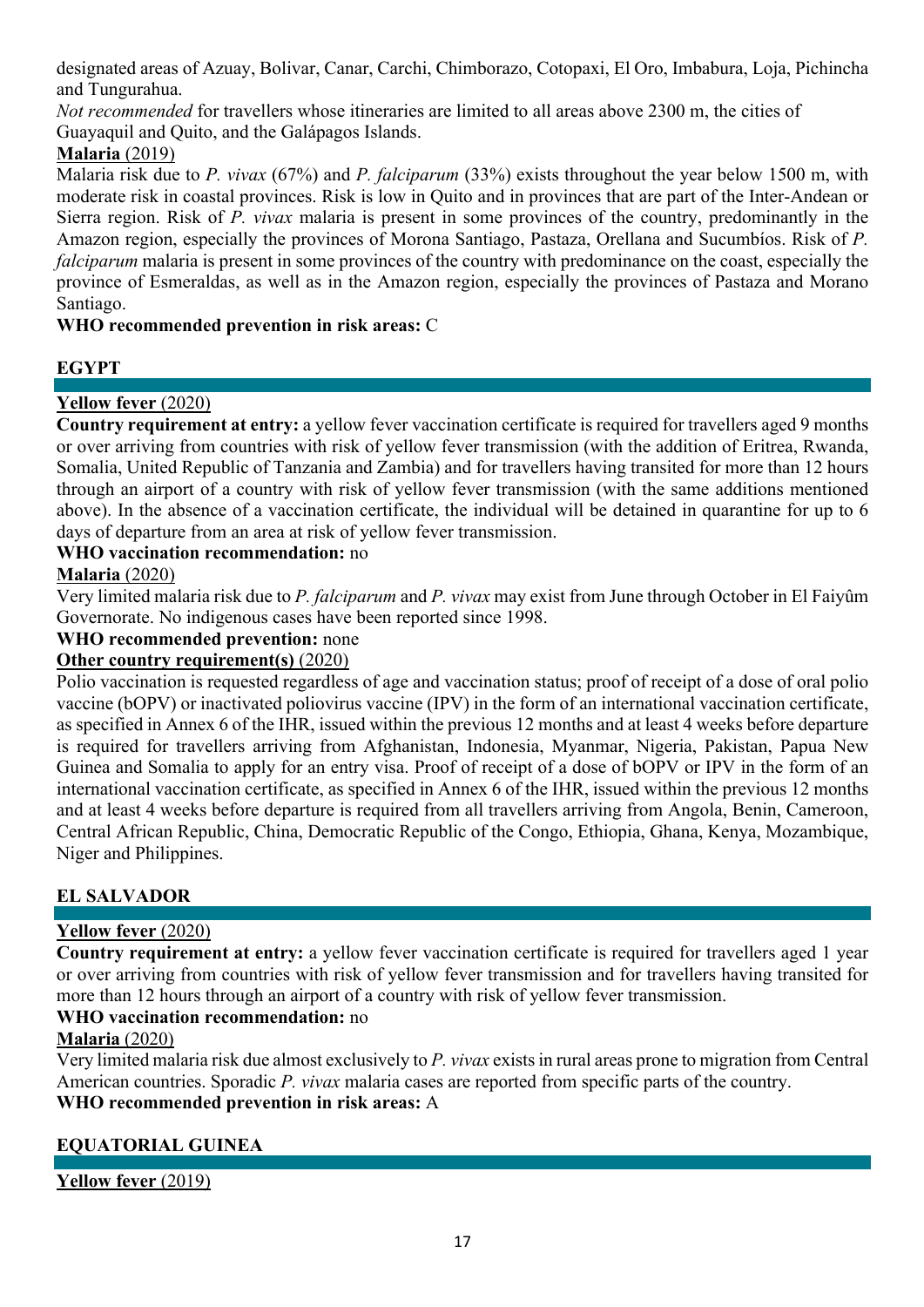**Country requirement at entry:** a yellow fever vaccination certificate is required for travellers aged 9 months or over arriving from countries with risk of yellow fever transmission.

**WHO vaccination recommendation:** yes

**Malaria** (2019)

Malaria risk due predominantly to *P. falciparum* exists throughout the year in the entire country. **WHO recommended prevention:** C

# **ERITREA**

# **Yellow fever** (2020)

**Country requirement at entry:** a yellow fever vaccination certificate is required for travellers aged 9 months or over arriving from countries with risk of yellow fever transmission.

**WHO vaccination recommendation:** in general, no

*Generally not recommended* for travellers going to the following states: Anseba, Debub, Gash Barka, Mae Kel and Semenawi Keih Bahri.

*Not recommended* for all other areas not listed above, including the islands of the Dahlak Archipelago. **Malaria** (2020)

Malaria risk due to *P. falciparum (65%)* and *P. vivax (35%)* exists throughout the year in the entire country below 2200 m. There is no risk in Asmara.

**WHO recommended prevention in risk areas:** C

# **ESTONIA**

**Yellow fever** (2019) **Country requirement at entry:** no **WHO vaccination recommendation:** no

# **ESWATINI**

# **Yellow fever** (2018)

**Country requirement at entry:** a yellow fever vaccination certificate is required for travellers aged 9 months or over arriving from countries with risk of yellow fever transmission and for travellers having transited through an airport of a country with risk of yellow fever transmission.

# **WHO vaccination recommendation:** no

# **Malaria** (2018)

Malaria risk due predominantly to *P. falciparum* exists throughout the year in all low veld areas (mainly Big Bend, Mhlume, Simunye and Tshaneni). Risk is highest from November through May.

# **WHO recommended prevention in risk areas:** C

# **ETHIOPIA**

# **Yellow fever** (2020)

**Country requirement at entry:** a yellow fever vaccination certificate is required for travellers aged 9 months or over arriving from countries with risk of yellow fever transmission and for travellers having transited for more than 12 hours through an airport of a country with risk of yellow fever transmission.

# **WHO vaccination recommendation:** yes

*Recommended* for all travellers aged 9 months or over, except as mentioned below.

*Generally not recommended* for travellers whose itineraries are limited to Afar and Somali provinces.

# **Malaria** (2020)

Malaria risk due to approximately 60% *P. falciparum* and 40% *P. vivax* exists throughout the year in the entire country below 2000 m. *P. vivax* resistance to chloroquine reported. There is no malaria risk in Addis Ababa.

**WHO recommended prevention in risk areas:** C

# **FALKLAND ISLANDS (MALVINAS)** *see* **UNITED KINGDOM**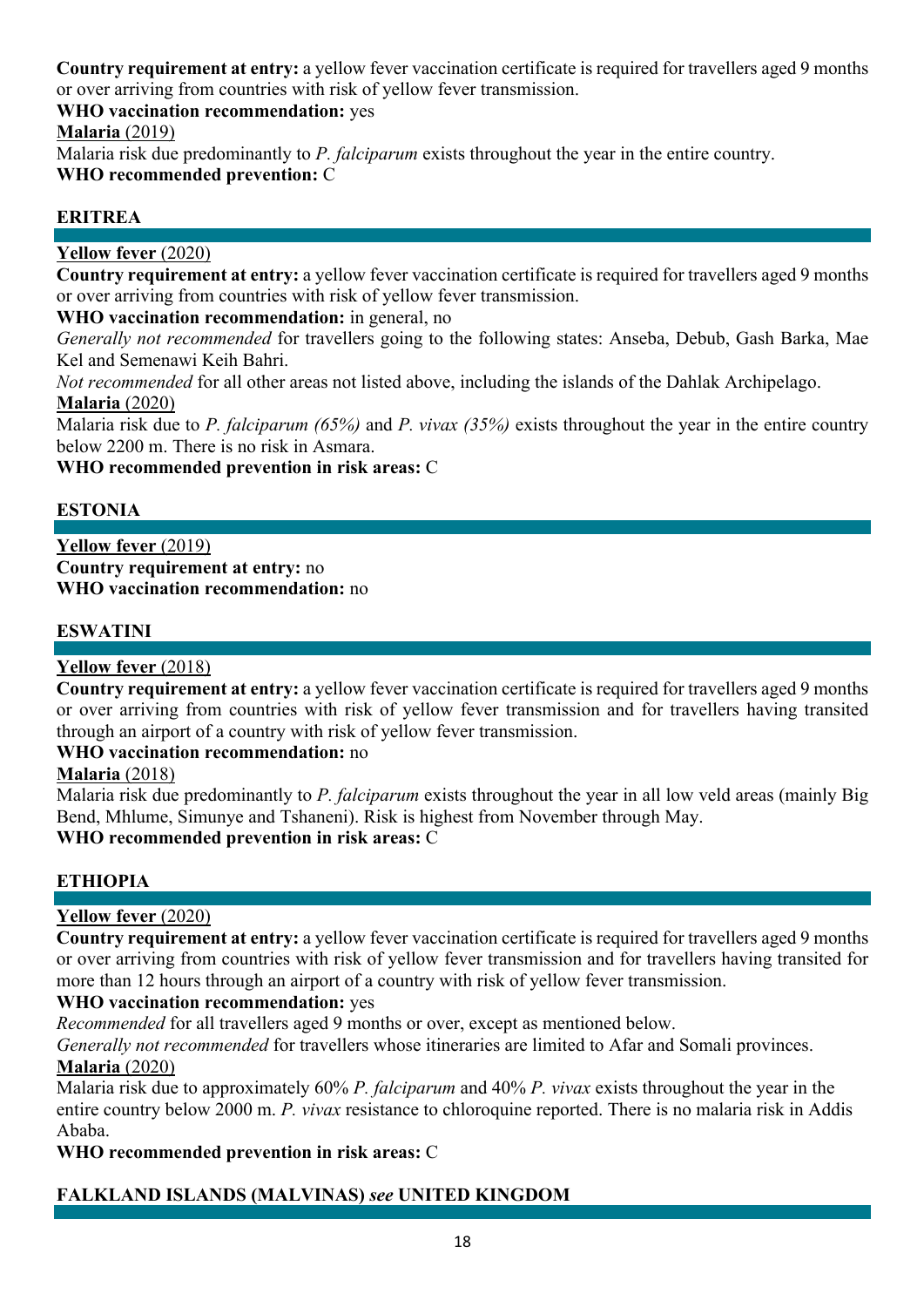# **FAROE ISLANDS**

**Yellow fever** (2013) **Country requirement at entry:** no **WHO vaccination recommendation:** no

#### **FIJI**

#### **Yellow fever** (2016)

**Country requirement at entry:** a yellow fever vaccination certificate is required for travellers aged 1 year or over arriving from countries with risk of yellow fever transmission and for travellers having transited for more than 12 hours through an airport of a country with risk of yellow fever transmission. **WHO vaccination recommendation:** no

#### **FINLAND**

**Yellow fever** (2020) **Country requirement at entry:** no **WHO vaccination recommendation:** no

#### **FRANCE**

**Yellow fever** (2019) **Country requirement at entry:** no **WHO vaccination recommendation:** no

#### **FRENCH GUIANA**

#### **Yellow fever** (2019)

**Country requirement at entry:** a yellow fever vaccination certificate is required for all travellers aged 1 year or over.

### **WHO vaccination recommendation:** yes

#### **Malaria** (2018)

Malaria risk due to *P. falciparum* (45%) and *P. vivax* (55%) is high throughout the year in 9 municipalities of the territory bordering Brazil (Oiapoque river valley) and Suriname (Maroni river valley). In the other 13 municipalities, transmission risk is low or negligible. Multidrug-resistant *P. falciparum* has been reported in areas influenced by Brazilian migration.

**WHO recommended prevention in risk areas:** C

#### **FRENCH POLYNESIA**

#### **Yellow fever** (2013)

**Country requirement at entry:** a yellow fever vaccination certificate is required for travellers aged 1 year or over arriving from countries with risk of yellow fever transmission and for travellers having transited for more than 12 hours through an airport of a country with risk of yellow fever transmission.

#### **WHO vaccination recommendation:** no

#### **GABON**

### **Yellow fever** (2016)

**Country requirement at entry:** a yellow fever vaccination certificate is required for all travellers aged 1 year or over.

#### **WHO vaccination recommendation:** yes

#### **Malaria** (2018)

Malaria risk due predominantly to *P. falciparum* exists throughout the year in the entire country.

**WHO recommended prevention:** C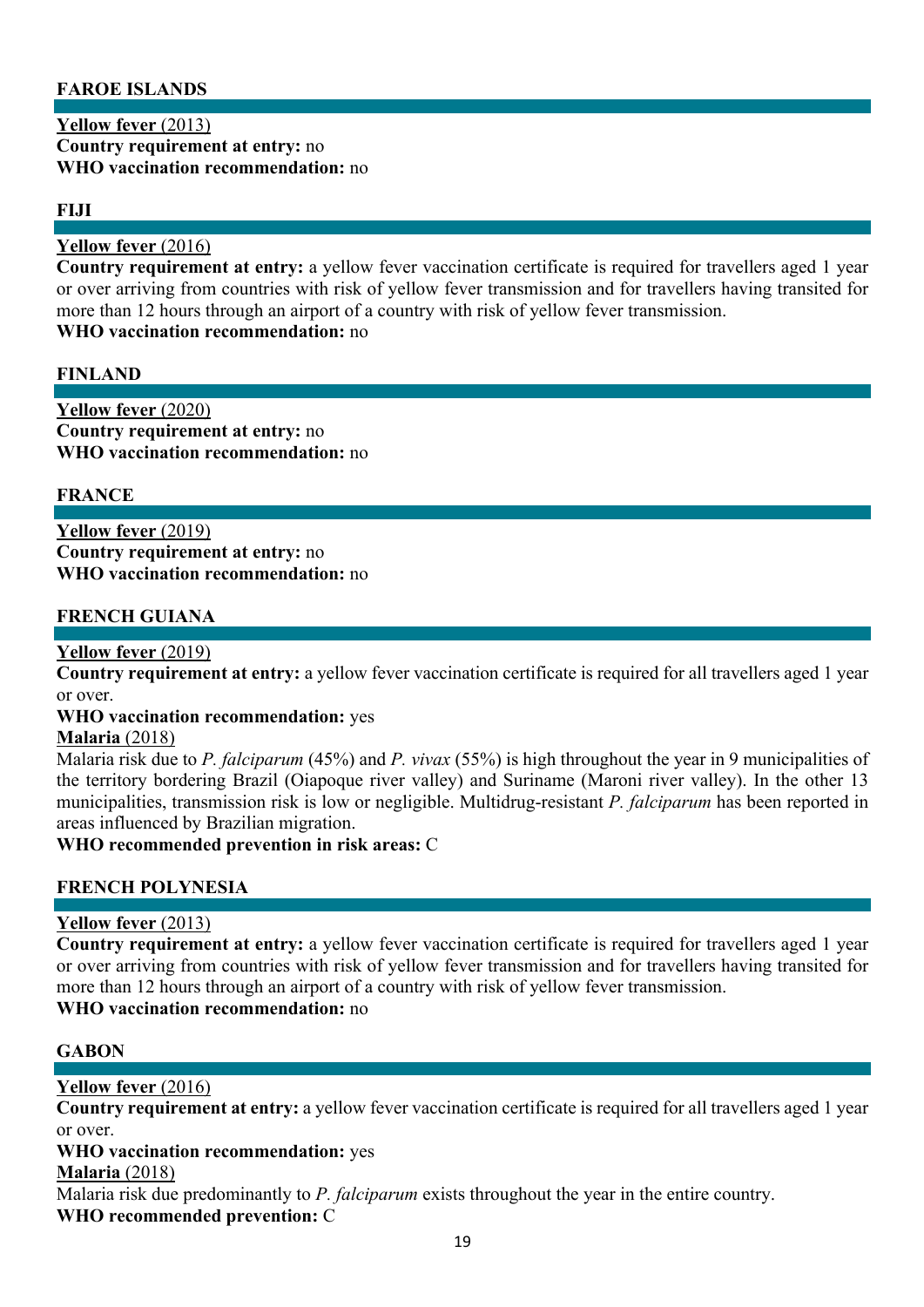# **GALAPAGOS ISLANDS** *see* **ECUADOR**

### **GAMBIA**

#### **Yellow fever** (2020)

**Country requirement at entry:** a yellow fever vaccination certificate is required for travellers aged 9 months or over arriving from countries with risk of yellow fever transmission and for travellers having transited for more than 12 hours through an airport of a country with risk of yellow fever transmission.

#### **WHO vaccination recommendation:** yes

#### **Malaria** (2020)

Malaria risk due predominantly to *P. falciparum* exists throughout the year in the entire country. **WHO recommended prevention:** C

#### **GEORGIA**

#### **Yellow fever** (2018) **Country requirement at entry:** no

**WHO vaccination recommendation:** no

#### **Malaria** (2018)

Limited malaria risk due exclusively to *P. vivax* may exist locally from June through October in the eastern part of the country bordering Azerbaijan. No locally-acquired cases have been reported since 2010.

#### **WHO recommended prevention in risk areas:** A

#### **Other country requirement(s)** (2018)

A polio vaccination certificate is required from travellers arriving from countries and territories with risk of polio transmission. Travellers who are not vaccinated or are unable to present the vaccination certificate are offered oral polio vaccine at the border.

#### **GERMANY**

**Yellow fever** (2020) **Country requirement at entry:** no **WHO vaccination recommendation:** no

### **GHANA**

#### **Yellow fever** (2019)

**Country requirement at entry:** a yellow fever vaccination certificate is required for all travellers aged 9 months or over.

**WHO vaccination recommendation:** yes

**Malaria** (2019)

Malaria risk due predominantly to *P. falciparum* exists throughout the year in the entire country. **WHO recommended prevention:** C

### **GIBRALTAR** *see* **UNITED KINGDOM**

#### **GREECE**

#### **Yellow fever** (2017)

**Country requirement at entry:** no **WHO vaccination recommendation:** no

#### **Malaria** (2017)

Very limited malaria risk (*P. vivax* only) may exist from May through October in certain high-risk agricultural areas.

**WHO recommended prevention in high-risk agricultural areas:** A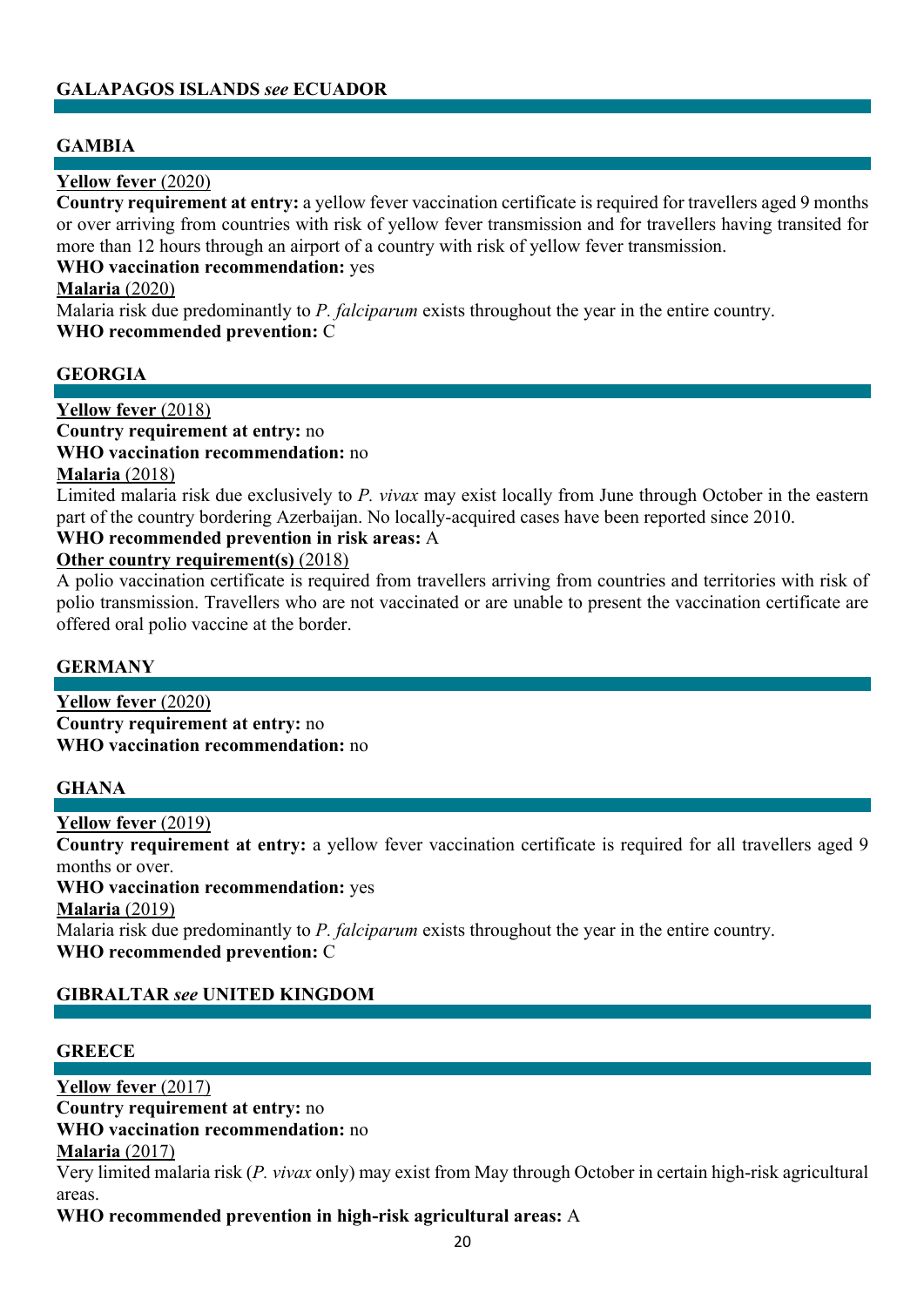### **GREENLAND**

#### **Yellow fever** (2013) **Country requirement at entry:** no **WHO vaccination recommendation:** no

### **GRENADA**

### **Yellow fever** (2015)

**Country requirement at entry:** a yellow fever vaccination certificate is required for travellers aged 1 year or over arriving from countries with risk of yellow fever transmission and for travellers having transited for more than 12 hours through an airport of a country with risk of yellow fever transmission. **WHO vaccination recommendation:** no

#### **GUADELOUPE**

#### **Yellow fever** (2019)

**Country requirement at entry:** a yellow fever vaccination certificate is required for travellers aged 1 year or over arriving from countries with risk of yellow fever transmission and for travellers having transited for more than 12 hours through an airport of a country with risk of yellow fever transmission. **WHO vaccination recommendation:** no

### **GUAM** *see* **UNITED STATES OF AMERICA**

### **GUATEMALA**

### **Yellow fever** (2017)

**Country requirement at entry:** a yellow fever vaccination certificate is required for travellers aged 1 year or over arriving from countries with risk of yellow fever transmission and for travellers having transited for more than 12 hours through an airport of a country with risk of yellow fever transmission.

### **WHO vaccination recommendation:** no

# **Malaria** (2017)

Malaria risk due almost exclusively to *P. vivax* (99.9%) exists throughout the year below 1500 m. *Malaria risk is highest* in the departments of Escuintla (especially in the municipalities of Gomera, Masagua, Santa Lucia Cotzumalguapa and Tiquisate) and Alta Verapaz (in the municipalities of Telemán, Panzós and La Tinta).

*Malaria risk is moderate* in the departments of Suchitepéquez, Retalhuleu and Izabal.

*Malaria risk is low* in the rest of the departments (Chiquimula, Zacapa, Baja Verapaz, San Marcos, Peten, Jutiapa, Jalapa, El Progreso, Santa Rosa, Guatemala, Chimaltenango, Huehuetenango and Quiche).

### **WHO recommended prevention in risk areas:** B

#### **GUINEA**

#### **Yellow fever** (2019)

**Country requirement at entry:** a yellow fever vaccination certificate is required for travellers aged 9 months or over arriving from countries with risk of yellow fever transmission.

#### **WHO vaccination recommendation:** yes

#### **Malaria**

Malaria risk due predominantly to *P. falciparum* exists throughout the year in the entire country. **WHO recommended prevention:** C

### **GUINEA-BISSAU**

**Yellow fever** (2019)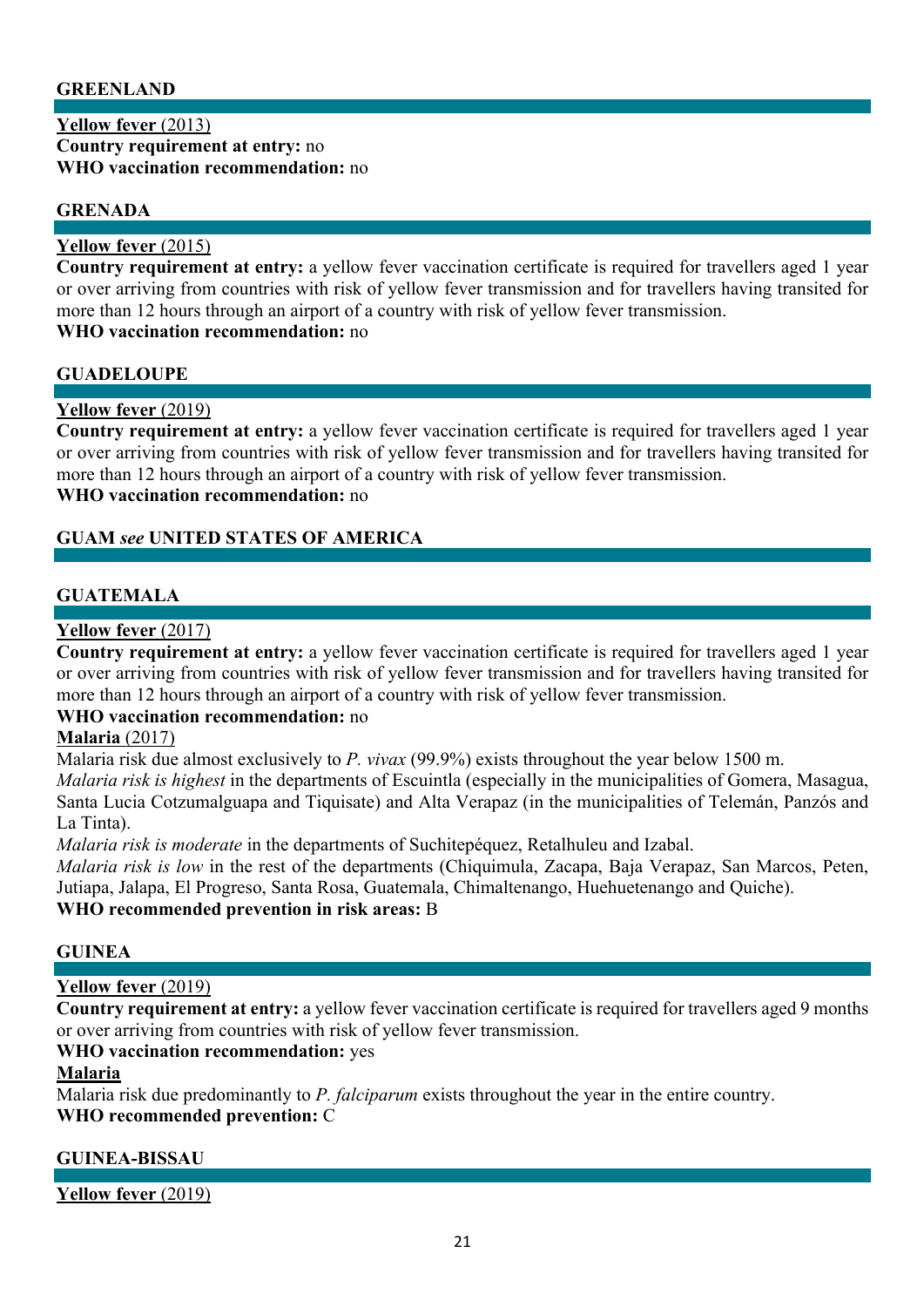**Country requirement at entry:** a yellow fever vaccination certificate is required for all travellers aged 1 year or over.

**WHO vaccination recommendation:** yes

**Malaria** (2019)

Malaria risk due predominantly to *P. falciparum* exists throughout the year in the entire country.

**WHO recommended prevention:** C

# **GUYANA**

# **Yellow fever** (2020)

**Country requirement at entry:** a yellow fever vaccination certificate is required for travellers aged 1 year or over arriving from countries with risk of yellow fever transmission (with the exception of Argentina, Paraguay, Trinidad and Tobago) and for travellers having transited for more than 4 hours through an airport of a country with risk of yellow fever transmission (with the same exceptions as mentioned above).

# **WHO vaccination recommendation:** yes

# **Malaria** (2020)

Malaria risk due to *P. vivax* (32%), *P. falciparum* (34%) and mixed infections (9%) is high throughout the year in all parts of the interior. Risk is highest in regions 1, 7, 8 and parts of 9, and very low in regions 2, 3, 10 and parts of 6 with no risk in regions 4 and 5. Chloroquine-resistant *P. falciparum* malaria is reported. **WHO recommended prevention in risk areas:** C

# **HAITI**

# **Yellow fever** (2017)

**Country requirement at entry:** a yellow fever vaccination certificate is required for travellers aged 1 year or over arriving from countries with risk of yellow fever transmission.

# **WHO vaccination recommendation:** no

# **Malaria** (2018)

Malaria risk due exclusively to *P. falciparum* exists throughout the year in the entire country. No chloroquineresistant *P. falciparum* has been reported.

**WHO recommended prevention:** C

# **HONDURAS**

# **Yellow fever** (2020)

**Country requirement at entry:** a yellow fever vaccination certificate is required for travellers aged 1 year or over arriving from countries with risk of yellow fever transmission.

### **WHO vaccination recommendation:** no

# **Malaria** (2020)

Malaria risk due to *P. vivax* (79%), *P. falciparum* (20%) and mixed infections (~0.8%) exists. *P. vivax* transmission risk is high in the departments of Colon and Gracias a Dios and moderate in Atlántida, El Paraiso, Olancho and Yoro. *P. falciparum* transmission risk is high in Colon and Gracias a Dios. No chloroquineresistant *P. falciparum* has been reported.

**WHO recommended prevention in risk areas:** B in *P. vivax* and mixed-risk areas; C in *P. falciparum* risk areas.

### **HUNGARY**

**Yellow fever** (2020) **Country requirement at entry:** no **WHO vaccination recommendation:** no

# **ICELAND**

**Yellow fever** (2020) **Country requirement at entry:** no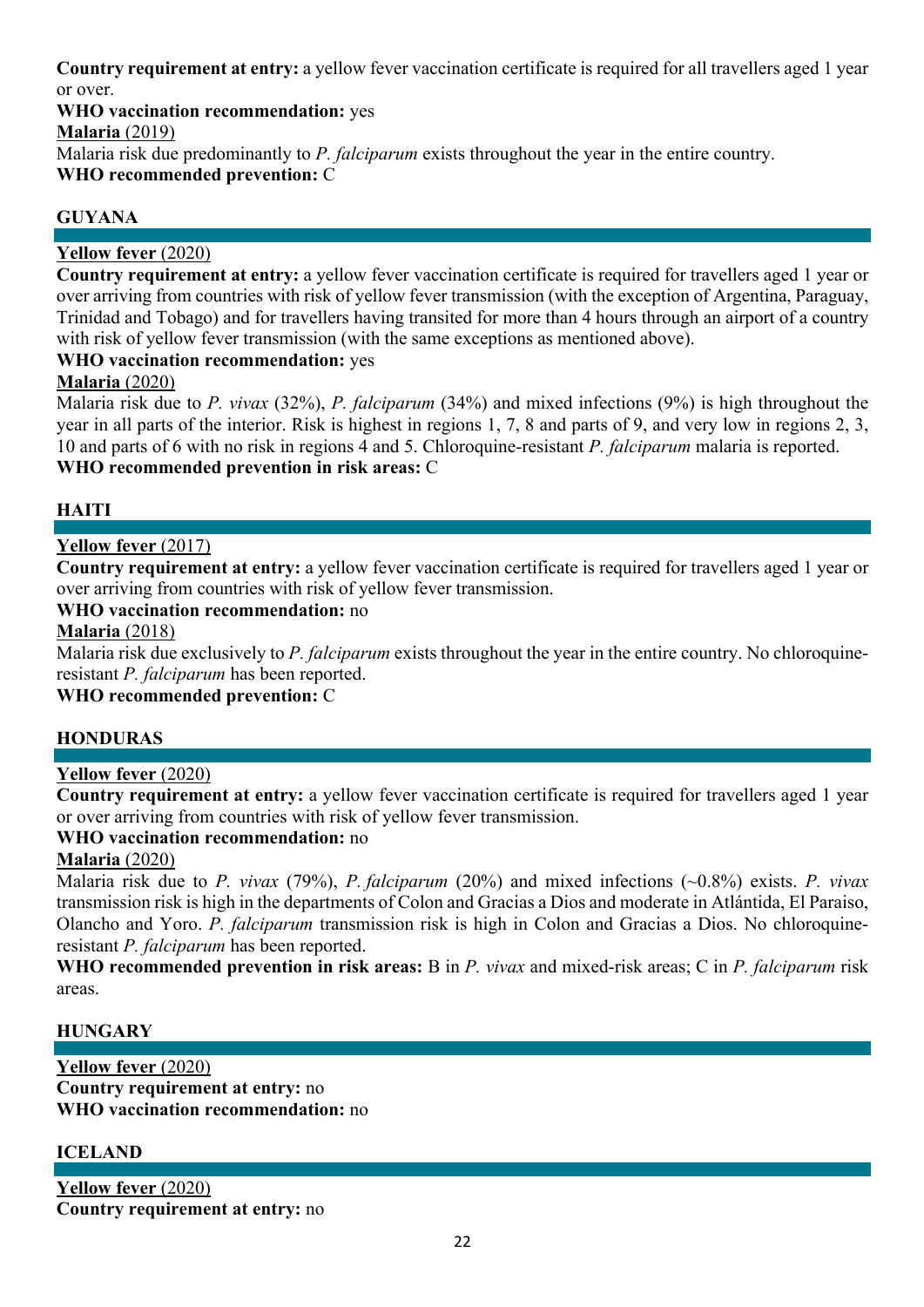# **INDIA**

# **Yellow fever** (2019)

**Country requirement at entry:** anyone (except infants up to the age of 9 months) arriving by air or sea without a yellow fever vaccination certificate is detained in isolation for up to 6 days if that person (i) arrives within 6 days of departure from an area with risk of yellow fever transmission, or (ii) has been in such an area in transit (except those passengers and members of the crew who, while in transit through an airport situated in an area with risk of yellow fever transmission, remained within the airport premises during the period of their entire stay and the Health Officer agrees to such exemption), or (iii) arrives on a ship that started from or touched at any port in an area with risk of yellow fever transmission up to 30 days before its arrival in India, unless such a ship has been disinsected in accordance with the procedure laid down by WHO, or (iv) arrives on an aircraft that has been in an area with risk of yellow fever transmission and has not been disinsected in accordance with the Indian Aircraft Public Health Rules, 1954, or as recommended by WHO.

Countries and areas regarded as having risk of yellow fever transmission are, in Africa: Angola, Benin, Burkina Faso, Burundi, Cameroon, Central African Republic, Chad, Congo, Côte d'Ivoire, Democratic Republic of the Congo, Equatorial Guinea, Ethiopia, Gabon, Gambia, Ghana, Guinea, Guinea-Bissau, Kenya, Liberia, Mali, Mauritania, Niger, Nigeria, Rwanda, Senegal, Sierra Leone, South Sudan, Sudan, Togo and Uganda; and in the Americas: Argentina, Bolivia, Brazil, Colombia, Ecuador, French Guiana, Guyana, Panama, Paraguay, Peru, Suriname, Trinidad and Tobago (Trinidad only) and Venezuela (Bolivarian Republic of). *Note: When a case of yellow fever is reported from any country, that country is regarded by the Government of India as a country with risk of yellow fever transmission and is added to the above list.* 

# **WHO vaccination recommendation:** no

### **Malaria** (2019)

Malaria risk due to *P. falciparum* and *P. vivax* exists throughout the year in the entire country below 2000 m. The majority of malaria in India is reported from the eastern and central parts of the country and from states which have large forest, hilly and tribal areas. These states include Odisha, Chhattisgarh, Jharkhand, Madhya Pradesh, Maharashtra and some north-eastern states such as Tripura, Meghalaya and Mizoram. There is no transmission in parts of the states of Himachal Pradesh, Jammu and Kashmir, and Sikkim.

### **WHO recommended prevention in risk areas:** C

### **Other country requirement(s)** (2018)

Proof of oral polio vaccination at least 4 weeks before departure for resident national travellers from polioendemic countries (Afghanistan, Nigeria, Pakistan) and countries with poliovirus circulation following importation (Democratic Republic of the Congo, Ethiopia, Kenya, Somalia, Syrian Arab Republic) is required.

# **INDONESIA**

# **Yellow fever** (2019)

**Country requirement at entry:** a yellow fever vaccination certificate is required for travellers aged 9 months or over arriving from countries with risk of yellow fever transmission.

### **WHO vaccination recommendation:** no

### **Malaria** (2018)

Malaria risk exists throughout the year in most areas of the five eastern provinces of East Nusa Tenggara, Maluku, North Maluku, Papua and West Papua. In other parts of the country, there is malaria risk in some districts, except in Jakarta municipality, in cities and urban areas, and in the areas of the main tourist resorts. *P. vivax* resistance to chloroquine has been reported. Human *P. knowlesi* infection has been reported in the province of Kalimantan.

### **WHO recommended prevention in risk areas:** C

### **Other country requirement(s)** (2019):

Proof of meningococcal (groups A, C, Y and W-135) meningitis vaccination is required for travellers departing to and arriving from Saudi Arabia.

# **IRAN (ISLAMIC REPUBLIC OF)**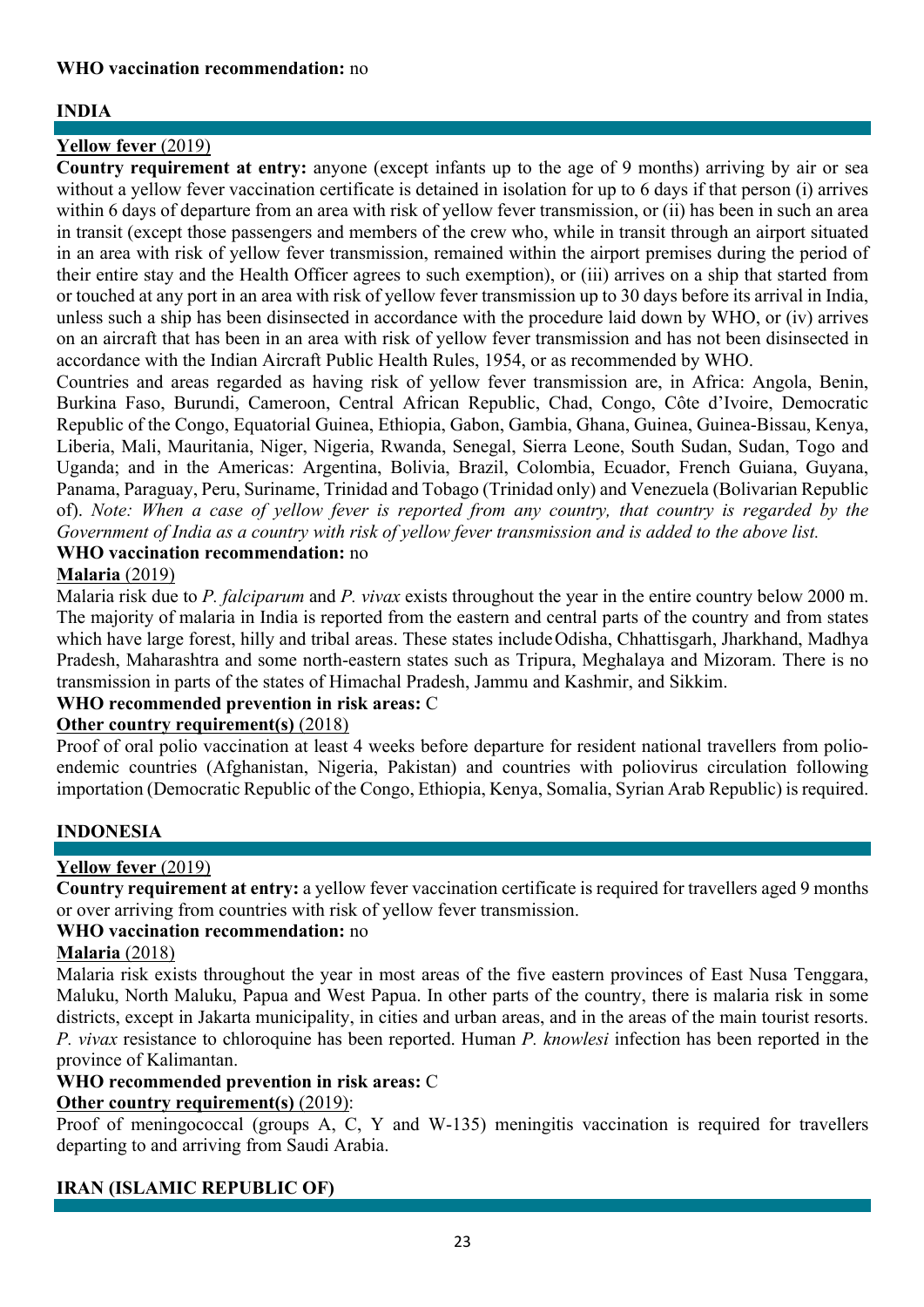# **Yellow fever** (2018)

**Country requirement at entry:** a yellow fever vaccination certificate is required for travellers aged 9 months or over arriving from countries with risk of yellow fever transmission and for travellers having transited for more than 12 hours through an airport of a country with risk of yellow fever transmission.

# **WHO vaccination recommendation:** no

# **Malaria** (2018)

Malaria risk due to *P. vivax* and very limited risk due to *P. falciparum* exist from March through November in rural areas of the provinces of Hormozgan and Kerman (tropical part) and the southern part of Sistan and Baluchestan.

#### **WHO recommended prevention in risk areas:** C

#### **Other country requirement(s)** (2018)

Proof of polio vaccination between 4 weeks and 12 months prior to arrival to Iran is required for all travellers of all ages arriving from a polio-endemic country (Afghanistan, Nigeria, Pakistan). If such a certificate cannot be presented, travellers will receive a dose of polio vaccine at entry.

### **IRAQ**

# **Yellow fever** (2020)

**Country requirement at entry:** a yellow fever vaccination certificate is required for travellers aged 9 months or over arriving from countries with risk of yellow fever transmission and for travellers having transited for more than 12 hours through an airport of a country with risk of yellow fever transmission.

#### **WHO vaccination recommendation:** no

### **Malaria** (2020)

Limited malaria risk due exclusively to *P. vivax* may exist from May through November in areas in the north below 1500 m (Duhok, Erbil and Sulaimaniya provinces). No indigenous cases have been reported since 2009.

# **WHO recommended prevention in risk areas:** none

### **Other country requirement(s)** (2020)

**Poliomyelitis:** A passenger coming to the Republic of Iraq from polio-endemic countries (Afghanistan and Pakistan) must: (i) provide a certificate of vaccination for children under 15 years of age attesting that they have received three doses of polio vaccine prior to obtaining the entry visa to the Iraqi territory; (ii) provide a certificate of vaccination for adults attesting receipt of oral polio vaccine within a period of 1-12 months prior to granting the entry visa; and (iii) if the certificates of oral polio vaccine cannot be provided, all arrivals from polio-endemic countries through border crossings shall be vaccinated. Passengers departing from Iraq to polioendemic countries must: (i) vaccinate their children according to the national vaccination schedule; (ii) ensure that adults received three doses; and (iii) those who have already received the required doses should preferably take a dose of injectable polio vaccine (booster dose) and document such doses by an official vaccination certificate.

**Meningococcal meningitis:** Meningococcal (groups A, C, Y and W-135) meningitis vaccination must be given to Iraqi passengers departing to countries of the African meningitis belt, as well as to Hajj and Umrah performers. Meningococcal ACWY vaccine must be given to passengers coming to the Republic of Iraq from the countries of the African meningitis belt 10 days before their entry into the Republic of Iraq, as this disease is endemic in such countries.

### **IRELAND**

**Yellow fever** (2020) **Country requirement at entry:** no **WHO vaccination recommendation:** no

### **ISRAEL**

**Yellow fever** (200) **Country requirement at entry:** no **WHO vaccination recommendation:** no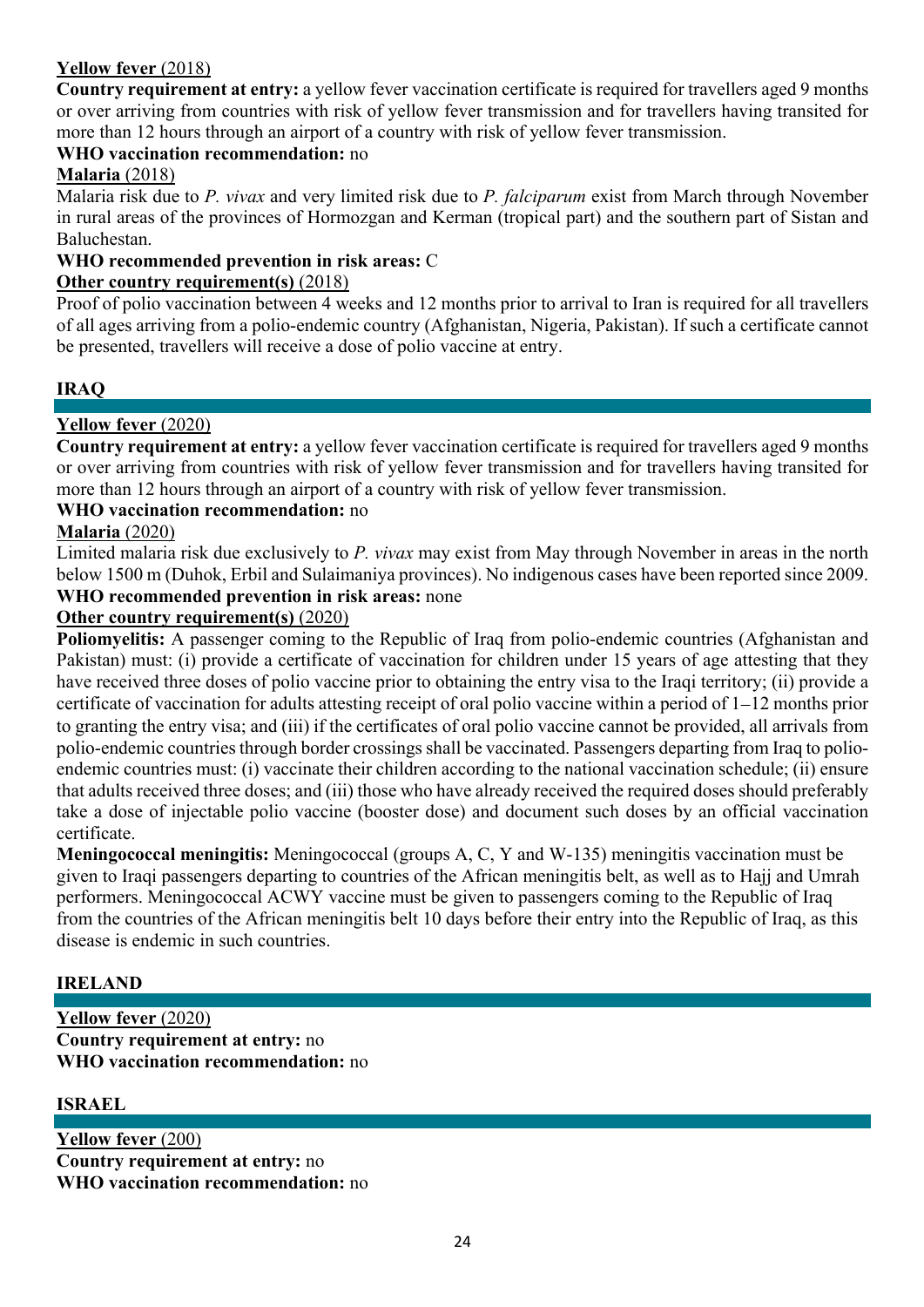### **Yellow fever** (2020) **Country requirement at entry:** no **WHO vaccination recommendation:** no

# **JAMAICA**

### **Yellow fever** (2017)

**Country requirement at entry:** a yellow fever vaccination certificate is required for travellers aged 1 year or over arriving from countries with risk of yellow fever transmission and for travellers having transited for more than 12 hours through an airport of a country with risk of yellow fever transmission. **WHO vaccination recommendation:** no

### **JAPAN**

**Yellow fever** (2020) **Country requirement at entry:** no **WHO vaccination recommendation:** no

### **JORDAN (2020)**

### **Yellow fever** (2020)

**Country requirement at entry:** a yellow fever vaccination certificate is required for travellers aged 1 year or over arriving from countries with risk of yellow fever transmission and for travellers having transited for more than 12 hours through an airport of a country with risk of yellow fever transmission.

#### **WHO vaccination recommendation:** no

#### **Other country requirement(s)** (2020)

Proof of receipt of a dose of oral polio vaccine (OPV) or inactivated poliovirus vaccine (IPV), within the previous 12 months and at least 4 weeks before departure, is required for travellers arriving from polioendemic countries as determined by WHO to apply for an entry visa.

### **KAZAKHSTAN**

#### **Yellow fever** (2020)

**Country requirement at entry:** a yellow fever vaccination certificate is required for travellers arriving from countries with risk of yellow fever transmission and for travellers having transited through an airport of a country with risk of yellow fever transmission.

#### **WHO vaccination recommendation:** no

### **KENYA**

### **Yellow fever** (prior to 2013)

**Country requirement at entry:** a yellow fever vaccination certificate is required for travellers aged 1 year or over arriving from countries with risk of yellow fever transmission.

### **WHO vaccination recommendation:** yes

*Recommended* for all travellers aged 9 months or over, except as mentioned below.

*Generally not recommended* for travellers whose itineraries are limited to the following areas: the entire North Eastern Province; the states of Kilifi, Kwale, Lamu, Malindi and Tanariver in Coastal Province; and the cities of Nairobi and Mombasa.

### **Malaria** (prior to 2018)

Malaria risk due predominantly to *P. falciparum* exists throughout the year in the entire country. Normally, there is little risk in the city of Nairobi and in the highlands (above 2500 m) of Central, Eastern, Nyanza, Rift Valley and Western provinces.

### **WHO recommended prevention:** C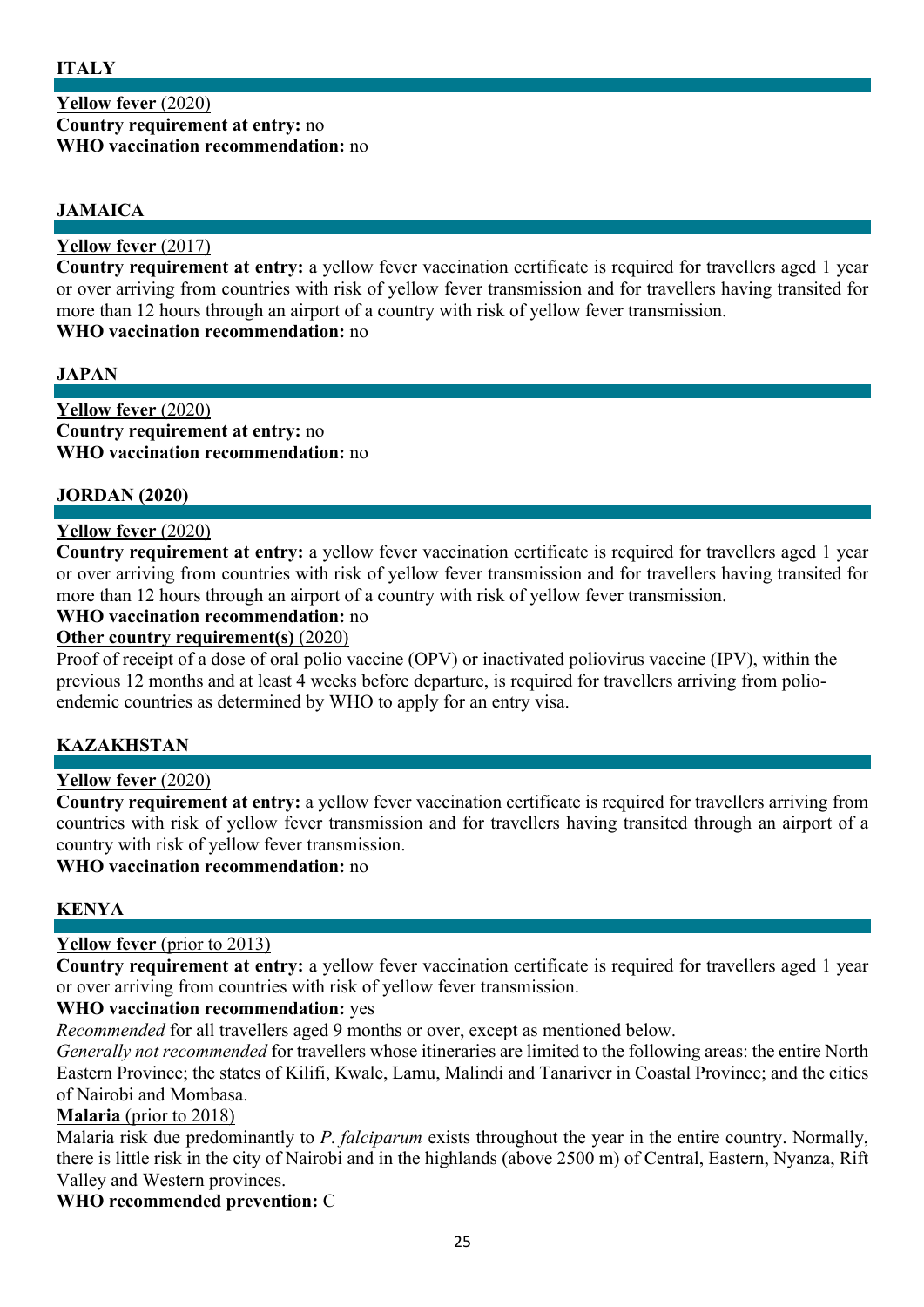#### **KIRIBATI**

**Yellow fever** (2019) **Country requirement at entry:** no **WHO vaccination recommendation:** no

# **KOREA, REPUBLIC OF,** *see* **REPUBLIC OF KOREA**

#### **KOREA, DEMOCRATIC PEOPLE'S REPUBLIC OF,** *see* **DEMOCRATIC PEOPLE'S REPUBLIC OF KOREA**

#### **KUWAIT**

**Yellow fever** (2020) **Country requirement at entry:** no **WHO vaccination recommendation:** no

#### **KYRGYZSTAN**

**Yellow fever** (2020) **Country requirement at entry:** no **WHO vaccination recommendation:** no

#### **LAO PEOPLE'S DEMOCRATIC REPUBLIC**

**Yellow fever** (2020) **Country requirement at entry:** no **WHO vaccination recommendation:** no **Malaria** (2020) Malaria risk due predominantly to *P. falciparum* exists throughout the year in the entire country except in Vientiane. **WHO recommended prevention in risk areas:** C

### **LATVIA**

**Yellow fever** (2020) **Country requirement at entry:** no **WHO vaccination recommendation:** no

#### **LEBANON**

**Yellow fever** (2020) **Country requirement at entry:** no **WHO vaccination recommendation:** no **Other country requirement(s)** (2020)

Polio vaccination is required for travellers going to affected countries, in accordance with WHO recommendations. Proof of meningococcal (groups A, C, Y and W-135) meningitis vaccination is required for travellers going to Hajj, Umrah and to some African countries.

### **LESOTHO**

**Yellow fever** (2020) **Country requirement at entry:** no **WHO vaccination recommendation:** no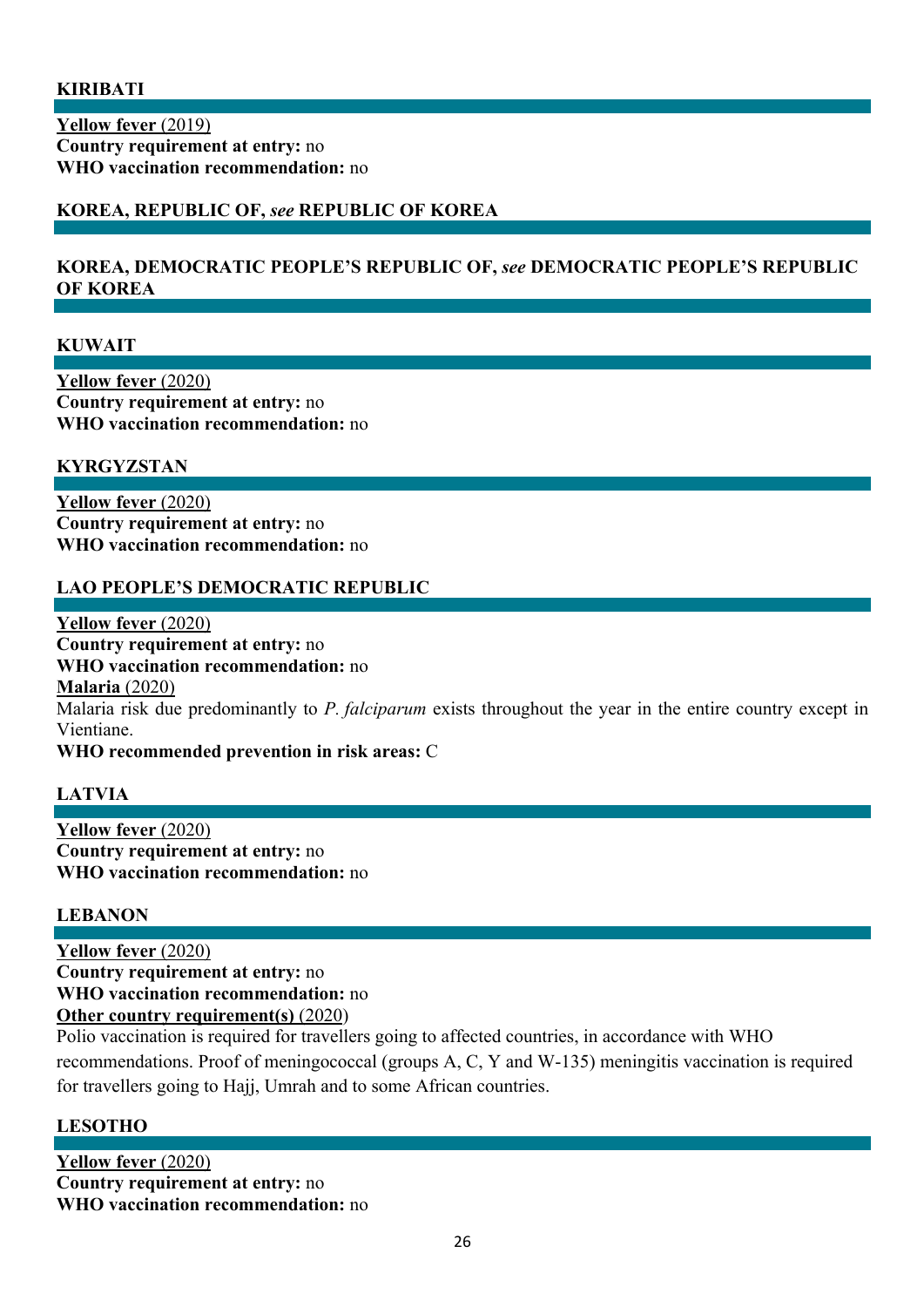# **LIBERIA**

### **Yellow fever** (2018)

**Country requirement at entry:** a yellow fever vaccination certificate is required for travellers aged 9 months or over arriving from countries with risk of yellow fever transmission.

**WHO vaccination recommendation:** yes

### **Malaria** (2018)

Malaria risk due predominantly to *P. falciparum* exists throughout the year in the entire country. **WHO recommended prevention:** C

# **LIBYA**

# **Yellow fever** (2019)

**Country requirement at entry:** a yellow fever vaccination certificate is required for travellers aged 1 year or over arriving from countries with risk of yellow fever transmission.

### **WHO vaccination recommendation:** no

### **Other country requirement(s)** (2019)

Proof of meningococcal (groups A, C, Y and W-135) meningitis vaccination is required.

Proof of polio vaccination administered between 4 weeks and 12 months prior to entry is required from travellers arriving from Afghanistan and Pakistan.

### **LIECHTENSTEIN**

**Yellow fever** (2019) **Country requirement at entry:** no **WHO vaccination recommendation:** no

### **LITHUANIA**

**Yellow fever** (2020) **Country requirement at entry:** no **WHO vaccination recommendation:** no

### **LUXEMBOURG**

**Yellow fever** (2020) **Country requirement at entry:** no **WHO vaccination recommendation:** no

### **MADAGASCAR**

### **Yellow fever** (2020)

**Country requirement at entry:** a yellow fever vaccination certificate is required for travellers aged 9 months or over arriving from countries with risk of yellow fever transmission and for travellers having transited for more than 12 hours through an airport of a country with risk of yellow fever transmission.

### **WHO vaccination recommendation:** no

### **Malaria** (2020)

Malaria risk due predominantly to *P. falciparum* exists throughout the year in the entire country, with the highest risk in coastal areas.

#### **WHO recommended prevention:** C

### **MADEIRA ISLANDS** *see* **PORTUGAL**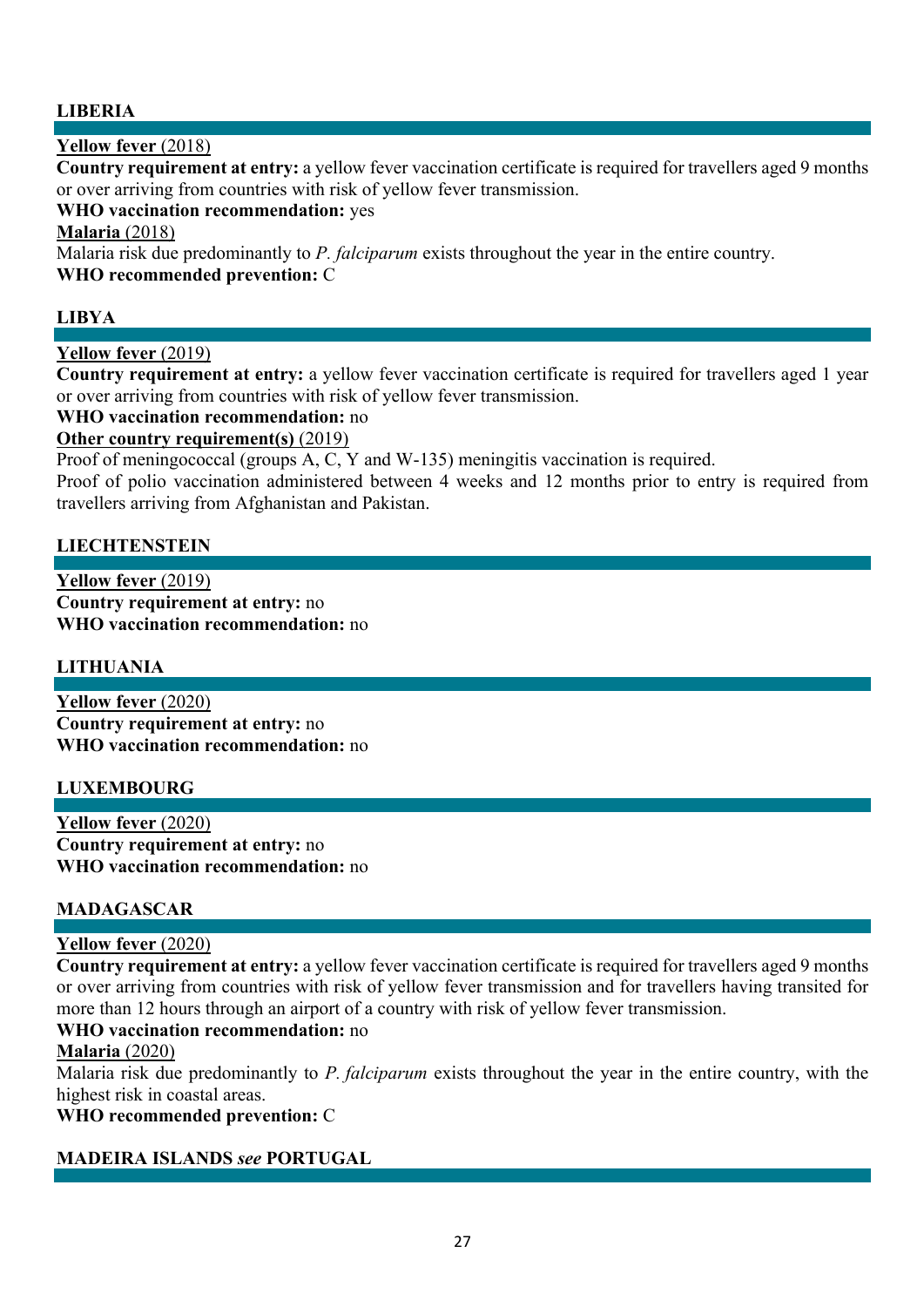# **MALAWI**

# **Yellow fever** (2013)

**Country requirement at entry:** a yellow fever vaccination certificate is required for travellers aged 1 year or over arriving from countries with risk of yellow fever transmission and for travellers having transited for more than 12 hours through an airport of a country with risk of yellow fever transmission.

### **WHO vaccination recommendation:** no

#### **Malaria** (2018)

Malaria risk due predominantly to *P. falciparum* exists throughout the year in the entire country. **WHO recommended prevention:** C

### **MALAYSIA**

### **Yellow fever** (2019)

**Country requirement at entry:** a yellow fever vaccination certificate is required for travellers aged 1 year or over arriving from countries with risk of yellow fever transmission and for travellers having transited for more than 12 hours through an airport of a country with risk of yellow fever transmission.

#### **WHO vaccination recommendation:** no

#### **Malaria** (2019)

Malaria risk exists only in limited foci in the deep hinterland of the states of Sabah and Sarawak and the central areas of Peninsular Malaysia. Urban, suburban and coastal areas are free from malaria. Human *P. knowlesi* infection has been reported.

#### **WHO recommended prevention in risk areas:** C

# **MALDIVES**

### **Yellow fever** (2019)

**Country requirement at entry:** a yellow fever vaccination certificate is required for travellers aged 9 months or over arriving from countries with risk of yellow fever transmission and for travellers having transited for more than 12 hours through an airport of a country with risk of yellow fever transmission.

# **WHO vaccination recommendation:** no

### **Other country requirement(s)** (2016)

Proof of polio vaccination is required for persons travelling to and from countries exporting poliovirus as well as for Hajj and Umrah pilgrims.

### **MALI**

### **Yellow fever** (2020)

**Country requirement at entry:** a yellow fever vaccination certificate is required for all travellers aged 9 months or over.

#### **WHO vaccination recommendation:** yes

*Recommended* for all travellers aged 9 months or over going to areas south of the Sahara Desert.

*Not recommended* for travellers whose itineraries are limited to areas within the Sahara Desert.

#### **Malaria** (2020)

Malaria risk due predominantly to *P. falciparum* exists throughout the year in the entire country. **WHO recommended prevention:** C

# **MALTA**

### **Yellow fever** (2020)

**Country requirement at entry:** a yellow fever vaccination certificate is required for travellers aged 9 months or over arriving from countries with risk of yellow fever transmission and for travellers having transited for more than 12 hours through an airport of a country with risk of yellow fever transmission. If indicated on epidemiological grounds, infants under 9 months of age are subject to isolation or surveillance if arriving from an area with risk of yellow fever transmission.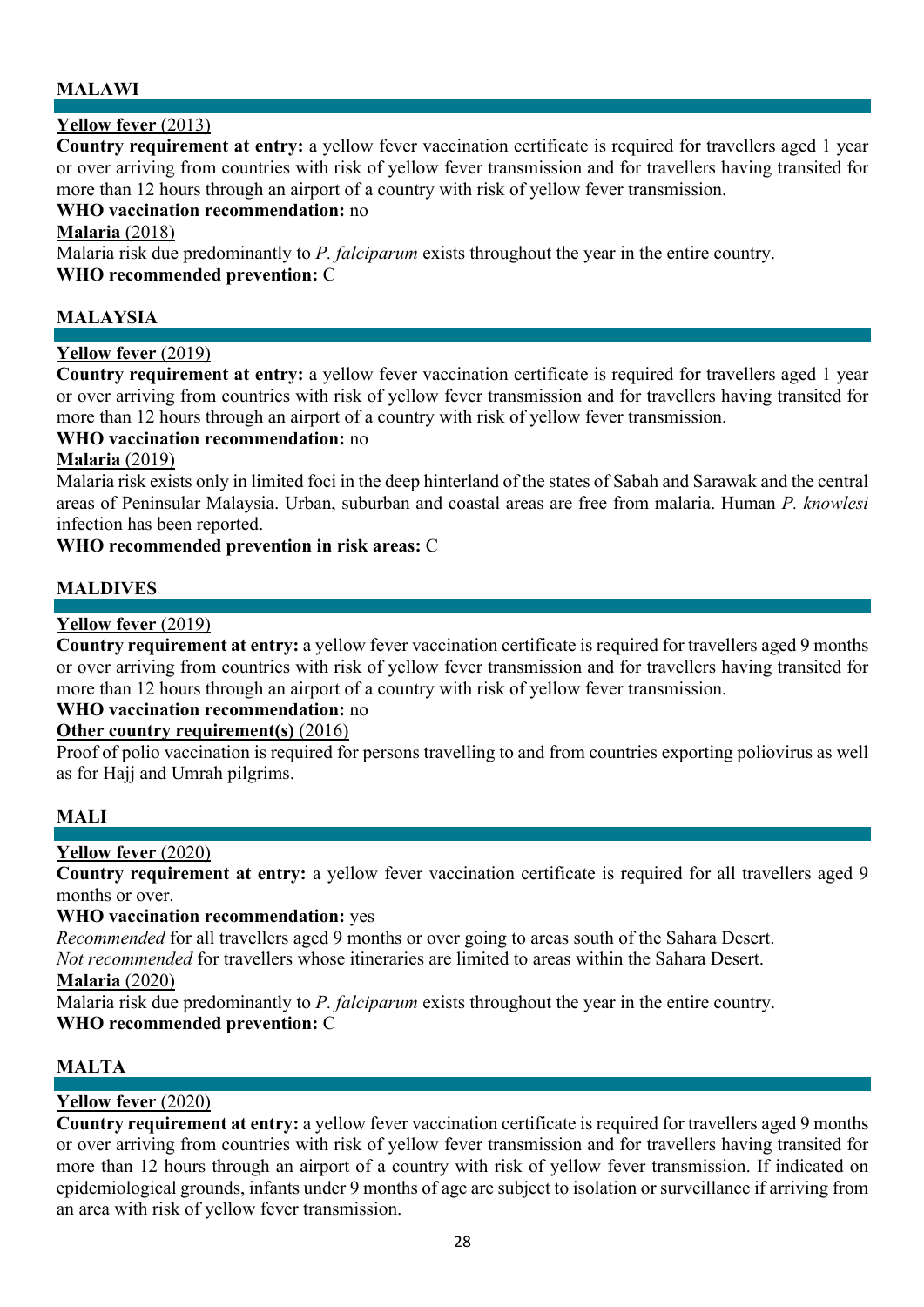# **MARSHALL ISLANDS**

**Yellow fever** (prior to 2013) **Country requirement at entry:** no **WHO vaccination recommendation:** no

# **MARTINIQUE**

### **Yellow fever** (2019)

**Country requirement at entry:** a yellow fever vaccination certificate is required for travellers aged 1 year or over arriving from countries with risk of yellow fever transmission and for travellers having transited for more than 12 hours through an airport of a country with risk of yellow fever transmission.

# **WHO vaccination recommendation:** no

# **MAURITANIA**

# **Yellow fever** (2013)

**Country requirement at entry:** a yellow fever vaccination certificate is required for travellers aged 1 year or over arriving from countries with risk of yellow fever transmission.

#### **WHO vaccination recommendation:** yes

*Recommended* for all travellers aged 9 months or over going to areas south of the Sahara Desert.

*Not recommended* for travellers whose itineraries are limited to areas within the Sahara Desert.

### **Malaria** (2018)

Malaria risk due predominantly to *P. falciparum* exists throughout the year in the entire country except in northern areas (Dakhlet-Nouadhibou and Tiris-Zemour). In Adrar and Inchiri there is malaria risk during the rainy season (from July through October).

#### **WHO recommended prevention in risk areas:** C

### **MAURITIUS**

**Yellow fever** (2020) **Country requirement at entry:** no **WHO vaccination recommendation:** no

### **MAYOTTE**

### **Yellow fever** (2019)

**Country requirement at entry:** a yellow fever vaccination certificate is required for travellers aged 1 year or over arriving from countries with risk of yellow fever transmission and for travellers having transited for more than 12 hours through an airport of a country with risk of yellow fever transmission.

# **WHO vaccination recommendation:** no

# **Malaria** (2019)

Significant reduction in malaria burden with the island transitioning into an elimination phase. Low malaria risk due predominantly to *P. falciparum* exists throughout the year.

### **WHO recommended prevention:** C

### **MEXICO**

**Yellow fever** (2020) **Country requirement at entry:** no **WHO vaccination recommendation:** no **Malaria** (2020)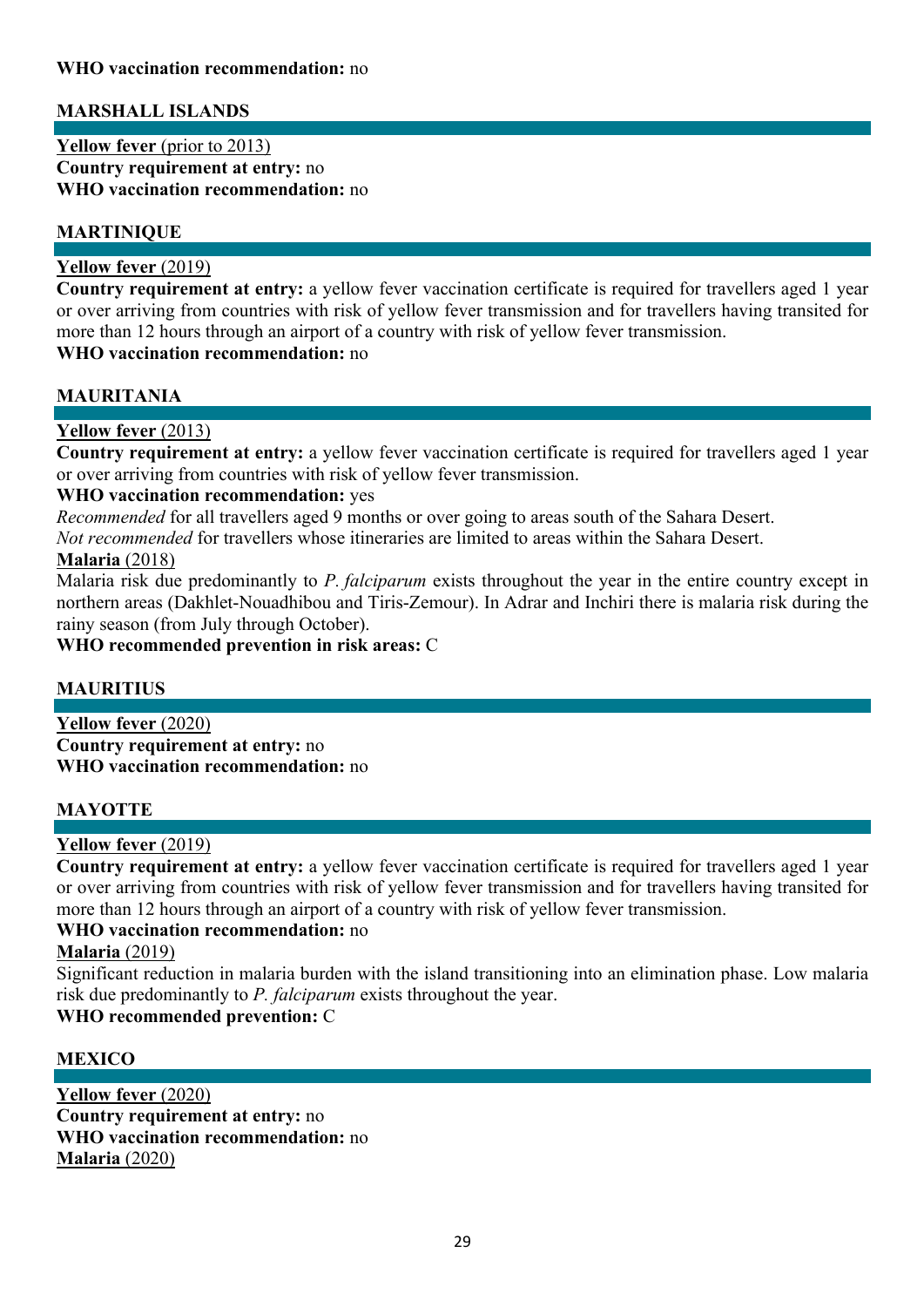Malaria risk due almost exclusively to *P. vivax* exists intermittently throughout the year in some rural areas that are not often visited by tourists. Low risk exists in some localities in Chiapas State (Costa). Localities with very low risk are situated in the states of Chihuahua, Durango, Nayarit, Quintana Roo and Sinaloa. **WHO recommended prevention in risk areas:** A

# **MICRONESIA (FEDERATED STATES OF)**

**Yellow fever** (prior to 2013) **Country requirement at entry:** no **WHO vaccination recommendation:** no

# **MONACO**

**Yellow fever** (2020) **Country requirement at entry:** no **WHO vaccination recommendation:** no

### **MONGOLIA**

**Yellow fever** (2016) **Country requirement at entry:** no **WHO vaccination recommendation:** no

### **MONTENEGRO**

**Yellow fever** (2019) **Country requirement at entry:** no **WHO vaccination recommendation:** no

### **MONTSERRAT**

### **Yellow fever** (2017)

**Country requirement at entry:** a yellow fever vaccination certificate is required for travellers aged 1 year or over arriving from countries with risk of yellow fever transmission and for travellers having transited through an airport of a country with risk of yellow fever transmission.

**WHO vaccination recommendation:** no

### **MOROCCO**

**Yellow fever** (2019) **Country requirement at entry:** no **WHO vaccination recommendation:** no **Other country requirement(s)** (2019)

An international certificate of immunization, attesting to the taking of a dose of poliomyelitis vaccine within the previous 12 months and at least 4 weeks prior to departure, is required for all travellers from poliomyelitisaffected countries.

### **MOZAMBIQUE**

### **Yellow fever** (2020)

**Country requirement at entry:** a yellow fever vaccination certificate is required for travellers aged 9 months or over arriving from countries with risk of yellow fever transmission and for travellers having transited for more than 12 hours through an airport of a country with risk of yellow fever transmission.

# **WHO vaccination recommendation:** no

### **Malaria** (2020)

Malaria risk due predominantly to *P. falciparum* exists throughout the year in the entire country. **WHO recommended prevention:** C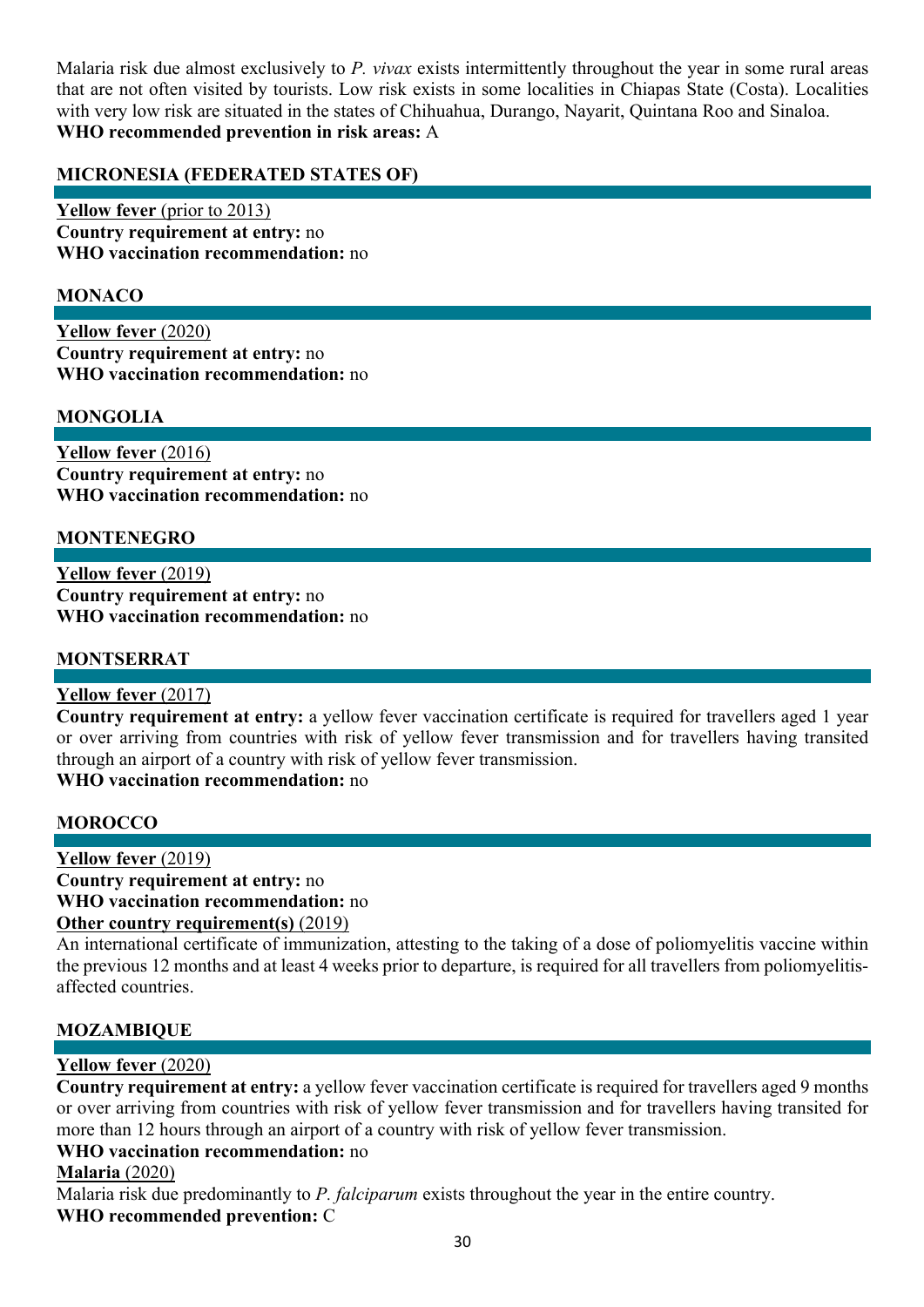# **MYANMAR**

# **Yellow fever** (2019)

**Country requirement at entry:** a yellow fever vaccination certificate is required for travellers aged 1 year or over arriving from countries with risk of yellow fever transmission and for travellers having transited for more than 12 hours through an airport of a country with risk of yellow fever transmission.

#### **WHO vaccination recommendation:** no

#### **Malaria** (2019)

Malaria risk due predominantly to *P. falciparum* exists throughout the year in remote rural, hilly and forested areas of the country, as well as in some coastal areas in Rahkine State. There is no transmission in cities and urban areas. The central plains and the dry zone are generally free of malaria, but some pockets of transmission still exist. Mefloquine resistance has been reported in Kayin State and the eastern part of Shan State. Emerging artemisinin resistance is suspected in south-eastern Myanmar. *P. vivax* resistance to chloroquine has been reported. Human *P. knowlesi* infection has been reported.

**WHO recommended prevention in risk areas:** C

# **NAMIBIA**

### **Yellow fever** (2018)

**Country requirement at entry:** a yellow fever vaccination certificate is required for travellers aged 9 months or over arriving from countries with risk of yellow fever transmission and for travellers having transited for more than 12 hours through an airport of a country with risk of yellow fever transmission.

#### **WHO vaccination recommendation:** no

#### **Malaria** (2018)

Malaria risk due to *P. falciparum* exists from November through June in the following regions: Ohangwena, Omaheke, Omusati, Oshana, Oshikoto and Otjozondjupa. Risk exists throughout the year along the Kunene river in Kunene Region, the Zambezi river in Zambezi Region, and the Okavango river in Kavango regions (West and East).

#### **WHO recommended prevention in risk areas:** C

### **NAURU**

**Yellow fever** (2019) **Country requirement at entry:** no **WHO vaccination recommendation:** no

### **NEPAL**

### **Yellow fever** (2020)

**Country requirement at entry:** a yellow fever vaccination certificate is required for travellers aged 9 months or over arriving from countries with risk of yellow fever transmission and for travellers having transited for more than 12 hours through an airport of a country with risk of yellow fever transmission.

#### **WHO vaccination recommendation:** no

#### **Malaria** (2020)

Malaria infection is present in southern Terai region, mostly inner Terai (plain land) – along the forests, foothills, forest fringes and in upper hilly river valleys. Malaria transmission is mostly seasonal (March– October); peak months are during the rainy season (May–August). The risk is due predominantly to *P. vivax*  with occasional outbreaks of *P. falciparum* from July through October.

### **WHO recommended prevention in risk areas:** C

#### **Other country requirement(s)** (2020)

Polio vaccination is required for travellers arriving from Afghanistan, Kenya, Nigeria, Pakistan and Papua New Guinea.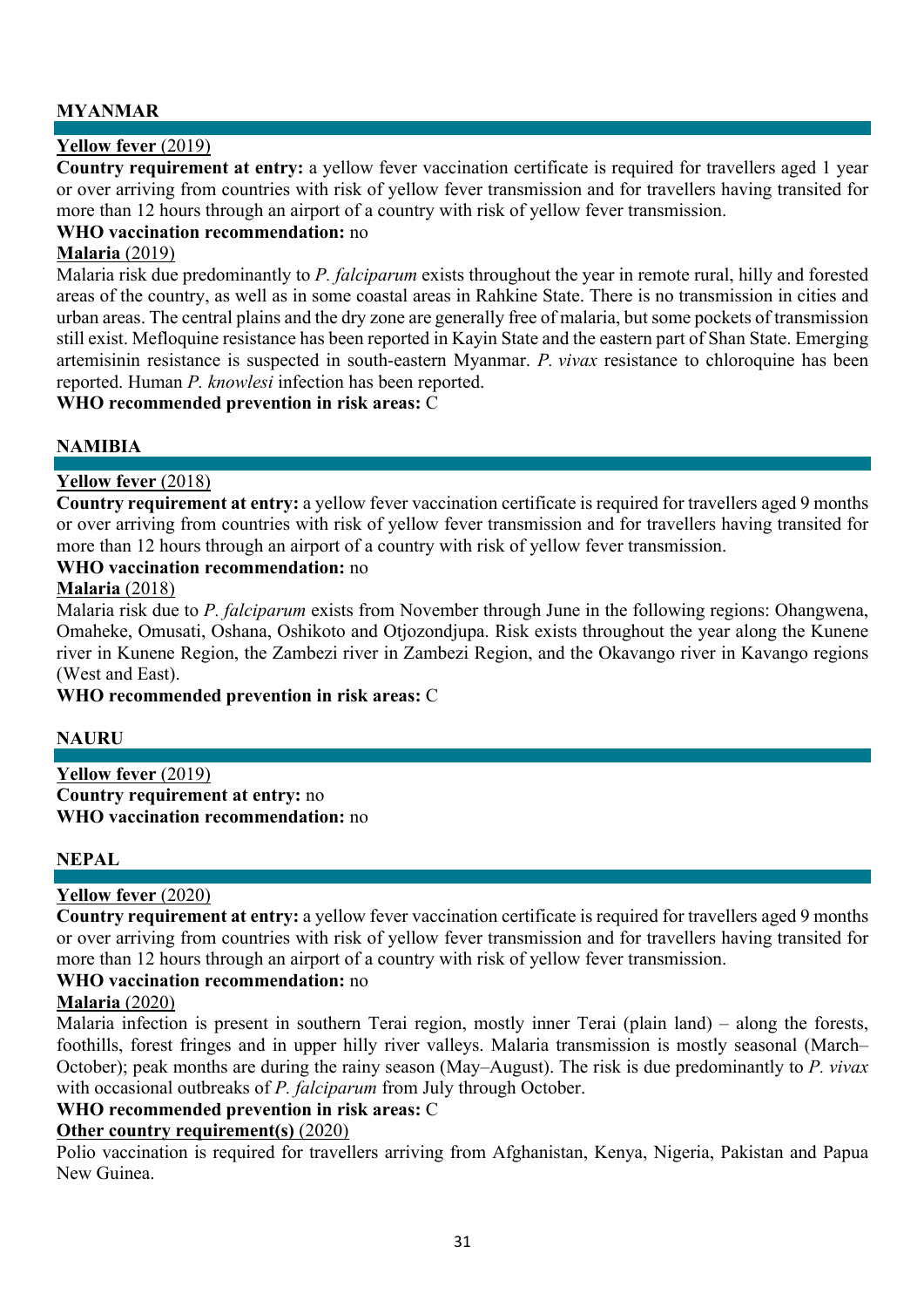# **NETHERLANDS**

#### **Yellow fever** (2019) **Country requirement at entry:** no **WHO vaccination recommendation:** no

### **NEW CALEDONIA**

#### **Yellow fever** (2013)

**Country requirement at entry:** a yellow fever vaccination certificate is required for travellers aged 1 year or over arriving from countries with risk of yellow fever transmission and for travellers having transited for more than 12 hours through an airport of a country with risk of yellow fever transmission. *Note.* In the event of an epidemic threat to the territory, a specific vaccination certificate may be required.

#### **WHO vaccination recommendation:** no

#### **NEW ZEALAND**

**Yellow fever** (2019) **Country requirement at entry:** no **WHO vaccination recommendation:** no

### **NICARAGUA**

### **Yellow fever** (2018)

**Country requirement at entry:** a yellow fever vaccination certificate is required for travellers aged 1 year or over arriving from countries with risk of yellow fever transmission.

### **WHO vaccination recommendation:** no

#### **Malaria** (2018)

Malaria risk due to *P. vivax* (79.2%) and *P. falciparum* (20.8%) exists throughout the year in a number of municipalities, mainly in Región Autónoma del Atlántico Norte, with sporadic transmission also reported in Boaca, Chinandega, Jinoteca, Léon and Matagalpa. Cases are reported from other municipalities in the central and western departments but the risk in these areas is considered to be very low or negligible. Risk due to *P. falciparum* is high mainly in Región Autónoma del Atlántico Norte, specifically in the municipalities of Rosita, Siuna, Bonanza, Puerto Cabezas and Waspán. No chloroquine-resistant *P. falciparum* reported. **WHO recommended prevention in risk areas:** B in *P. vivax* risk areas; C in *P. falciparum* risk areas

#### **NIGER**

### **Yellow fever** (2020)

**Country requirement at entry:** a yellow fever vaccination certificate is required for all travellers aged 9 months or over.

#### **WHO vaccination recommendation:** yes

*Recommended* for all travellers aged 9 months or over going to areas south of the Sahara Desert.

*Not recommended* for travellers whose itineraries are limited to areas within the Sahara Desert.

#### **Malaria** (2020)

Malaria risk due predominantly to *P. falciparum* exists throughout the year in the entire country.

### **WHO recommended prevention:** C

### **Other country requirement(s)** (2020)

Proof of meningococcal (groups A, C, Y and W-135) meningitis vaccination is required for travellers going to Hajj and Umrah.

### **NIGERIA**

### **Yellow fever** (2020)

**Country requirement at entry:** a yellow fever vaccination certificate is required for all travellers aged 9 months or over.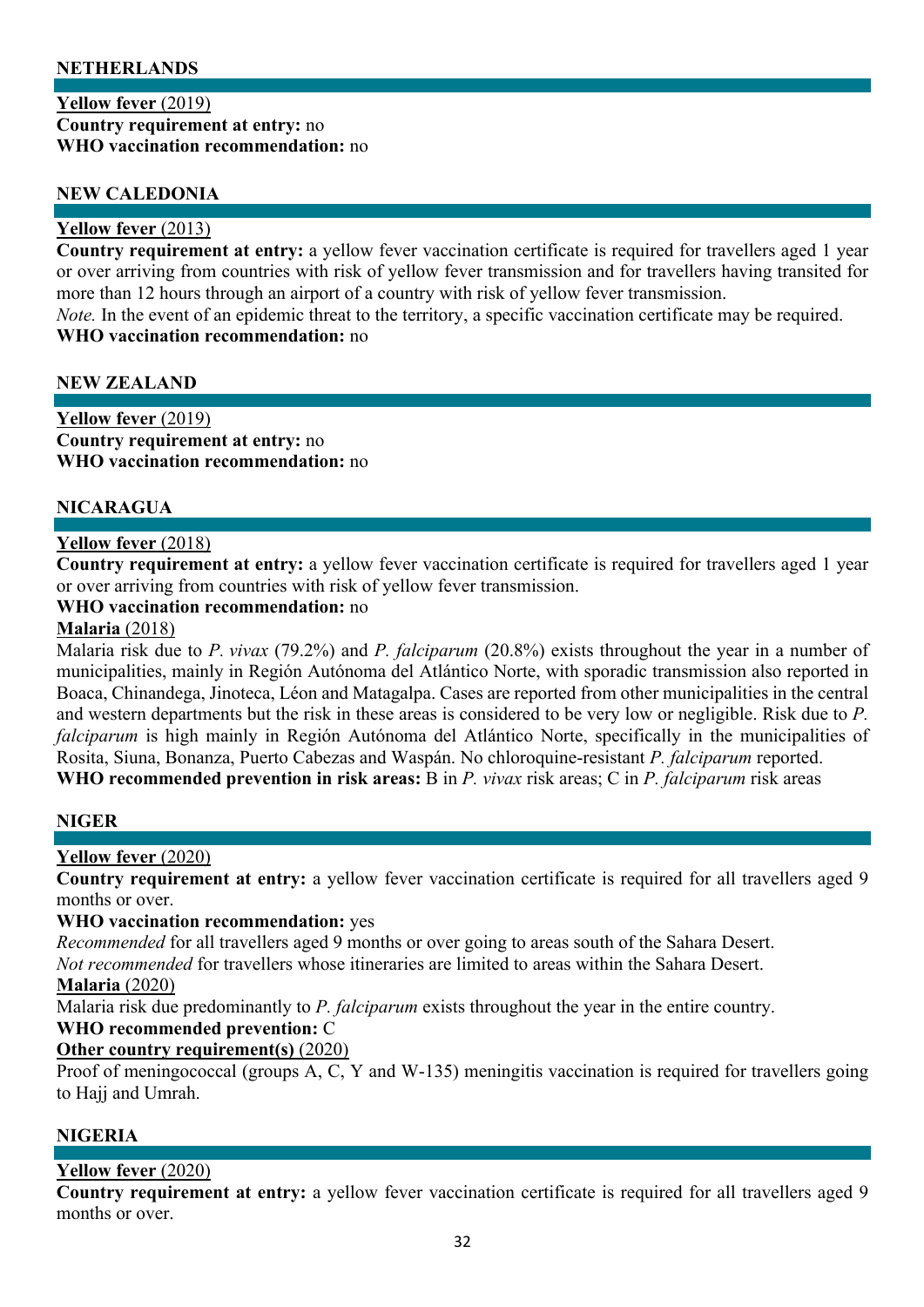### **WHO vaccination recommendation:** yes **Malaria** (2020) Malaria risk due predominantly to *P. falciparum* exists throughout the year in the entire country. **WHO recommended prevention:** C

# **NIUE**

# **Yellow fever** (2019)

**Country requirement at entry:** a yellow fever vaccination certificate is required for travellers aged 9 months or over arriving from countries with risk of yellow fever transmission. **WHO vaccination recommendation:** no

# **NORFOLK ISLAND** *see* **AUSTRALIA**

# **NORTHERN MARIANA ISLANDS** *see* **UNITED STATES OF AMERICA**

# **NORTH MACEDONIA**

**Yellow fever** (2019) **Country requirement at entry:** no **WHO vaccination recommendation:** no

# **NORWAY**

**Yellow fever (2020) Country requirement at entry:** no **WHO vaccination recommendation:** no

### **OMAN**

### **Yellow fever** (2020)

**Country requirement at entry:** a yellow fever vaccination certificate is required for travellers aged 9 months or over arriving from countries with risk of yellow fever transmission and for travellers having transited for more than 12 hours through an airport of a country with risk of yellow fever transmission.

### **WHO vaccination recommendation:** no

### **Malaria** (2020)

Sporadic transmission of *P. falciparum* and *P. vivax* may occur subsequent to international importations of parasites. In 2010, local outbreaks of *P. falciparum* and *P. vivax* were reported in Ash Sharqiyah North Governorate. Local cases were also reported in 2011 and 2012.

### **WHO recommended prevention:** none

### **Other country requirement(s)** (2020)

Polio vaccination is required for travellers arriving from polio-exporting countries.

### **PAKISTAN**

# **Yellow fever** (2019)

**Country requirement at entry:** a yellow fever vaccination certificate is required for travellers aged 1 year or over arriving from countries with risk of yellow fever transmission.

### **WHO vaccination recommendation:** no

### **Malaria** (2019)

Malaria risk due to *P. vivax* and *P. falciparum* exists throughout the year in the entire country below 2000 m, especially in rural areas from July through December.

#### **WHO recommended prevention in risk areas:** C

# **Other country requirement(s)** (2019)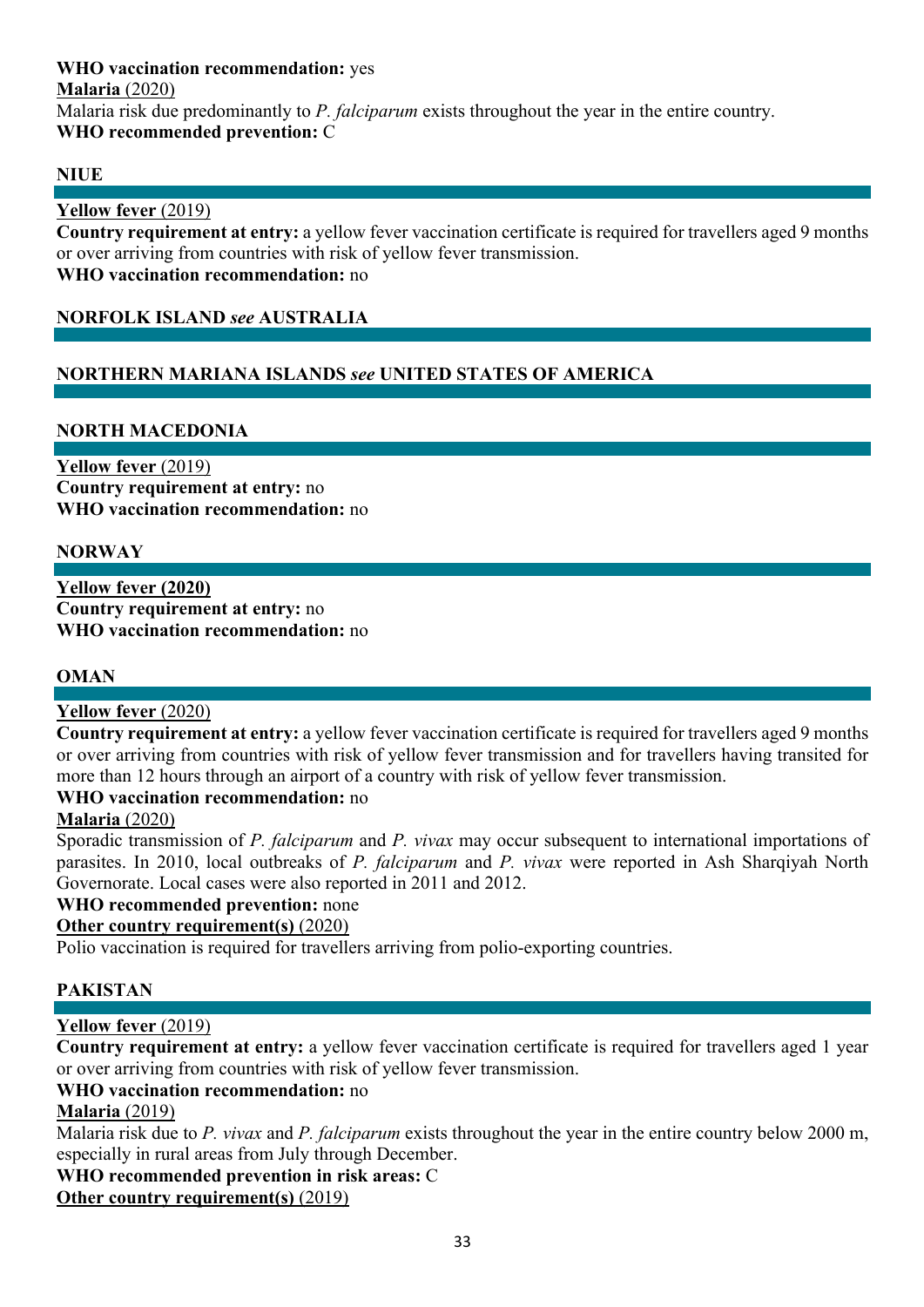Administration of mandatory oral polio vaccine (OPV) to all outgoing international travellers and incoming long-term visitors (i.e. > 4 weeks) of all ages. An International Certificate of Vaccination will be issued as proof of vaccination.

# **PALAU**

#### **Yellow fever** (prior to 2013) **Country requirement at entry:** no **WHO vaccination recommendation:** no

# **PANAMA**

# **Yellow fever** (2020)

**Country requirement at entry:** a yellow fever vaccination certificate is required for travellers aged 1 year or over arriving from countries with risk of yellow fever transmission.

### **WHO vaccination recommendation:** yes

*Recommended* for all travellers aged 9 months or over going to mainland areas east of the area surrounding the Canal (the entire comarcas of Emberá and Kuna Yala, the province of Darién, and areas of the provinces of Colón and Panama that are east of the Canal).

*Not recommended* for travellers whose itineraries are limited to areas west of the Canal, the city of Panama, the Canal area itself, Balboa Islands (Pearl Islands) and San Blas Islands.

# **Malaria** (2020)

Malaria risk due predominantly to *P. vivax* (97%) exists throughout the year in the following provinces and comarcas along the Atlantic coast and the borders with Costa Rica and Colombia: Bocas del Toro, Chiriquí, Colón, Darién, Kuna Yala, Ngäbe Buglé, Panama, and Veraguas. In Panama City, the Canal Zone, and other provinces, the risk of malaria transmission is negligible or non-existent.

**WHO recommended prevention in risk areas:** B; in eastern endemic areas bordering Colombia: C

# **PAPUA NEW GUINEA**

### **Yellow fever** (2019)

**Country requirement at entry:** a yellow fever vaccination certificate is required for travellers aged 1 year or over arriving from countries with risk of yellow fever transmission and for travellers having transited through an airport of a country with risk of yellow fever transmission.

### **WHO vaccination recommendation:** no

### **Malaria** (2019)

Malaria risk due predominantly to *P. falciparum* exists throughout the year in the entire country below 1800 m. *P. vivax* resistance to chloroquine has been reported.

**WHO recommended prevention in risk areas:** C

# **PARAGUAY**

### **Yellow fever** (2020)

**Country requirement at entry:** a yellow fever vaccination certificate is required for travellers aged 1 year or over arriving from countries with risk of yellow fever transmission.

### **WHO vaccination recommendation:** yes

*Recommended* for all travellers aged 9 months or over, except as mentioned below.

*Generally not recommended* for travellers whose itineraries are limited to the city of Asunción.

### **Malaria** (2020)

Very low risk of malaria; the last indigenous case was in 2011. Some receptivity and vulnerability persist in historically endemic departments such as Alto Paraná, Canindeyú and Caaguazú, exclusively for *P. vivax*. **WHO recommended prevention in risk areas:** A

### **PERU**

**Yellow fever** (2020)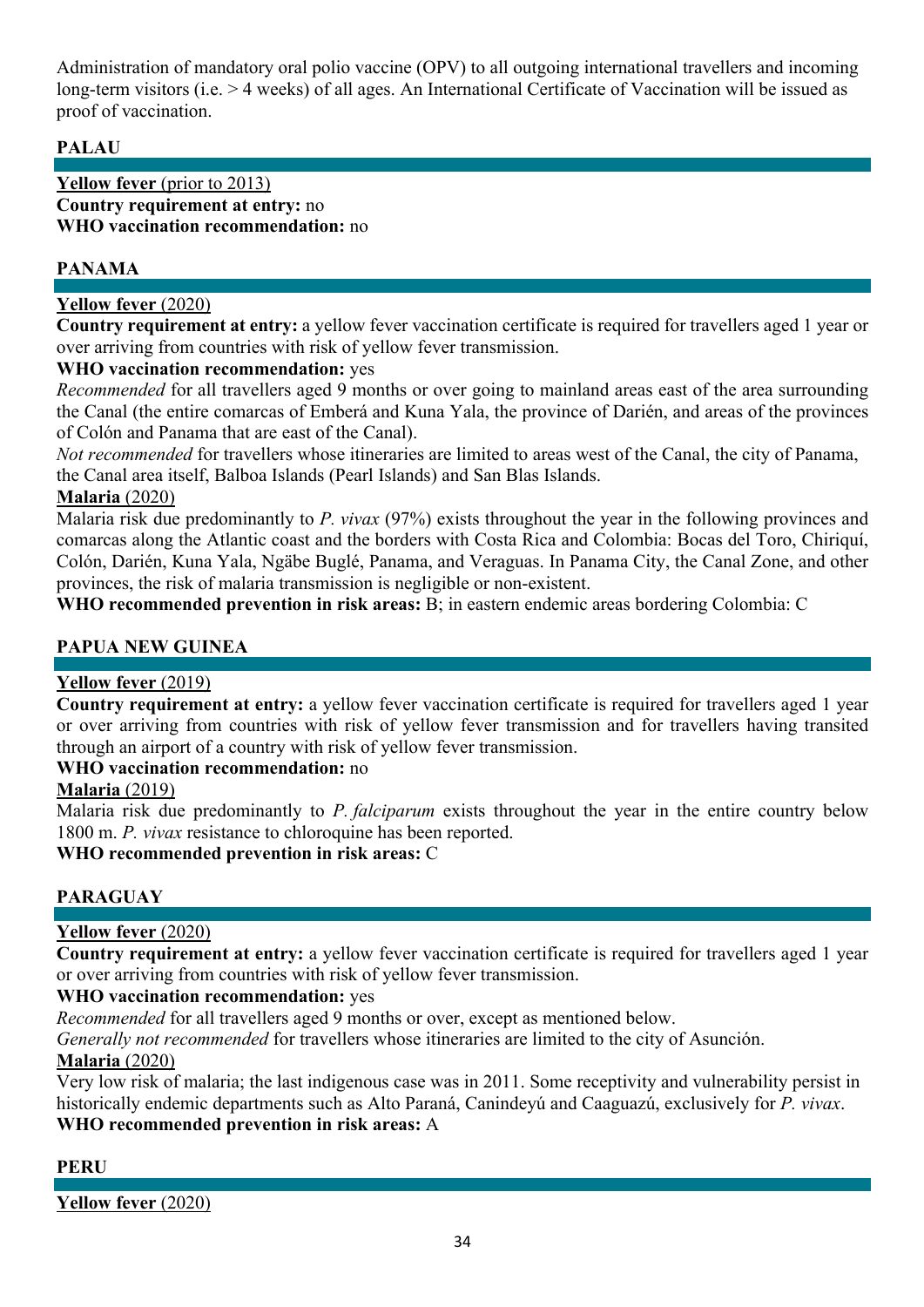# **Country requirement at entry:** no

### **WHO vaccination recommendation:** yes

*Recommended* for all travellers aged 9 months or over going to areas below 2300 m in the regions of Amazonas, Loreto, Madre de Dios, San Martin, Ucayali, Puno, Cuzco, Junín, Pasco and Huánuco and going to designated areas of the following regions: far-north of Apurimac, far-northern Huancavelica, farnortheastern Ancash, eastern La Libertad, northern and eastern Cajamarca, northern and northeastern Ayacucho, and eastern Piura.

*Generally not recommended* for travellers whose itineraries are limited to the following areas west of the Andes: regions of Lambayeque and Tumbes and the designated areas of western Piura and south, west and central Cajamarca.

*Not recommended* for travellers whose itineraries are limited to the following areas: all areas above 2300 m, areas west of the Andes not listed above, the city of Cuzco, the capital city of Lima, Machu Picchu and the Inca Trail.

#### **Malaria** (2020)

Malaria risk due to *P. vivax* (80%) and *P. falciparum* (20%) exists throughout the year in rural areas in inter-Andean valleys below 2500 m. Twelve departments in the country reported indigenous malaria cases; 90% of cases are concentrated in the department of Loreto and 16% of the total cases are due to *P. falciparum* from Loreto.

**WHO recommended prevention in risk areas:** B in *P. vivax* risk areas; C in Loreto Region

# **PHILIPPINES**

# **Yellow fever** (2019)

**Country requirement at entry:** a yellow fever vaccination certificate is required for travellers aged 1 year or over arriving from countries with risk of yellow fever transmission and for travellers having transited for more than 12 hours through an airport of a country with risk of yellow fever transmission.

#### **WHO vaccination recommendation:** no

#### **Malaria** (2019)

Malaria risk exists throughout the year in 9 remaining endemic provinces (Palawan, Sultan Kudarat, Davao del Norte, Maguindanao, Sulu, Mindoro occidental, Tawi-tawi, Cagayan Valley and Davao City).

### **WHO recommended prevention in risk areas:** C

### **Other country requirement(s)** (2019)**:**

International certificate of polio vaccination is required for travellers arriving from or going to high-risk countries. Meningococcal vaccine is required for Hajj pilgrims.

### **PITCAIRN ISLANDS**

### **Yellow fever** (2019)

**Country requirement at entry:** a yellow fever vaccination certificate is required for travellers aged 1 year or over arriving from countries with risk of yellow fever transmission. **WHO vaccination recommendation:** no

### **POLAND**

**Yellow fever** (2018) **Country requirement at entry:** no **WHO vaccination recommendation:** no

#### **PORTUGAL**

**Yellow fever** (2019) **Country requirement at entry:** no **WHO vaccination recommendation:** no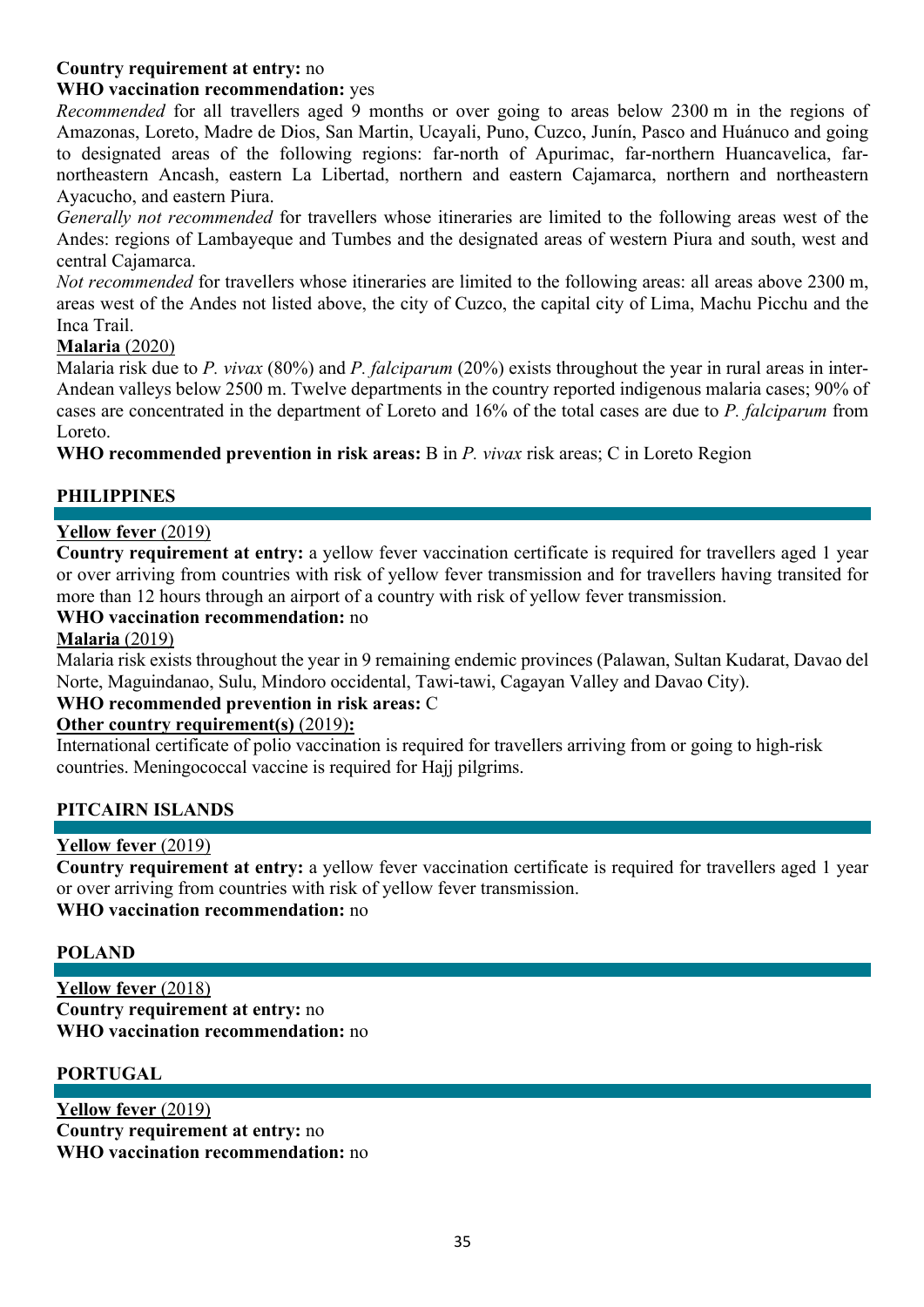# **PUERTO RICO**

**Yellow fever** (2019) **Country requirement at entry:** no **WHO vaccination recommendation:** no

# **QATAR**

**Yellow fever** (2020) **Country requirement at entry:** no **WHO vaccination recommendation:** no **Other country requirement(s)** (2020)

International certificate of polio vaccination is required in accordance with the International Health Regulations (IHR, Annex 6) for all travellers arriving from polio-exporting countries (Afghanistan, Nigeria, Pakistan and Philippines).

# **REPUBLIC OF KOREA**

**Yellow fever** (2019) **Country requirement at entry:** no **WHO vaccination recommendation:** no **Malaria** (2019) Limited malaria risk due exclusively to *P. vivax* exists mainly in the northern areas of Gangwon-do and Gyeonggi-do provinces and in Incheon City (towards the demilitarized zone or DMZ). **WHO recommended prevention in risk areas:** A

### **REPUBLIC OF MOLDOVA**

**Yellow fever** (2020) **Country requirement at entry:** no **WHO vaccination recommendation:** no

### **REUNION**

**Yellow fever** (2019) **Country requirement at entry:** no **WHO vaccination recommendation:** no

### **ROMANIA**

**Yellow fever** (2019) **Country requirement at entry:** no **WHO vaccination recommendation:** no

#### **RUSSIAN FEDERATION**

**Yellow fever** (2020) **Country requirement at entry:** no **WHO vaccination recommendation:** no **Malaria** (2020)

Very limited malaria risk due exclusively to *P. vivax* may exist in areas under the influence of intense migration from southern countries of the Commonwealth of Independent States.

**WHO recommended prevention:** none

### **RWANDA**

**Yellow fever** (2016)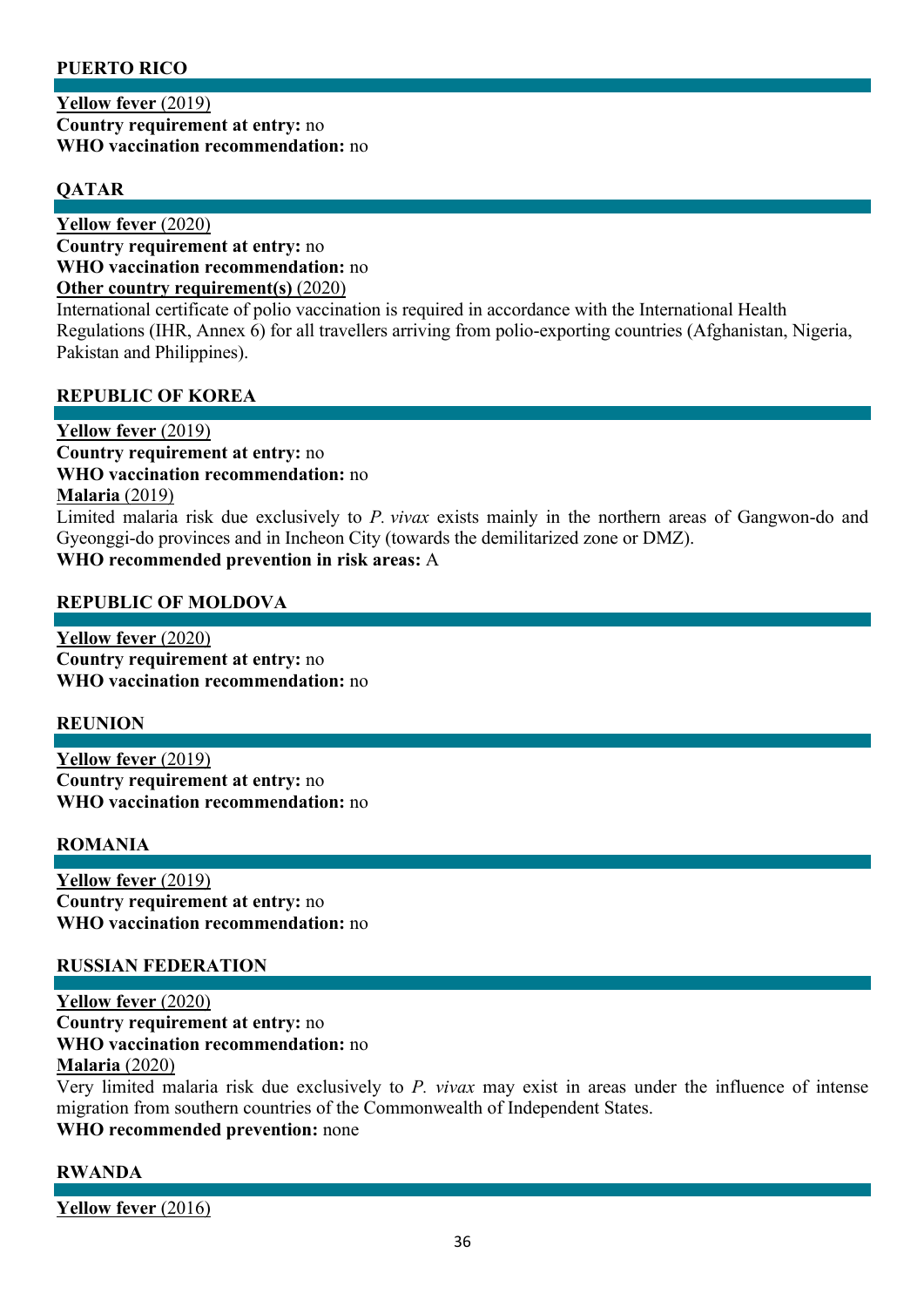**Country requirement at entry:** a yellow fever vaccination certificate is required for travellers aged 1 year or over arriving from countries with risk of yellow fever transmission.

**WHO vaccination recommendation:** in general, no

*Generally not recommended* for travellers going to Rwanda

**Malaria** (2018)

Malaria risk due predominantly to *P. falciparum* exists throughout the year in the entire country. **WHO recommended prevention:** C

### **SABA**

**Yellow fever** (2019) **Country requirement at entry:** no **WHO vaccination recommendation:** no

#### **SAINT BARTHELEMY**

#### **Yellow fever** (2019)

**Country requirement at entry:** a yellow fever vaccination certificate is required for travellers aged 1 year or over arriving from countries with risk of yellow fever transmission and for travellers having transited for more than 12 hours through an airport of a country with risk of yellow fever transmission. **WHO vaccination recommendation:** no

#### **SAINT HELENA**

#### **Yellow fever** (2017)

**Country requirement at entry:** a yellow fever vaccination certificate is required for travellers aged 1 year or over arriving from countries with risk of yellow fever transmission.

# **WHO vaccination recommendation:** no

### **SAINT KITTS AND NEVIS**

#### **Yellow fever** (2017)

**Country requirement at entry:** a yellow fever vaccination certificate is required for travellers aged 1 year or over arriving from countries with risk of yellow fever transmission.

#### **WHO vaccination recommendation:** no

#### **Other country requirement(s)** (2016)

Oral polio vaccination is required for travellers arriving from polio-endemic countries as identified by WHO.

### **SAINT LUCIA**

### **Yellow fever** (2019)

**Country requirement at entry:** a yellow fever vaccination certificate is required for travellers aged 9 months or over arriving from countries with risk of yellow fever transmission.

#### **WHO vaccination recommendation:** no

### **SAINT MARTIN**

### **Yellow fever** (2019)

**Country requirement at entry:** a yellow fever vaccination certificate is required for travellers aged 1 year or over arriving from countries with risk of yellow fever transmission and for travellers having transited for more than 12 hours through an airport of a country with risk of yellow fever transmission. **WHO vaccination recommendation:** no

### **SAINT PIERRE AND MIQUELON**

**Yellow fever** (2019) **Country requirement at entry:** no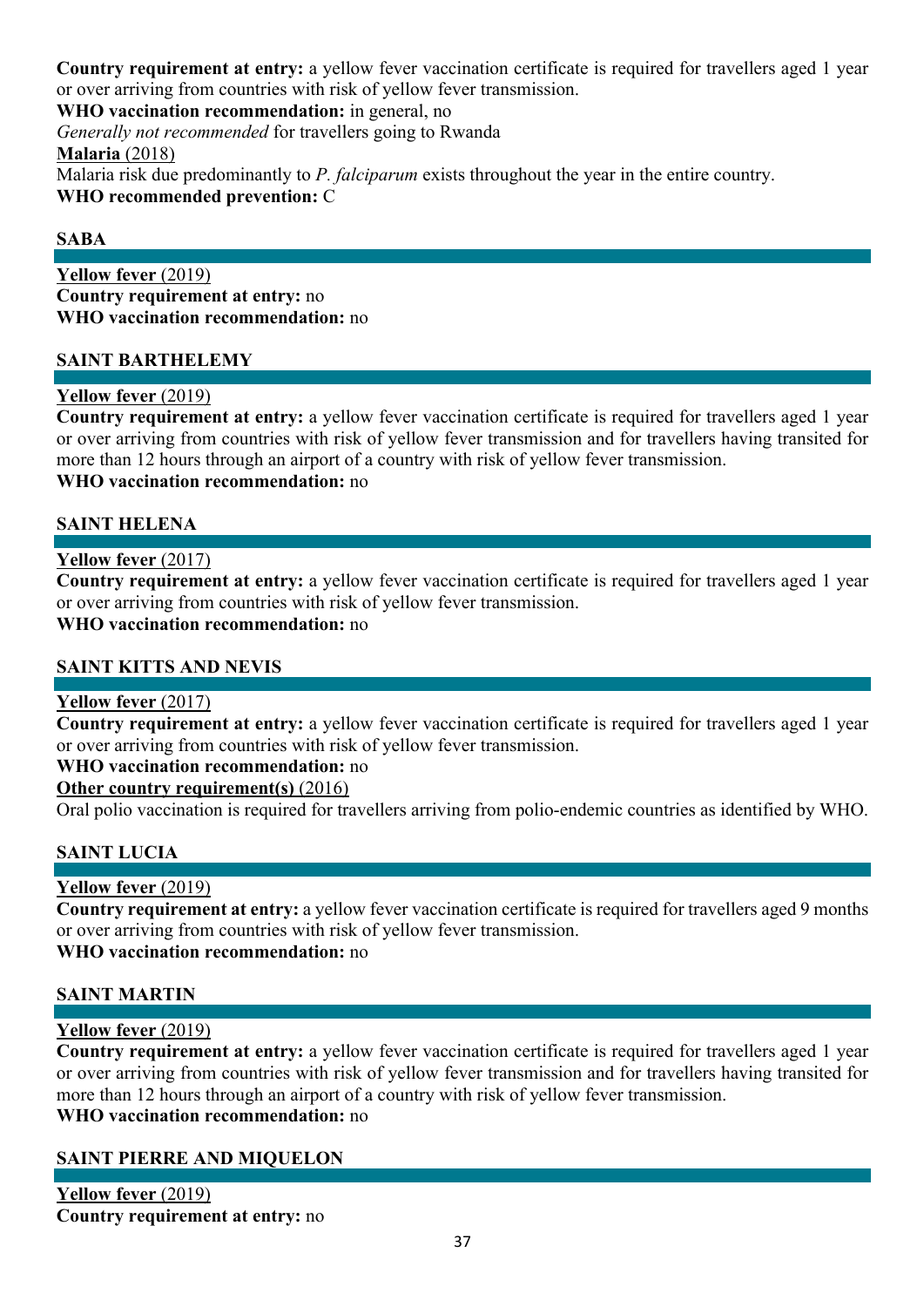### **WHO vaccination recommendation:** no

# **SAINT VINCENT AND THE GRENADINES**

#### **Yellow fever** (prior to 2013)

**Country requirement at entry:** a yellow fever vaccination certificate is required for travellers aged 1 year or over arriving from countries with risk of yellow fever transmission.

#### **WHO vaccination recommendation:** no

#### **SAMOA**

#### **Yellow fever** (2020)

**Country requirement at entry:** a yellow fever vaccination certificate is required for travellers aged 1 year or over arriving from countries with risk of yellow fever transmission and for travellers having transited for more than 12 hours through an airport of a country with risk of yellow fever transmission. **WHO vaccination recommendation:** no

#### **SAN MARINO**

**Yellow fever** (prior to 2013) **Country requirement at entry:** no **WHO vaccination recommendation:** no

### **SAO TOME AND PRINCIPE**

### **Yellow fever** (2015)

**Country requirement at entry:** a yellow fever vaccination certificate is required for travellers aged 1 year or over arriving from countries with risk of yellow fever transmission and for travellers having transited through an airport of a country with risk of yellow fever transmission.

#### **WHO vaccination recommendation:** in general, no

*Generally not recommended* for travellers going to São Tomé and Príncipe.

#### **Malaria** (2018)

Malaria risk due predominantly to *P. falciparum* exists throughout the year in the entire country.

### **WHO recommended prevention:** C

### **SAUDI ARABIA**

### **Yellow fever** (2019)

**Country requirement at entry:** a yellow fever vaccination certificate is required for travellers aged 1 year or over arriving from countries with risk of yellow fever transmission and for travellers having transited for more than 12 hours through an airport of a country with risk of yellow fever transmission.

#### **WHO vaccination recommendation:** no

#### **Malaria** (2019)

The country is in the pre-elimination phase of malaria. Local transmission is reported only in villages on the border with Yemen (except in the high-altitude areas of Asir Province) due predominantly to *P. falciparum* and mainly from September through January. The infection rate is reduced to less than 0.3 cases per 100 000 inhabitants. No risk exists in the cities of Mecca and Medina.

### **WHO recommended prevention in risk areas:** C

### **Other country requirement(s)** (2019)

#### **Meningococcal meningitis**

Adults and children aged over 2 years arriving for Umrah, Hajj or for seasonal work in Hajj zones, are required to submit a valid vaccination certificate with a quadrivalent (ACYW) meningococcal vaccine administered not less than 10 days prior to the planned arrival in Saudi Arabia. Vaccination with ONE of the following vaccines is acceptable:

- quadrivalent (ACYW) polysaccharide vaccine within the last 3 years;
- quadrivalent (ACYW) conjugate vaccine within the last 5 years.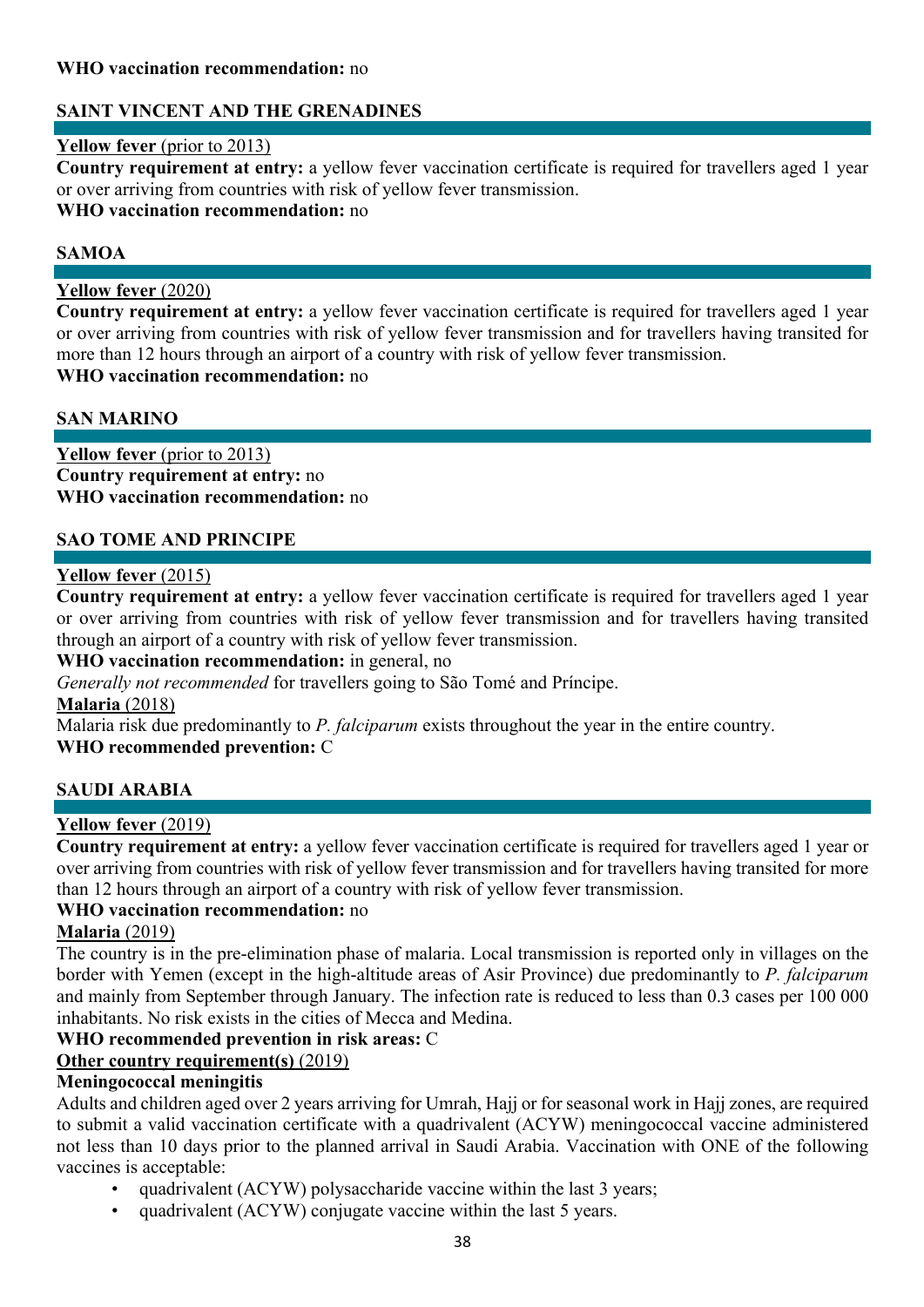Current scientific evidence suggests that conjugate vaccines are safe and effective for those above 55 years of age. Health authorities at the pilgrim countries should ensure vaccination of their pilgrims within the required validity period and make sure that the type of vaccine is clearly shown on the vaccination certificate. If the vaccine type is not indicated in the certificate, the certificate will be valid for 3 years.

Vaccination with quadrivalent (ACYW) conjugate vaccine is also required for:

- domestic pilgrims;
- residents of the two holy cities (Mecca and Medina);
- any person who may come in contact with pilgrims, including personnel in health-care settings and other authorities.

The Ministry of Health in the Kingdom of Saudi Arabia may opt to administer prophylactic antibiotics to some travellers at the points of entry if deemed necessary.

### **Poliomyelitis**

Travellers from areas with active poliovirus transmission (i.e. those with active transmission of a wild or vaccine-derived poliovirus) and from countries at risk of polio reintroduction are required to submit a valid polio vaccination certificate.

Travellers arriving from Afghanistan, Democratic Republic of the Congo, Mozambique, Myanmar, Niger, Nigeria, Pakistan, Papua New Guinea, Syrian Arab Republic, Somalia and Yemen should present proof of vaccination with at least one of the following vaccines:

- at least one dose of bivalent oral polio vaccine (OPV) within the previous 12 months and administered at least 4 weeks prior to arrival; or
- at least one dose of inactivated polio vaccine (IPV) within the previous 12 months and administered at least 4 weeks prior to arrival.

Travellers arriving from Afghanistan, Myanmar, Nigeria, Pakistan, Papua New Guinea, Syrian Arab Republic, Somalia and Yemen will also receive one dose of OPV at the border points on entry in Saudi Arabia.

# **SENEGAL**

# **Yellow fever** (2016)

**Country requirement at entry:** a yellow fever vaccination certificate is required for travellers aged 9 months or over arriving from countries with risk of yellow fever transmission and for travellers having transited through an airport of a country with risk of yellow fever transmission.

### **WHO vaccination recommendation:** yes

### **Malaria** (2018)

Malaria risk due predominantly to *P. falciparum* exists throughout the year in the entire country. There is less risk from January through June in the central western regions.

# **WHO recommended prevention:** C

### **SERBIA**

**Yellow fever** (prior to 2013) **Country requirement at entry:** no **WHO vaccination recommendation:** no

### **SEYCHELLES**

### **Yellow fever** (2020)

**Country requirement at entry:** a yellow fever vaccination certificate is required for travellers aged 1 year or over arriving from countries with risk of yellow fever transmission and for travellers having transited through an airport of a country with risk of yellow fever transmission.

# **WHO vaccination recommendation:** no

### **Other country requirement(s)** (2020)

Polio vaccination is required for travellers arriving from countries with polio outbreaks. One dose of measlesrubella (MR) vaccine is required for migrant worker visa application.

# **SIERRA LEONE**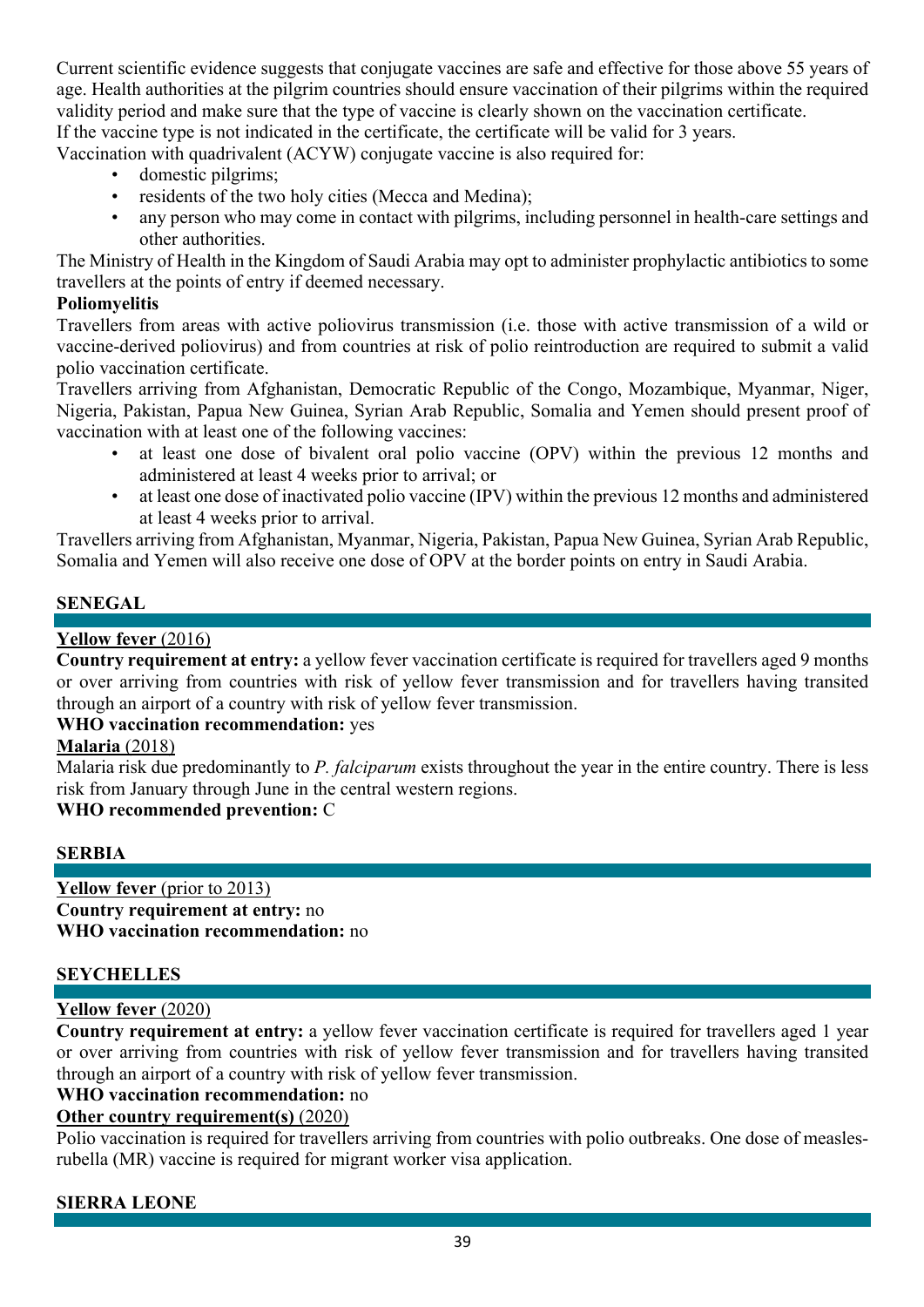### **Yellow fever** (prior to 2013)

**Country requirement at entry:** a yellow fever vaccination certificate is required for all travellers. **WHO vaccination recommendation:** yes

**Malaria** (2018)

Malaria risk due predominantly to *P. falciparum* exists throughout the year in the entire country. **WHO recommended prevention:** C

# **SINGAPORE**

#### **Yellow fever** (2020)

**Country requirement at entry:** a yellow fever vaccination certificate is required for travellers aged 1 year or over arriving from countries with risk of yellow fever transmission and for travellers having transited for more than 12 hours through an airport of a country with risk of yellow fever transmission. **WHO vaccination recommendation:** no

#### **SINT EUSTATIUS**

# **Yellow fever** (2019)

**Country requirement at entry:** a yellow fever vaccination certificate is required for travellers aged 6 months or over arriving from countries with risk of yellow fever transmission. **WHO vaccination recommendation:** no

### **SINT MAARTEN**

#### **Yellow fever** (2019)

**Country requirement at entry:** a yellow fever vaccination certificate is required for travellers aged 9 months or over arriving from countries with risk of yellow fever transmission.

**WHO vaccination recommendation:** no

### **SLOVAKIA**

**Yellow fever** (2019) **Country requirement at entry:** no **WHO vaccination recommendation:** no

#### **SLOVENIA**

**Yellow fever** (2020) **Country requirement at entry:** no **WHO vaccination recommendation:** no

#### **SOLOMON ISLANDS**

#### **Yellow fever** (2019)

**Country requirement at entry:** a yellow fever vaccination certificate is required for travellers aged 9 months or over arriving from countries with risk of yellow fever transmission.

#### **WHO vaccination recommendation:** no

#### **Malaria** (2019)

Malaria risk due predominantly to *P. falciparum* exists throughout the year except in a few outlying eastern and southern islets. *P. vivax* resistance to chloroquine has been reported.

# **WHO recommended prevention in risk areas:** C

# **SOMALIA**

**Yellow fever** (2018)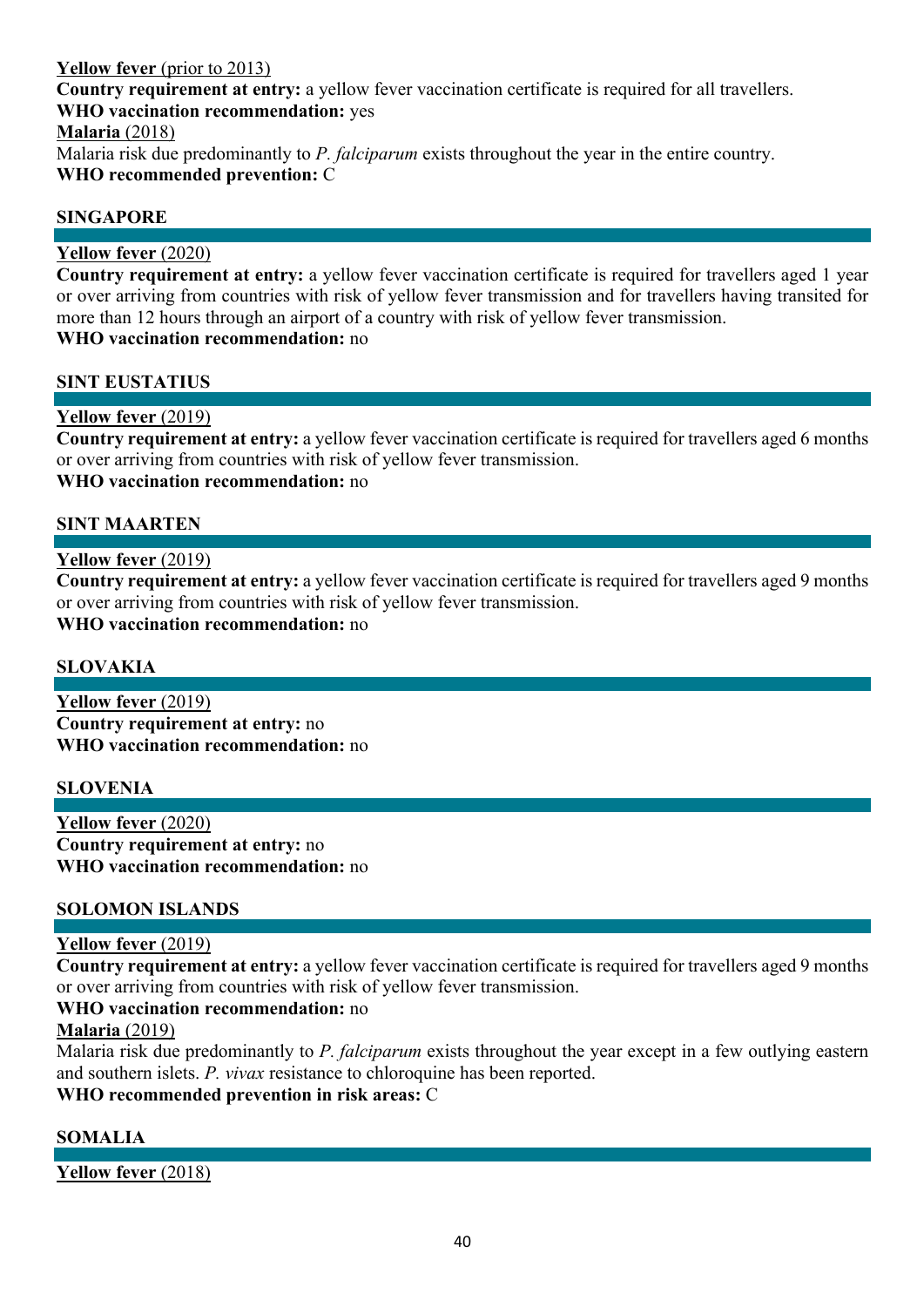**Country requirement at entry:** a yellow fever vaccination certificate is required for travellers aged 9 months or over arriving from countries with risk of yellow fever transmission and for travellers having transited for more than 12 hours through an airport of a country with risk of yellow fever transmission.

# **WHO vaccination recommendation:** in general, no

*Generally not recommended* for travellers going to the following regions: Bakool, Banaadir, Bay, Gado, Galgadud, Hiran, Lower Juba, Middle Juba, Lower Shabelle and Middle Shabelle.

*Not recommended* for all other areas not listed above.

# **Malaria** (2018)

Malaria risk due predominantly to *P. falciparum* exists throughout the year in the entire country. Risk is relatively low and seasonal in the north; it is higher in the central and southern parts of the country.

# **WHO recommended prevention:** C

# **Other country requirement(s)** (2020)

An international certificate of immunization, attesting to the taking of a dose of poliomyelitis vaccine within the previous 12 months and at least 4 weeks prior to departure, is required for all travellers.

# **SOUTH AFRICA**

# **Yellow fever** (2020)

**Country requirement at entry:** a yellow fever vaccination certificate is required for travellers aged 1 year or over arriving from countries with risk of yellow fever transmission and for travellers having transited for more than 12 hours through an airport of a country with risk of yellow fever transmission.

# **WHO vaccination recommendation:** no

### **Malaria** (2020)

Malaria risk due predominantly to *P. falciparum* exists throughout the year in the low-altitude areas of Mpumalanga Province (including the Kruger National Park), Limpopo Province, and north-eastern KwaZulu-Natal Province. Risk is highest from October through May.

### **WHO recommended prevention in risk areas:** C

### **SOUTH SUDAN**

### **Yellow fever** (2018)

**Country requirement at entry:** a yellow fever vaccination certificate is required for all travellers aged 9 months or over.

**WHO vaccination recommendation:** yes

### **Malaria** (2018)

Malaria risk due predominantly to *P. falciparum* exists throughout the year in the entire country.

### **WHO recommended prevention:** C

### **SPAIN**

**Yellow fever** (2020) **Country requirement at entry:** no **WHO vaccination recommendation:** no

### **SRI LANKA**

### **Yellow fever** (2019)

**Country requirement at entry:** a yellow fever vaccination certificate is required for travellers aged 9 months or over arriving from countries with risk of yellow fever transmission and for travellers having transited for more than 12 hours through an airport of a country with risk of yellow fever transmission. **WHO vaccination recommendation:** no

### **SUDAN**

**Yellow fever** (2015)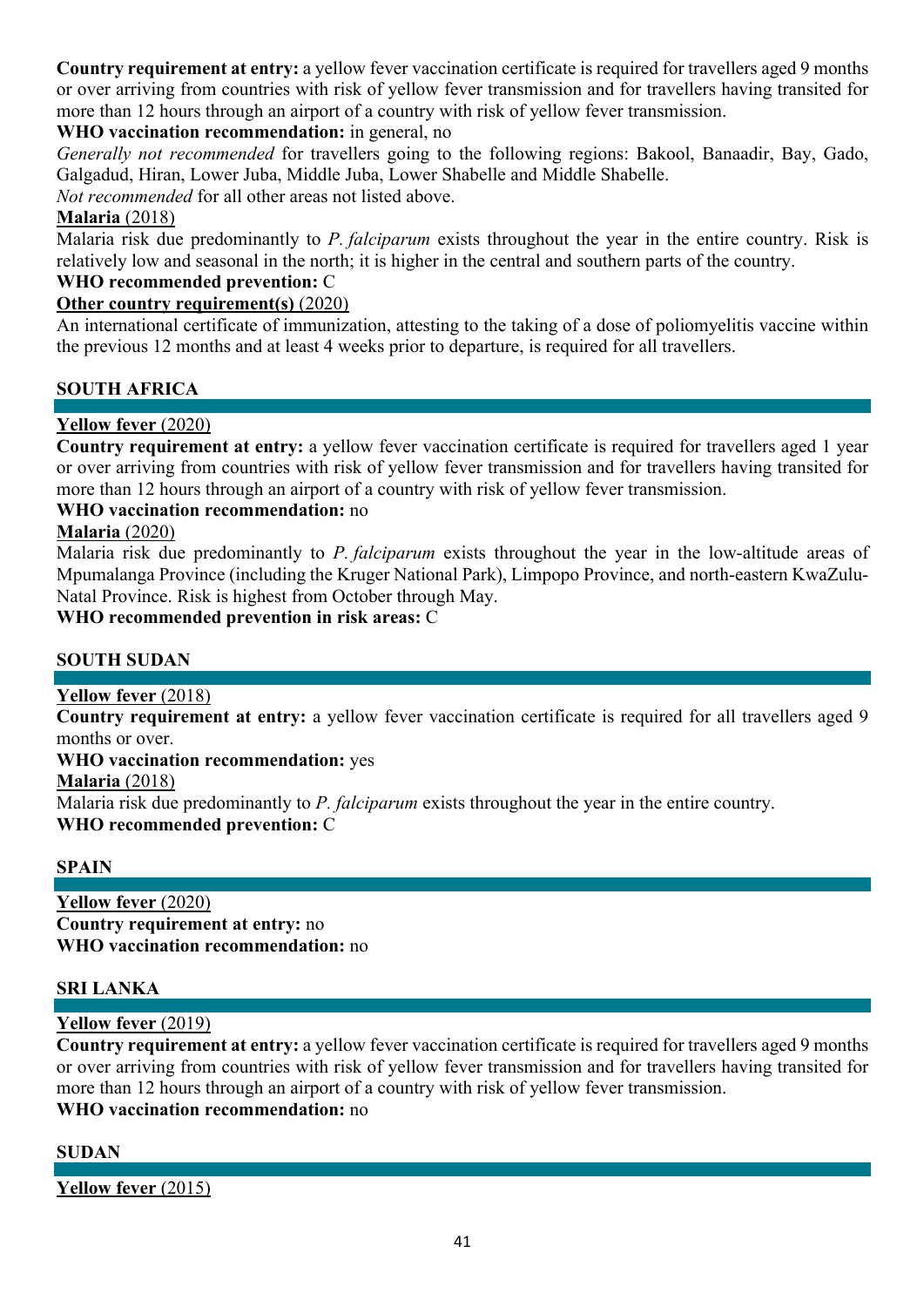**Country requirement at entry:** a yellow fever vaccination certificate is required for travellers aged 1 year or over arriving from countries with risk of yellow fever transmission and for travellers having transited for more than 12 hours through an airport of a country with risk of yellow fever transmission.

# **WHO vaccination recommendation:** yes

*Recommended* for all travellers aged 9 months or over going to areas south of the Sahara Desert.

*Not recommended* for travellers whose itineraries are limited to areas within the Sahara Desert and the city of Khartoum.

# **Malaria** (2018)

Malaria risk due predominantly to *P. falciparum* exists throughout the year in the entire country. Risk is low and seasonal in the north; it is higher in the central and southern parts of the country. Malaria risk on the Red Sea coast is very limited.

### **WHO recommended prevention:** C

# **SURINAME**

# **Yellow fever** (2019)

**Country requirement at entry:** a yellow fever vaccination certificate is required for travellers aged 1 year or over arriving from countries with risk of yellow fever transmission and for travellers having transited for more than 12 hours through an airport of a country with risk of yellow fever transmission.

# **WHO vaccination recommendation:** yes

#### **Malaria** (2019)

Malaria risk due to *P. falciparum* (40%), *P. vivax* (58%), and mixed infections (2%) continues to decrease in recent years. Suriname is in the process of malaria elimination. Malaria occurs throughout the year in the interior of the country beyond the coastal savannah area, with highest risk mainly along the eastern border and in gold-mining areas. Paramaribo city and the other seven coastal districts have been free from malaria transmission since 1968. *P. falciparum* resistance to mefloquine has been reported. Some decline in quinine sensitivity has also been reported.

**WHO recommended prevention in risk areas:** C

### **SWEDEN**

**Yellow fever** (2020) **Country requirement at entry:** no **WHO vaccination recommendation:** no

### **SWITZERLAND**

**Yellow fever** (2020) **Country requirement at entry:** no **WHO vaccination recommendation:** no

### **SYRIAN ARAB REPUBLIC**

**Yellow fever** (2015) **Country requirement at entry:** no **WHO vaccination recommendation:** no **Malaria** (2015)

Very limited malaria risk due exclusively to *P. vivax* may exist from May through October in foci along the northern border, especially in rural areas of El Hasaka Governorate. No indigenous cases have been reported since 2005, but the reporting system has been disrupted since 2010.

### **WHO recommended prevention:** none

### **Other country requirement(s)** (2015)

Polio vaccination is required for travellers arriving from Cameroon, Equatorial Guinea and Pakistan and for travellers from Syrian Arab Republic going to other countries.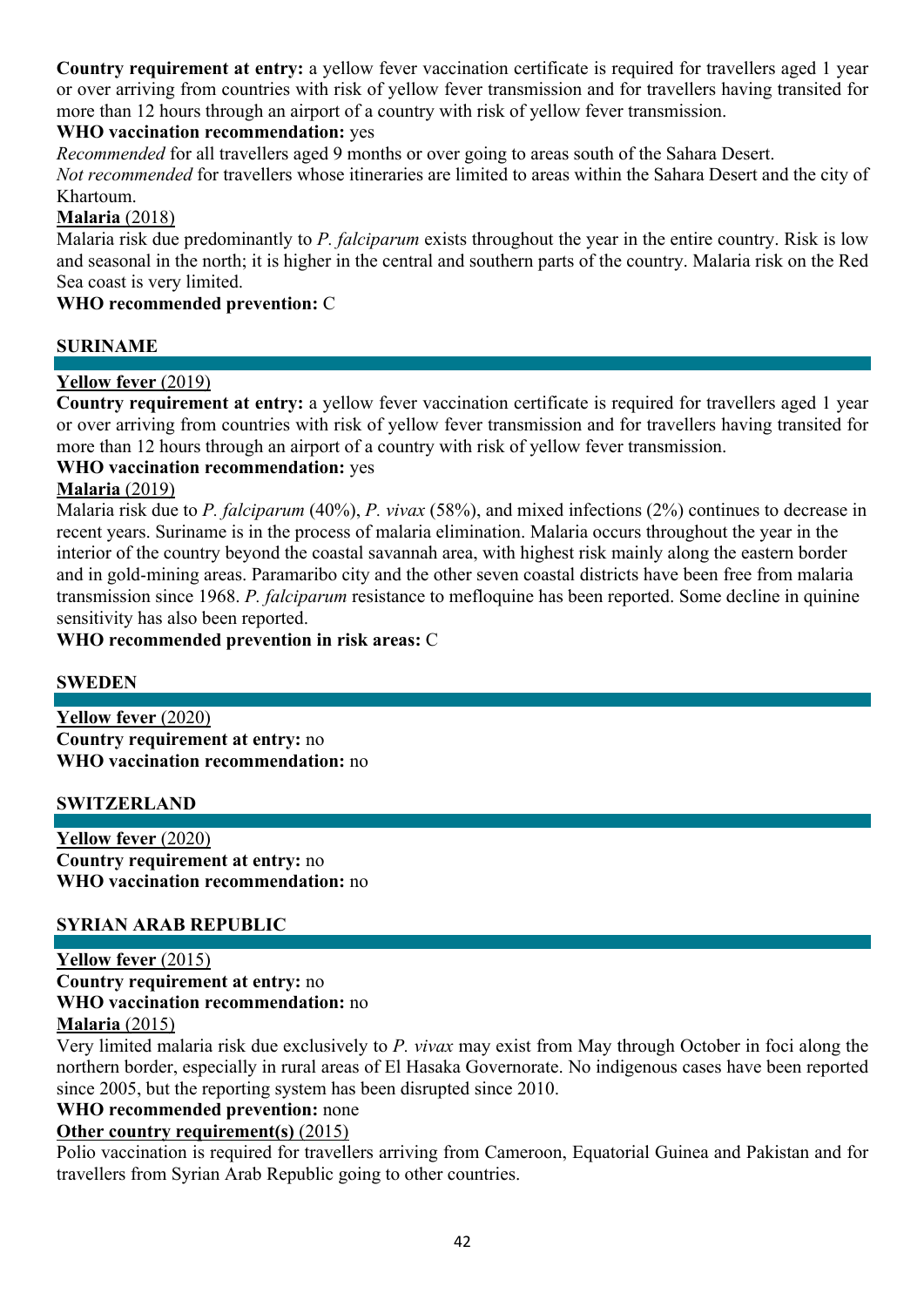# **TAJIKISTAN**

#### **Yellow fever** (2017)

**Country requirement at entry:** no

#### **WHO vaccination recommendation:** no

**Malaria** (2017)

No indigenous cases of *P. falciparum* have been reported since 2009 and none of *P. vivax* since 2015. Previous risk due predominantly to *P. vivax* existed (from June through October) particularly in southern areas (Khatlon Region) and in some central (Dushanbe), western (Gorno-Badakhshan Autonomous Region) and northern (Leninabad Region) areas.

#### **WHO recommended prevention in risk areas:** A

### **TANZANIA, UNITED REPUBLIC OF,** *see* **UNITED REPUBLIC OF TANZANIA**

# **THAILAND**

### **Yellow fever** (2020)

**Country requirement at entry:** a yellow fever vaccination certificate is required for travellers aged 9 months or over arriving from countries with risk of yellow fever transmission and for travellers having transited for more than 12 hours through an airport of a country with risk of yellow fever transmission.

#### **WHO vaccination recommendation:** no

#### **Malaria** (2020)

Malaria risk exists throughout the year in rural (especially forested and hilly) areas of the country, mainly toward the international borders, including the southernmost provinces. There is no risk in cities (e.g. Bangkok, Chiang Mai and Pattaya), urban areas, Samui Island, and the main tourist resorts of Phuket Island. However, there is a risk in some other areas and islands. *P. falciparum* resistance to mefloquine and to quinine has been reported from areas near the borders with Cambodia and Myanmar. Artemisinin resistance has been reported near the border with Myanmar. *P. vivax* resistance to chloroquine has been reported. Human *P. knowlesi* infection has been reported.

**WHO recommended prevention in risk areas:** A; in areas near Cambodia and Myanmar borders: C

### **TIMOR-LESTE**

### **Yellow fever** (2019) **Country requirement at entry:** no **WHO vaccination recommendation:** no **Malaria** (2019) Malaria risk due predominantly to *P. falciparum* exists throughout the year in the entire country. **WHO recommended prevention:** C

### **TOGO**

### **Yellow fever** (2020)

**Country requirement at entry:** a yellow fever vaccination certificate is required for all travellers aged 9 months or over.

#### **WHO vaccination recommendation:** yes

### **Malaria** (2020)

Malaria risk due predominantly to *P. falciparum* exists throughout the year in the entire country. **WHO recommended prevention:** C

### **TOKELAU** *see* **NEW ZEALAND**

### **TONGA**

**Yellow fever** (prior to 2013)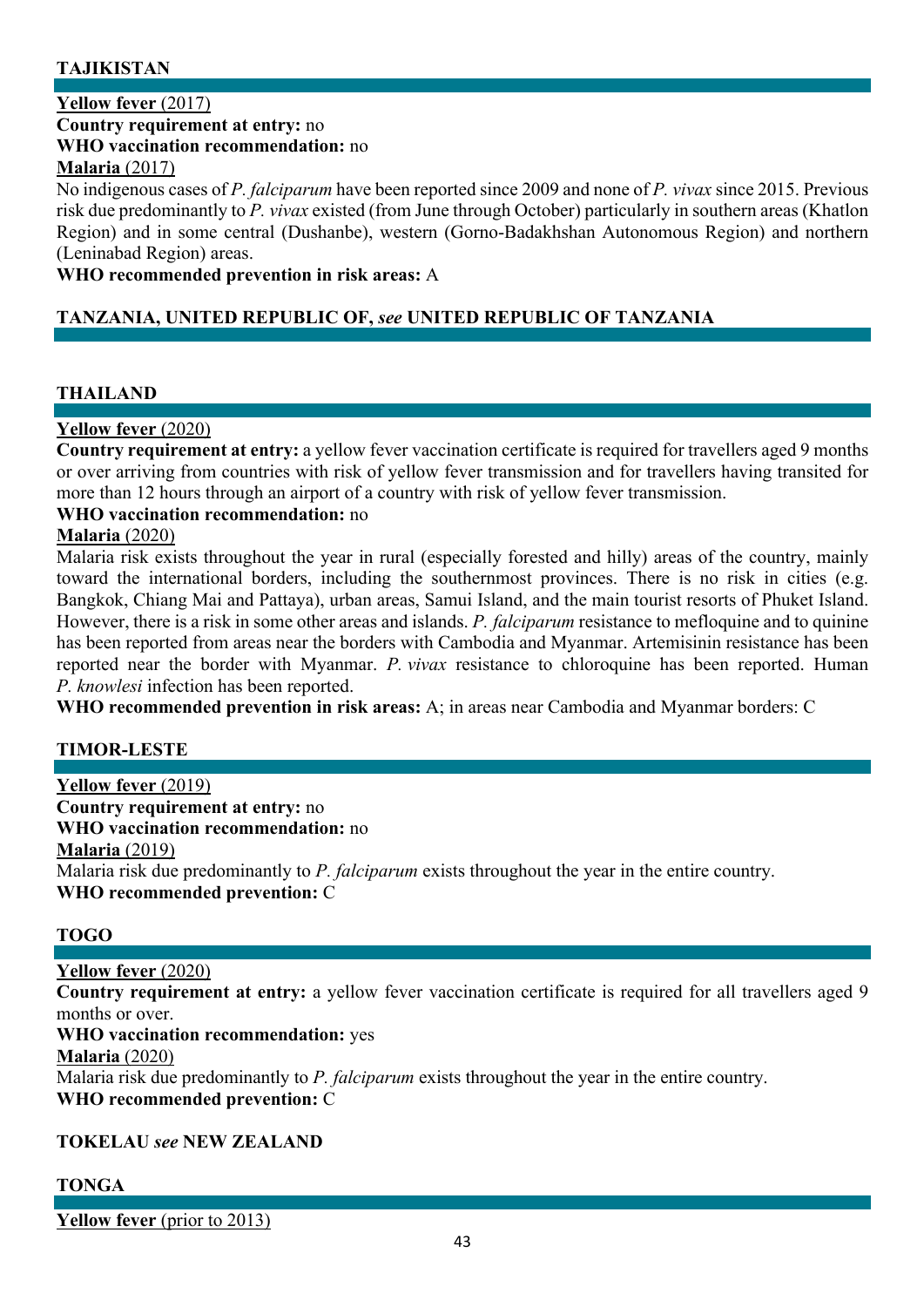### **TRINIDAD AND TOBAGO**

#### **Yellow fever** (2019)

**Country requirement at entry:** a yellow fever vaccination certificate is required for travellers aged 1 year or over arriving from countries with risk of yellow fever transmission and for travellers having transited for more than 12 hours through an airport of a country with risk of yellow fever transmission.

#### **WHO vaccination recommendation:** yes

*Recommended* for all travellers aged 9 months or over going to densely-forested areas on the island of Trinidad.

*Not recommended* for cruise ship passengers and aircraft passengers in transit or travellers whose itineraries are limited to the island of Tobago.

### **TRISTAN DA CUNHA** *see* **UNITED KINGDOM**

#### **TUNISIA**

**Yellow fever** (2020) **Country requirement at entry:** no **WHO vaccination recommendation:** no

### **TURKS AND CAICOS** *see* **UNITED KINGDOM**

#### **TURKEY**

**Yellow feve**r (2018) **Country requirement at entry:** no **WHO vaccination recommendation:** no **Malaria** (2018) Local malaria transmission has been interrupted; no locally-acquired cases have been reported since 2010. There is no malaria risk in the country.

**WHO recommended prevention in risk areas:** none

#### **TURKMENISTAN**

**Yellow fever** (2018) **Country requirement at entry:** no **WHO vaccination recommendation:** no

#### **TUVALU**

**Yellow fever** (2019) **Country requirement at entry:** no **WHO vaccination recommendation:** no

#### **UGANDA**

#### **Yellow fever** (2018)

**Country requirement at entry:** a yellow fever vaccination certificate is required for all travellers aged 1 year or over.

# **WHO vaccination recommendation:** yes

#### **Malaria** (2018)

Malaria risk due predominantly to *P. falciparum* exists throughout the year in the entire country.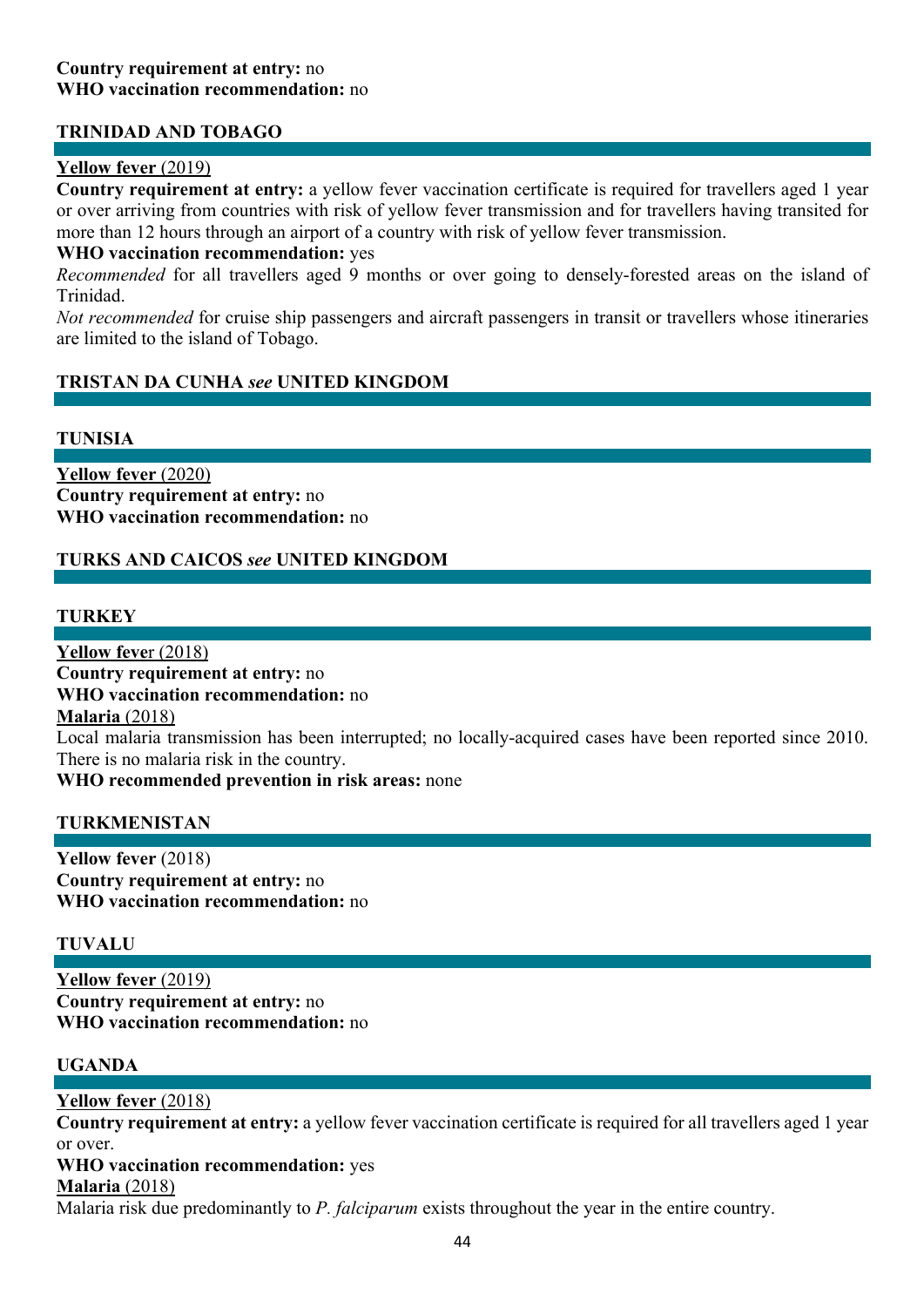# **WHO recommended prevention:** C

# **UKRAINE**

**Yellow fever** (2020) **Country requirement at entry:** no **WHO vaccination recommendation:** no **Other country requirement(s)** (2020)

Long-term visitors departing to states with wild or circulating vaccine-derived poliovirus transmission should present proof of vaccination with at least one dose of bivalent oral polio vaccine (bOPV) or at least one dose of inactivated polio vaccine (IPV) within the previous 12 months and administered at least 4 weeks prior to arrival.Persons obliged to undertake urgent international travel must be immunized with a single dose of polio vaccine prior to their departure. Travellers will be provided with an International Certificate of Vaccination or Prophylaxis (ICVP) in accordance with the International Health Regulations to record their polio vaccination and serve as proof of vaccination.

# **UNITED ARAB EMIRATES**

# **Yellow fever** (2020)

**Country requirement at entry:** a yellow fever vaccination certificate is required for travellers aged 9 months or over arriving from countries with risk of yellow fever transmission and for travellers having transited for more than 12 hours through an airport of a country with risk of yellow fever transmission. **WHO vaccination recommendation:** no

# **UNITED KINGDOM (WITH CHANNEL ISLANDS AND ISLE OF MAN)**

**Yellow fever** (2020) **Country requirement at entry:** no **WHO vaccination recommendation:** no

### **UNITED REPUBLIC OF TANZANIA**

### **Yellow fever** (2020)

**Country requirement at entry:** a yellow fever vaccination certificate is required for travellers aged 1 year or over arriving from countries with risk of yellow fever transmission and for travellers having transited for more than 12 hours through an airport of a country with risk of yellow fever transmission.

**WHO vaccination recommendation:** in general, no

*Generally not recommended* for travellers going to United Republic of Tanzania.

### **Malaria** (2020)

Malaria risk due predominantly to *P. falciparum* exists throughout the year in the entire country below 1800 m.

**WHO recommended prevention in risk areas:** C

# **UNITED STATES OF AMERICA**

**Yellow fever** (2020) **Country requirement at entry:** no **WHO vaccination recommendation:** no

# **UNITED STATES VIRGIN ISLANDS** *see* **UNITED STATES OF AMERICA**

### **URUGUAY**

**Yellow fever** (2019) **Country requirement at entry:** no **WHO vaccination recommendation:** no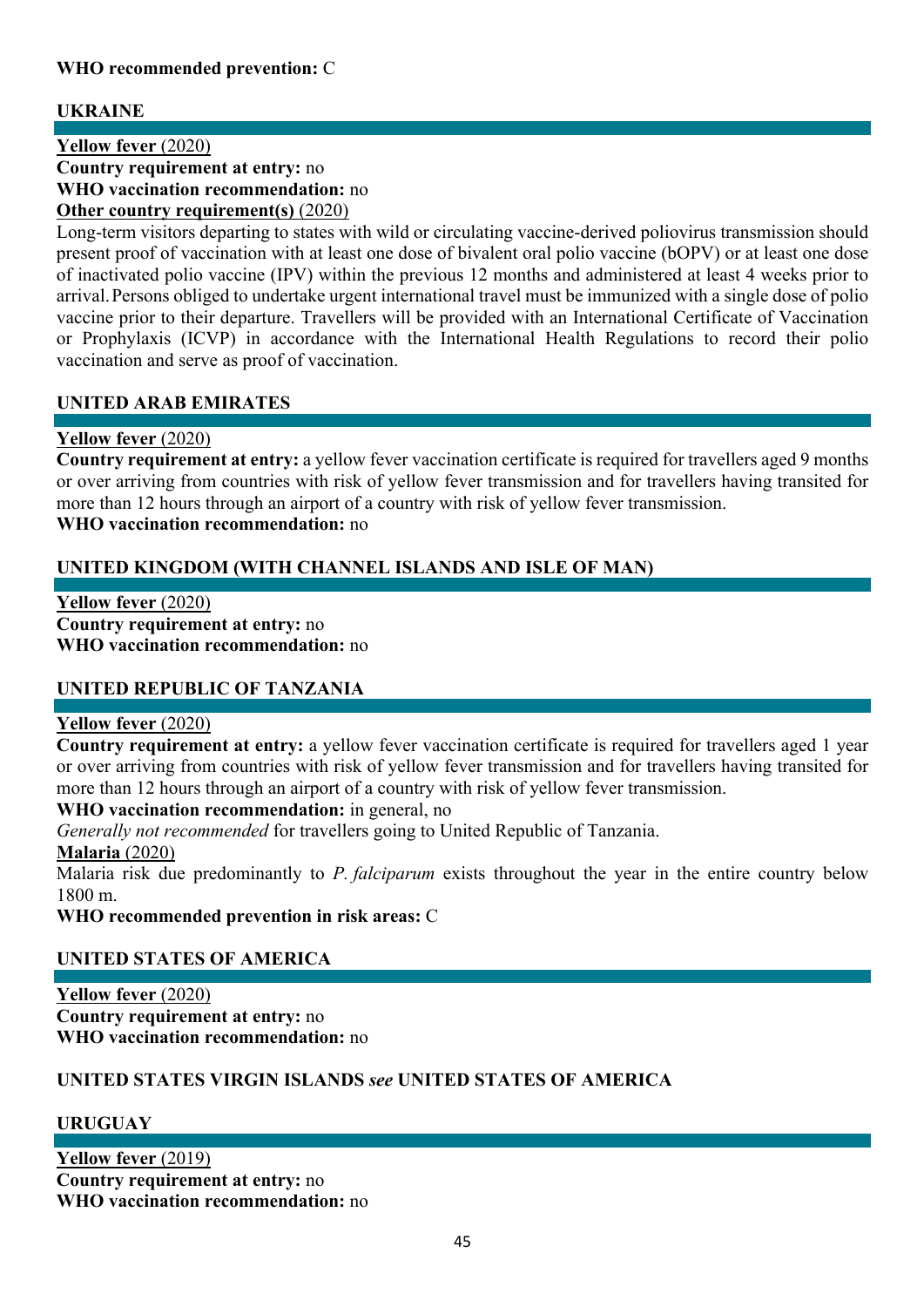# **UZBEKISTAN**

**Yellow fever** (prior to 2013)

**Country requirement at entry:** no

**WHO vaccination recommendation:** no

#### **Malaria** (2018)

Limited malaria risk due exclusively to *P. vivax* exists from June through October in some villages located in the southern and eastern parts of the country bordering Afghanistan, Kyrgyzstan and Tajikistan. No locallyacquired cases have been reported since 2011.

**WHO recommended prevention in risk areas:** A

# **VANUATU**

#### **Yellow fever** (2019) **Country requirement at entry:** no

# **WHO vaccination recommendation:** no

**Malaria** (2019)

Low to moderate malaria risk due predominantly to *P. vivax* exists throughout the year in most of the country. *P. vivax* resistance to chloroquine has been reported. Malaria risk due to *P. falciparum* is still present.

### **WHO recommended prevention:** C

# **VENEZUELA (BOLIVARIAN REPUBLIC OF)**

### **Yellow fever** (2018)

**Country requirement at entry:** a yellow fever vaccination certificate is required for travellers aged 1 year or over arriving from Brazil and for travellers having transited for more than 12 hours through an airport in Brazil.

#### **WHO vaccination recommendation:** yes

*Recommended* for all travellers aged 9 months or over, except as mentioned below.

*Generally not recommended* for travellers whose itineraries are limited to the following areas: the entire states of Aragua, Carabobo, Miranda, Vargas and Yaracuy, and the Distrito Federal.

*Not recommended* for travellers whose itineraries are limited to the following areas: all areas above 2300 m in the states of Merida, Trujillo and Tachira; the states of Falcon and Lara; Margarita Island; the capital city of Caracas; and the city of Valencia.

### **Malaria** (2018**)**

Malaria risk due to *P. vivax* (74.6%) and *P. falciparum* (25.4%) is high throughout the year in some areas of Amazonas, Bolívar, Delta Amacuro and Sucre states. There is moderate risk in Zulia State. There is low risk in Anzoátegui and Monagas states. Risk of *P. falciparum* malaria is mostly restricted to municipalities in areas of Amazonas (Alto Orinoco, Atabapo, Atures, Autana and Manapiare), Bolívar (Angostura, Cedeño, El Callao, Gran Sabana, Heres, Piar, Rocio and Sifontes), Delta Amacuro, and Sucre (Benítez, Bermúdez, Cajigal and Arismendi) states.

**WHO recommended prevention in risk areas:** B in *P. vivax* risk areas; C in *P. falciparum* risk areas

### **VIET NAM**

#### **Yellow fever** (2019) **Country requirement at entry:** no **WHO vaccination recommendation:** no **Malaria** (2019)

Malaria risk due predominantly to *P. falciparum* exists in the entire country, excluding urban centres, the Red River delta, the Mekong delta, and the coastal plain areas of central Viet Nam. High-risk areas are the highland areas below 1500 m south of 18˚N, notably in the four central highlands provinces of Dak Lak, Dak Nong, Gia Lai and Kon Tum; in Binh Phuoc Province; and in the western parts of the coastal provinces of Khanh Hoa, Ninh Thuan, Quang Nam and Quang Tri. Resistance to mefloquine has been reported.

**WHO recommended prevention in risk areas:** C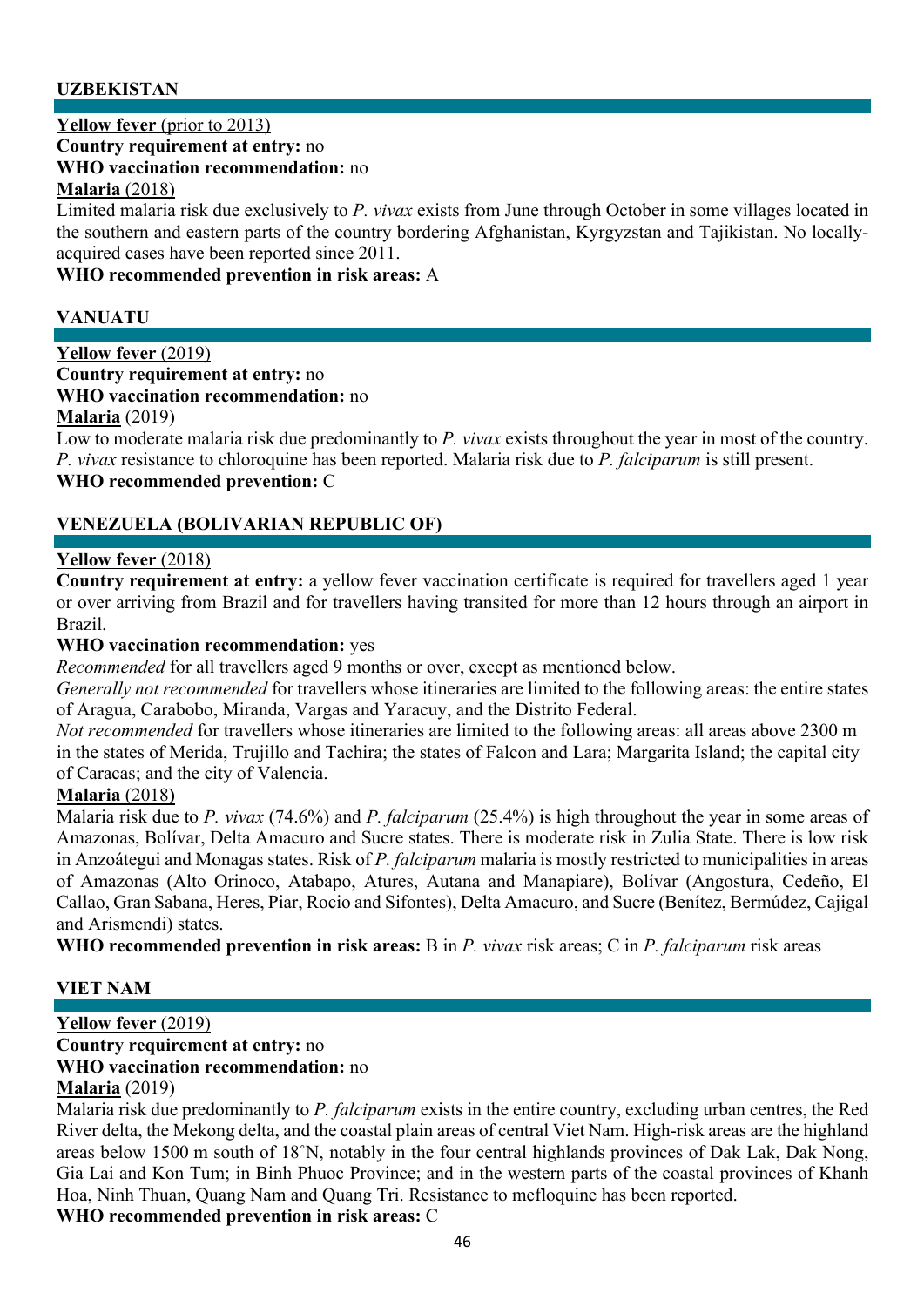### **WAKE ISLAND**

### **Yellow fever** (prior to 2013)

**Country requirement at entry:** no **WHO vaccination recommendation:** no

#### **WALLIS AND FUTUNA**

#### **Yellow fever** (2019)

**Country requirement at entry:** a yellow fever vaccination certificate is required for travellers aged 1 year or over arriving from countries with risk of yellow fever transmission and for travellers having transited for more than 12 hours through an airport of a country with risk of yellow fever transmission. **WHO vaccination recommendation:** no

#### **YEMEN**

**Yellow fever** (prior to 2013)

**Country requirement at entry:** no

**WHO vaccination recommendation:** no

#### **Malaria** (prior to 2018)

Malaria risk due predominantly to *P. falciparum* exists throughout the year, but mainly from September through February, in the entire country below 2000 m. There is no risk in Sana'a city. Malaria risk on Socotra Island is very limited.

**WHO recommended prevention in risk areas:** C; Socotra Island: A

# **ZAMBIA**

#### **Yellow fever** (2018)

**Country requirement at entry:** a yellow fever vaccination certificate is required for travellers aged 1 year or over arriving from countries with risk of yellow fever transmission and for travellers having transited for more than 12 hours through an airport of a country with risk of yellow fever transmission.

#### **WHO vaccination recommendation:** in general, no

*Generally not recommended* for travellers going to the following areas: the entire North West and Western provinces.

*Not recommended* for all other areas not listed above.

#### **Malaria** (2018)

Malaria risk due predominantly to *P. falciparum* exists throughout the year in the entire country.

**WHO recommended prevention:** C

#### **ZIMBABWE**

#### **Yellow fever** (2019)

**Country requirement at entry:** a yellow fever vaccination certificate is required for travellers aged 9 months or over arriving from countries with risk of yellow fever transmission and for travellers having transited for more than 12 hours through an airport of a country with risk of yellow fever transmission.

# **WHO vaccination recommendation:** no

#### **Malaria** (2019)

Malaria risk due predominantly to *P. falciparum* exists from November through June in areas below 1200 m and throughout the year in the Zambezi valley. In Bulawayo and Harare, risk is negligible. **WHO recommended prevention in risk areas:** C

 $=$   $=$   $=$